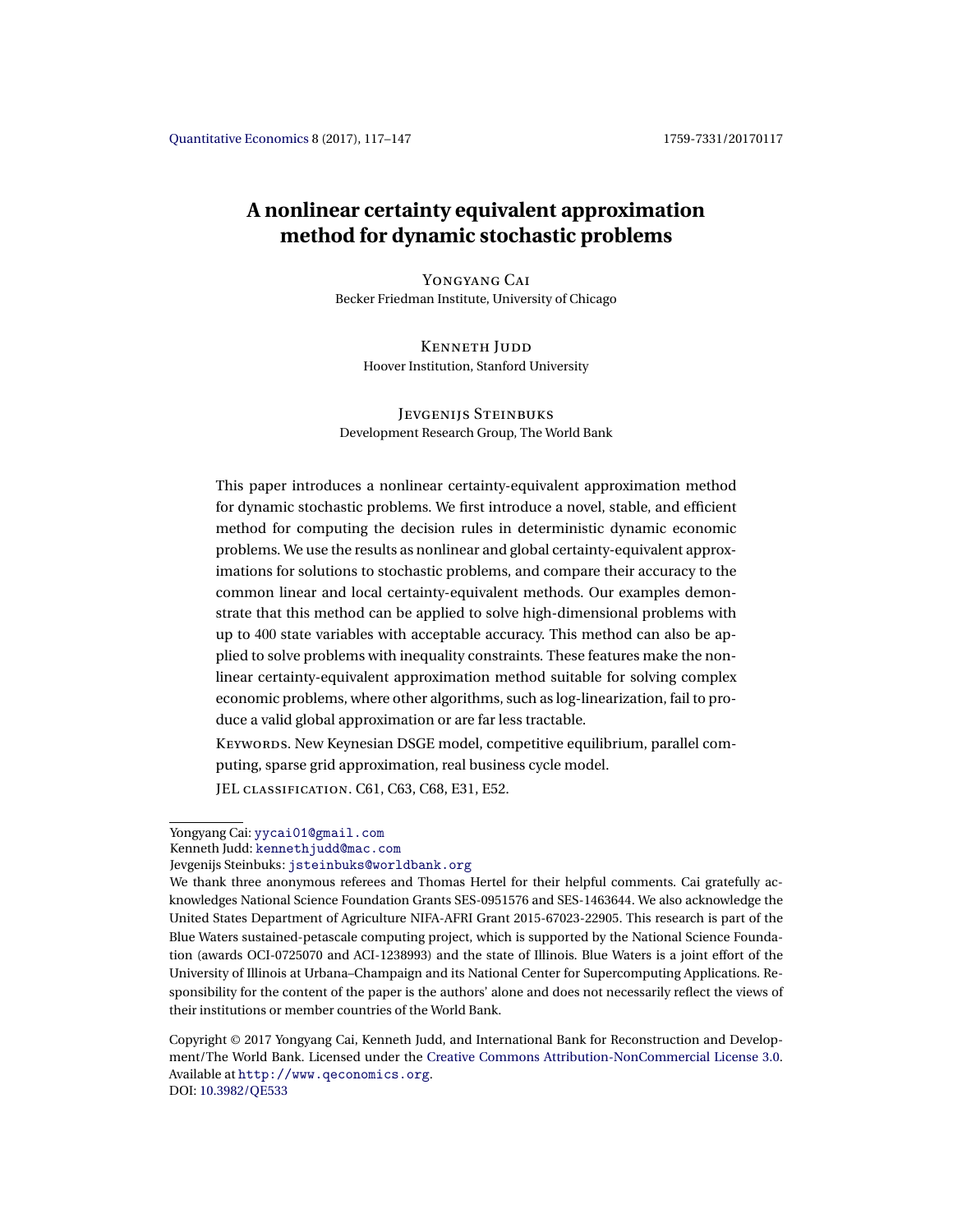### 1. Introduction

<span id="page-1-0"></span>Many important problems across different fields of economics require solving dynamic stochastic general equilibrium (DSGE) or optimal decision-making problems. Numerical dynamic programming (DP) is a typical method to solve such problems by formulating them as Bellman equation (Bellman [\(1957\)](#page-27-0)) and then solving them with value function iteration (or some accelerating methods like policy function iteration) or time iteration.<sup>1</sup> However, implementing numerical DP faces challenging problems such as time-consuming high-dimensional integration, keeping the shape properties of the value/policy function approximation (Cai and Judd [\(2013,](#page-27-0) [2015\)](#page-27-0)), choosing appropriate approximation domains, avoiding possible nonconvergence because of accumulated approximation errors, and dealing with the kinks from inequality constraints that occasionally bind. Choosing a good approximation can be particularly challenging for multidimensional dynamic stochastic problems where the domain of state variables expands quickly over time, while a wider domain requires a higher degree approximation. Its implementation for high-dimensional problems is very time-consuming even if we take advantage of recent innovations, such as parallel dynamic programming methods (Cai, Judd, Thain, and Wright [\(2015b\)](#page-27-0)) in a supercomputer or a computational grid.

Because of these challenges it is common in applied economics to rely on methods other than numerical DP and sacrifice accuracy of results for the greater ease of numerical implementation. The most common method is log-linearization; Magill [\(1977\)](#page-29-0) introduced linearization methods for dynamic stochastic models to economics. Linear (and log-linear) approximations produce decision rules that depend only on the state of a deterministic dynamical system. They are also called certainty-equivalent approximations because they do not depend on the variance of any random variable. Because of its local nature, log-linearization often fails to give a good solution on states that are not near the steady state.<sup>2</sup> Moreover, perturbation methods are unsuitable for problems with inequality constraints.

This paper introduces a new method for solving dynamic problems in economics that we call the nonlinear certainty-equivalent (NLCEQ) approximation method. Application of certainty-equivalent approximations goes back to Simon [\(1956\)](#page-30-0) and Theil [\(1957\)](#page-30-0), who suggested solving dynamic programming problems with quadratic objectives and linear transition laws by optimizing under perfect foresight, and then using optimal deterministic forecasts for approximating unknown future values. They also demonstrated that for some stochastic control problems, the certainty-equivalent approximation is the exact solution for the optimal decision rules.<sup>3</sup> The NLCEQ method is a natural extension of the idea of a certainty equivalent in that it solves for a nonlin-

 $1$  For a detailed discussion of these methods, see Judd [\(1998\)](#page-29-0), Bertsekas [\(2005,](#page-27-0) [2007\)](#page-27-0), Rust [\(2008\)](#page-30-0), and Cai and Judd [\(2014\)](#page-27-0).

 ${}^{2}$ For more detailed discussion of perturbation methods in economics, see Gaspar and Judd [\(1997\)](#page-28-0), Jin and Judd [\(2002\)](#page-29-0), Schmitt-Grohe and Uribe [\(2004\)](#page-30-0), Fernandez-Villaverde and Rubio-Ramirez [\(2006\)](#page-28-0), Kim, Kim, Schaumburg, and Sims [\(2008\)](#page-29-0), and Den Haan and De Wind [\(2012\)](#page-28-0).

 $3$  For a formal derivation of this result see, for example, Hansen and Sargent [\(2005,](#page-29-0) Section 3.2).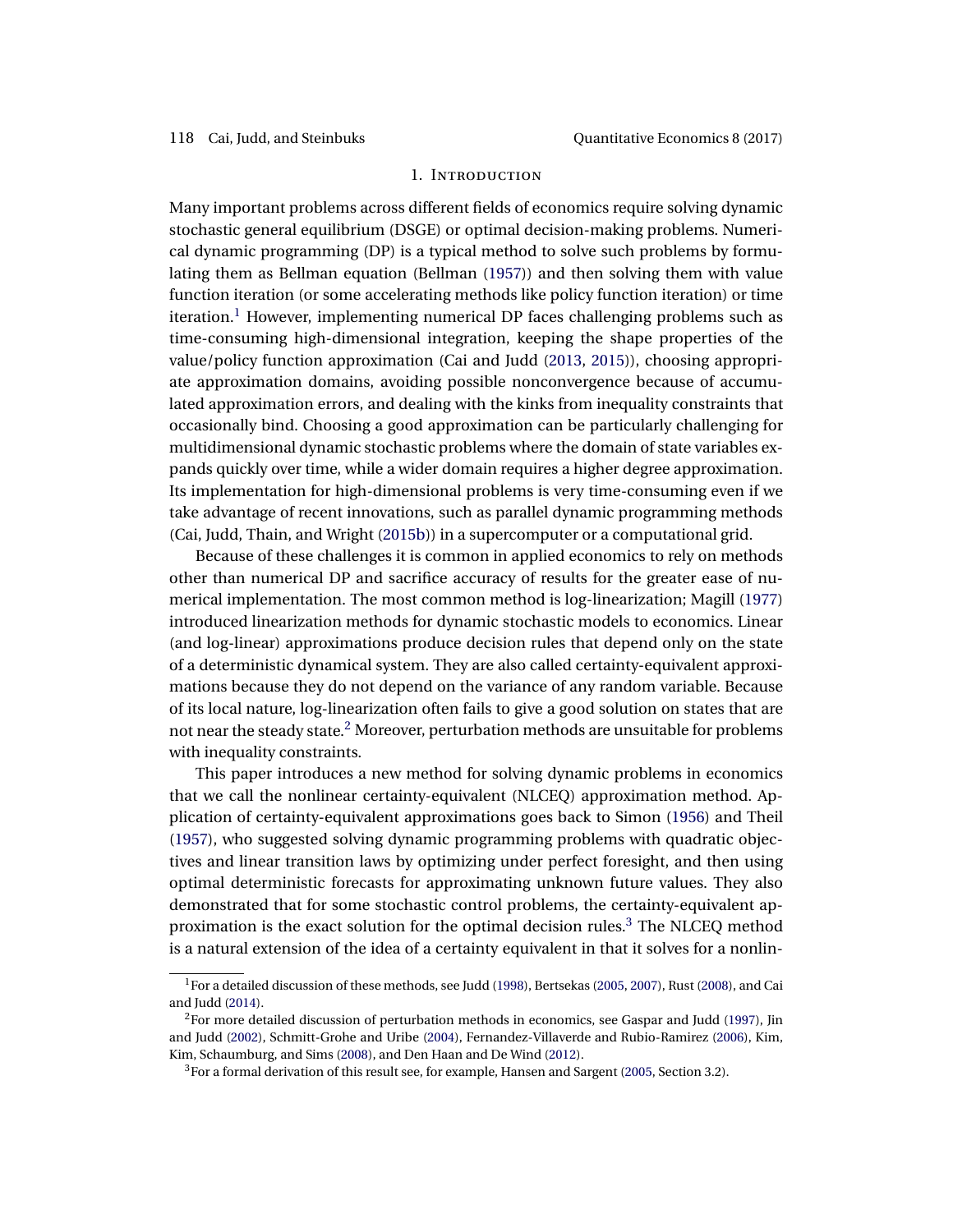<span id="page-2-0"></span>ear decision rule for the nonstochastic problem that is globally valid and applies this decision rule to the stochastic model.<sup>4</sup>

The NLCEQ method chooses a finite set of points in the state space, solves the deterministic dynamic optimization problem using each of those points as the initial condition, and then applies numerical approximation methods to those results to construct a global nonlinear approximation for the value function and decision rules. This method is simple, stable, and efficient, and it can be naturally parallelized with high efficiency for high-dimensional problems. Furthermore, it avoids the challenges faced by the numerical DP. Like log-linearization (and other certainty-equivalent approximations) it ignores the impact of uncertainty on the decision rule, but it is better than log-linearization over nontrivial neighborhoods of the deterministic steady state.

For deterministic dynamic problems (both social planner's problems and competitive equilibrium problems), NLCEQ can provide very accurate solutions. For stochastic dynamic problems, similar to other numerical approaches, it sacrifices some accuracy of the solution for the ease of numerical implementation. However, NLCEQ has a number of important advantages over those methods.

NLCEQ can exploit parallelism to solve high-dimensional problems (up to 400 state variables in our examples) in minutes with acceptable accuracy. Moreover, NLCEQ is also appropriate for solving dynamic stochastic problems with inequality constraints that occasionally bind, where perturbation is well known for its failure to get solutions with acceptable accuracy. Furthermore, NLCEQ provides a global solution that can be used for effective nonlinear impulse function analysis.

These attractive features make NLCEQ suitable for solving complex economic problems, where other algorithms fail or are too costly to get solutions with acceptable accuracy. Of course, like any numerical methods, NLCEQ has its own limitations: it may be not applicable to problems where uncertainty significantly affects optimal decision rules, such as dynamic portfolio optimization. Like other certainty-equivalent approximations, NLCEQ also has a limit on its accuracy for stochastic problems (NLCEQ can solve deterministic dynamic problems very accurately) but the accuracy of a NLCEQ solution can be checked. In fact, our results show that NLCEQ is about 100 times more accurate than log-linear or log-linear–quadratic perturbation methods for multicountry real business cycle problems.

In this paper we apply the NLCEQ method to solve two social planner's optimal decision-making problems and one competitive equilibrium problem. Our first example is a multicountry real business cycle (RBC) problem (Den Haan, Judd, and Juillard [\(2011\)](#page-28-0)). We first show that NLCEQ achieves higher accuracy than log-linear or loglinear–quadratic perturbation methods in low-dimensional RBC problems, and then demonstrate that NLCEQ can solve up to a 200-country RBC problem (400 state variables) in minutes by parallelism with acceptable accuracy. Our second example is a dynamic stochastic model of food and clean energy (Chakravorty, Magne, and Moreaux [\(2008\)](#page-28-0)), which has inequality constraints that occasionally bind. Moreover, the problem's initial state is far away from its steady state and even its state path cannot reach

<sup>4</sup>Solvability of the NLCEQ method follows directly from the global concavity of the value function by implicit differentiation; see, for example, Theorems 1–6 in Jin and Judd [\(2002\)](#page-29-0).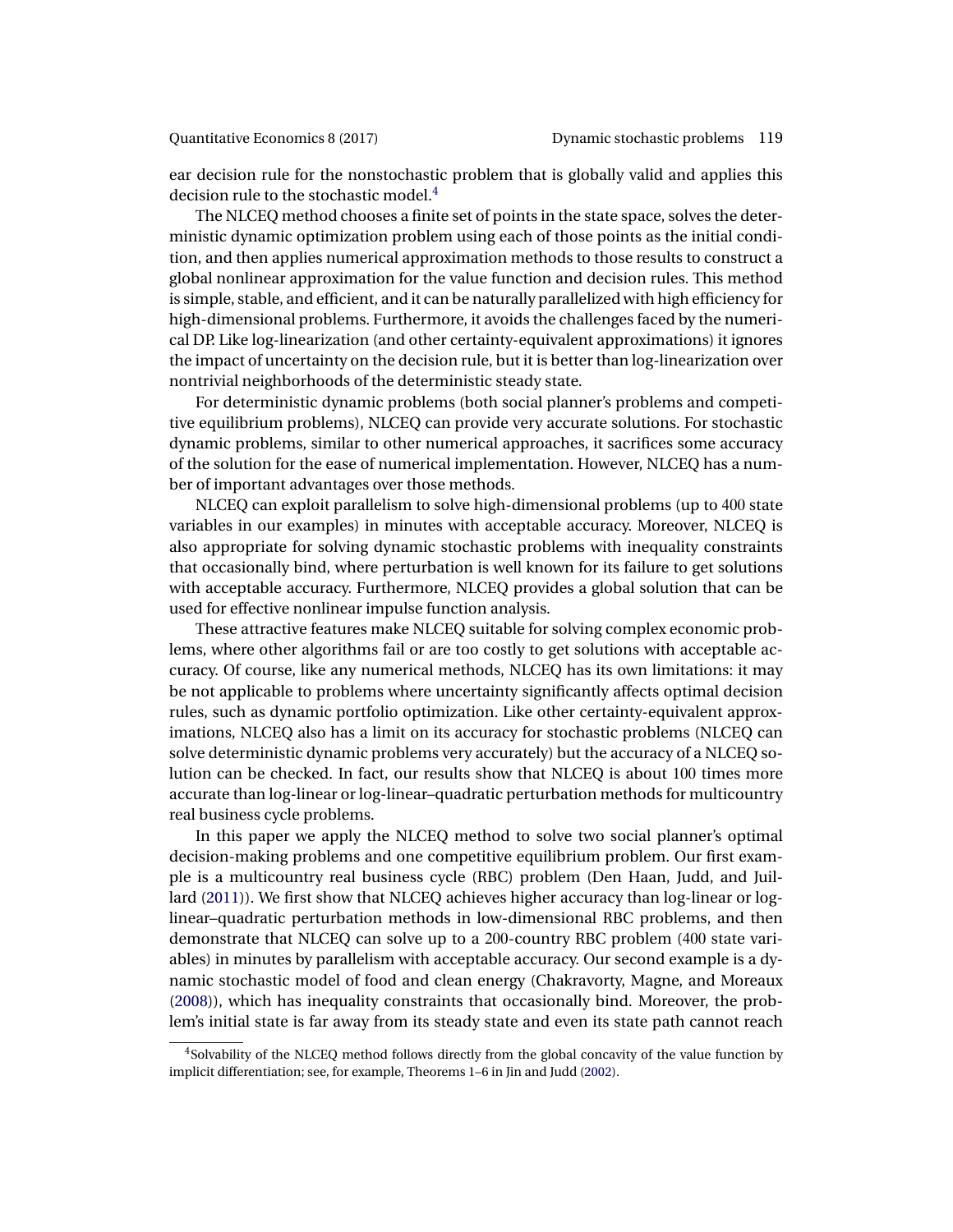<span id="page-3-0"></span>its steady state in a finite time. Our results show that NLCEQ achieves acceptable accuracy in solving these problems, which are quite challenging for all other general numerical methods to the best of our knowledge. Our final example is a New Keynesian DSGE model with zero lower bound (Guerrieri and Iacoviello [\(2015\)](#page-29-0)). Solving New Keynesian DSGE models has been studied frequently in the literature, such as Woodford [\(2003\)](#page-30-0), Del Negro, Schorfheide, Smets, and Wouters [\(2007\)](#page-28-0), Smets and Wouters [\(2007\)](#page-30-0), Gali [\(2008\)](#page-28-0), Maliar and Maliar [\(2015\)](#page-29-0), Fernández-Villaverde, Gordon, Guerrón-Quintana, and Rubio-Ramírez [\(2015\)](#page-28-0), and Guerrieri and Iacoviello [\(2015\)](#page-29-0). Our results show that NLCEQ can easily solve competitive equilibrium problems with occasionally binding constraints.<sup>5</sup>

The paper is organized as follows. Section 2 introduces the NLCEQ method. Section [3](#page-9-0) describes a road map to numerical illustrations of NLCEQ, which are given in Sections [4](#page-10-0)[–6](#page-22-0) for solving multicountry RBC problems, a dynamic stochastic model of food and clean energy, and a New Keynesian DSGE model with zero lower bound. Section [7](#page-26-0) concludes. Appendixes A–D and replication files are available in supplementary files on the journal website, <http://qeconomics.org/supp/533/supplement.pdf> and [http://qeconomics.org/supp/533/code\\_and\\_data.zip](http://qeconomics.org/supp/533/code_and_data.zip).

### 2. NLCEQ method

An infinite-horizon stochastic optimal decision-making problem can be expressed by the general model

$$
V(\mathbf{x}_0) = \max_{\mathbf{a}_t \in \mathcal{D}(\mathbf{x}_t)} \mathbb{E} \left\{ \sum_{t=0}^{\infty} \beta^t u(\mathbf{x}_t, \mathbf{a}_t) \right\},
$$
  
s.t.  $\mathbf{x}_{t+1} = g(\mathbf{x}_t, \mathbf{a}_t, \boldsymbol{\varepsilon}_t),$  (1)

where  $\mathbf{x}_t \in \mathbb{R}^d$  is a state vector process with an initial state  $x_0$  (each state variable could be either continuous or discrete),  $\mathbf{a}_t \in \mathbb{R}^n$  is the vector of action variables at time t,  $\mathbf{\varepsilon}_t$ is a serially uncorrelated random vector process with identical and independent distributions across time (for simplicity, we assume that the mean or median of  $\varepsilon_t$  is zero),  $u(\mathbf{x}, \mathbf{a})$  is a utility function,  $g(\mathbf{x}, \mathbf{a}, \varepsilon)$  is the stochastic law of motion for the state variable vector **x**,  $\beta$  is the discount factor ( $0 < \beta < 1$ ),  $\mathcal{D}(\mathbf{x}_t)$  is a feasible set of action  $\mathbf{a}_t$ , and  $\mathbb{E}\{\cdot\}$  is the expectation operator. Here, g is a general transition law of the vector of state variables, but some elements of the state variable vector **x** could be exogenous or have a deterministic transition law independent of  $\varepsilon$ .

<sup>&</sup>lt;sup>5</sup>In this paper, we use GAMS (McCarl et al. [\(2011\)](#page-29-0)) code for all examples except for high-dimensional problems in Section [4.4.](#page-15-0) The NLCEQ method can also easily be implemented in other programming languages like MATLAB or Dynare (Adjemian et al. [\(2011\)](#page-27-0)). We use CONOPT (Drud [\(1996\)](#page-28-0)) as the optimization solver in our GAMS code, run them on one 35-GHz Intel processor, and get the solution in seconds/minutes for each case. For high-dimensional problems in Section [4.4,](#page-15-0) we use Fortran code and SNOPT (Gill, Murray, and Saunders [\(2005\)](#page-28-0)) as the optimization solver, implement parallelism on a supercomputer, and then get solutions in minutes.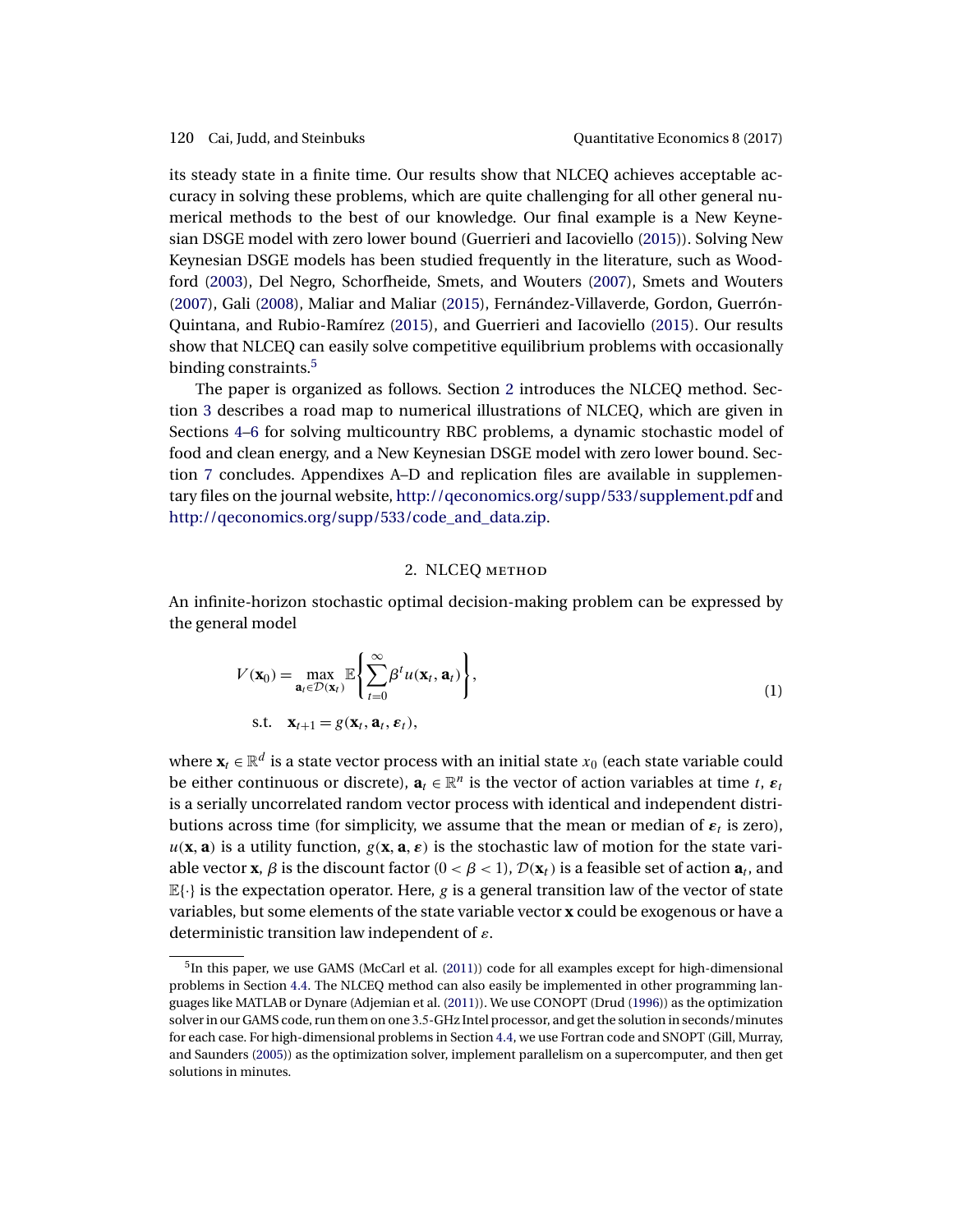<span id="page-4-0"></span>

To solve the problem [\(1\)](#page-3-0), value function iteration is often used by solving the Bellman equation backward:

$$
V_t(\mathbf{x}_t) = \max_{\mathbf{a}_t \in \mathcal{D}(\mathbf{x}_t)} u(\mathbf{x}_t, \mathbf{a}_t) + \beta \mathbb{E}\big\{V_{t+1}(\mathbf{x}_{t+1})\big\},
$$
  
s.t.  $\mathbf{x}_{t+1} = g(\mathbf{x}_t, \mathbf{a}_t, \boldsymbol{\varepsilon}_t).$  (2)

Numerical implementation of value function iteration can be challenging for a number of reasons. It requires choosing an appropriate approximation domain for the state variables, which can be way wider than the one we are interested in, because of the stochasticity in the transition law of the states. In particular, when  $\epsilon_t$  has an infinite support, this may lead to an infinite support for  $\mathbf{x}_{t+1}$  so that we have to use some remedies like truncation methods. Their impact on the solution is, however, hard to measure. Moreover, a wider domain requires a higher degree approximation for the value functions, and then requires more time for an optimization solver to find the optimal solution of the Bellman equation. In addition, in the presence of multiple uncertainties, the integration part of the Bellman equation can be very time-consuming, and may even become infeasible, to get good accuracy for high-dimensional integration. Finally, many problems have occasionally binding constraints that lead to kinks in value functions, a big challenge for multidimensional value function approximation.<sup>6</sup>

However, in many cases it is acceptable to obtain a solution to the problem [\(1\)](#page-3-0) with less demanding accuracy. For these cases, we propose Algorithm [1—](#page-5-0)a simple and fast nonlinear certainty-equivalent (NLCEQ) approximation method—to obtain the value function  $V$  and corresponding optimal decision rules.

Algorithm [1](#page-5-0) contains three steps: (i) the transformation step, which transforms the infinite-horizon stochastic problem [\(1\)](#page-3-0) into a finite-horizon deterministic optimal decision-making problem; (ii) the optimization step, which solves the finite-horizon deterministic decision-making problems from the transformation step; (iii) the approximation step, which collects the results from the optimization step and uses them to construct approximations of the decision rules. These steps are laid out in Algorithm [1.](#page-5-0) Sections [2.1–](#page-6-0)[2.3](#page-7-0) below discuss the steps in more detail.

NLCEQ is a natural extension of the certainty-equivalent approximation idea that the locally accurate linearization (log-linearization) method implements, but it solves the deterministic optimization problems to find approximate values of value/policy functions at prespecified state nodes and then uses global nonlinear approximation methods to get the approximate value/policy functions, so NLCEQ is a globally accurate method. Because [\(3\)](#page-5-0) is a convex optimization problem for most of dynamic programming problems in economics, NLCEQ is stable and can work well for problems with occasionally binding constraints. Stability of the NLCEQ algorithm ensures that solution accuracy is little changed by variations in model parameter values (we illustrated this in examples of Section [4.2\)](#page-13-0).<sup>7</sup>

 $6$ Cai and Judd [\(2012\)](#page-27-0) propose a rational spline interpolation method for value function approximation so that the value function iteration is stable and accurate for the problems with kinks, but it applies to problems with only one continuous state variable.

 $7A$  standard way to avoid any problems with model calibration and sensitivity analysis is to choose a wide approximation domain, so that changing calibrated parameter values does not push state variables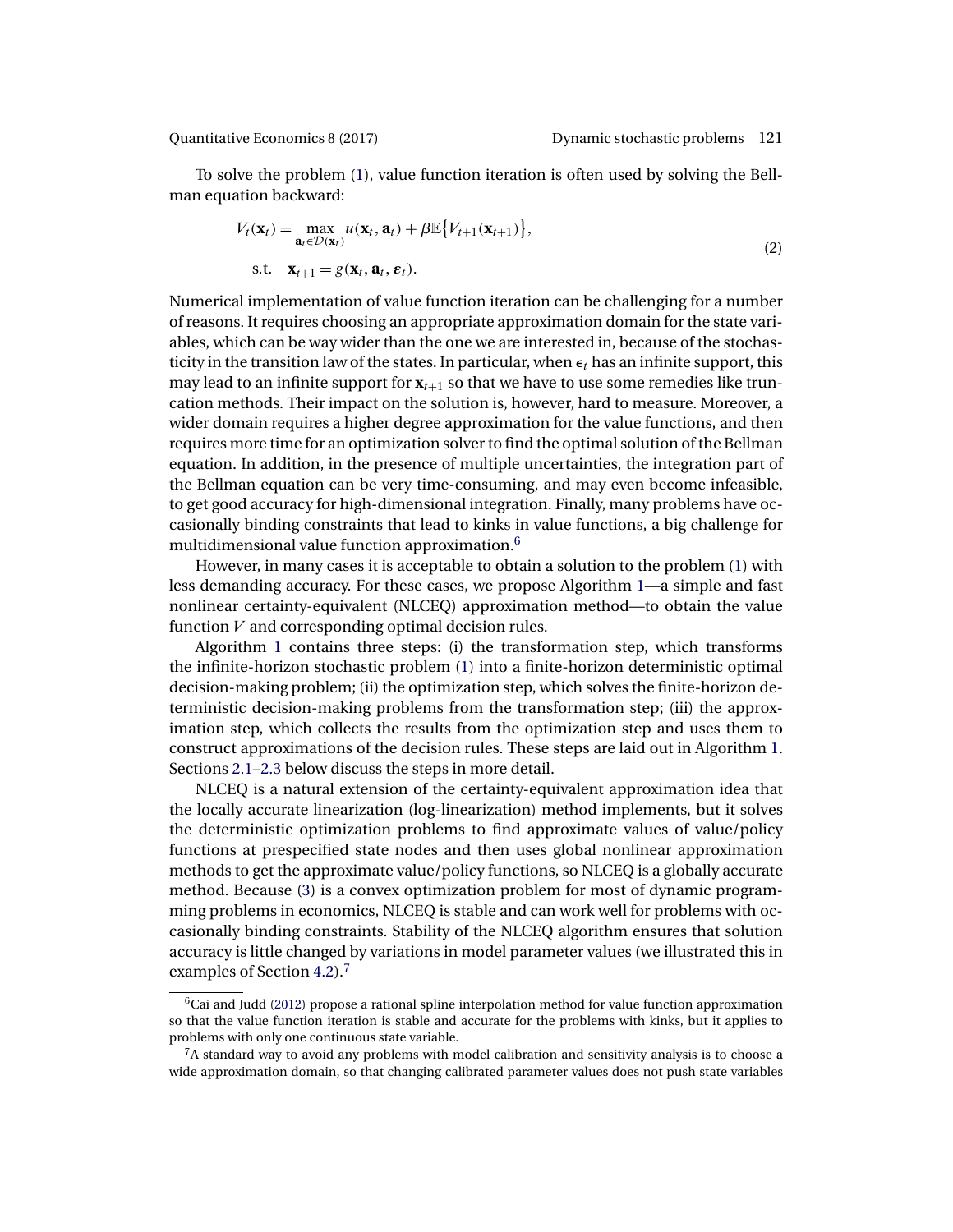<span id="page-5-0"></span>**Algorithm 1** Nonlinear Certainty-Equivalent Approximation Method for Infinite-Horizon Stochastic Dynamic Programming Problems.

**Step** 1. Transformation step. Transform the infinite-horizon stochastic problem into a finite-horizon deterministic optimal decision-making problem,

$$
\widetilde{V}(\mathbf{x}_0) = \max_{a_t \in \mathcal{D}(\mathbf{x}_t)} \sum_{t=0}^{T-1} \beta^t u(\mathbf{x}_t, \mathbf{a}_t) + \beta^T \widetilde{V}_T(\mathbf{x}_T),
$$
\ns.t.  $\mathbf{x}_{t+1} = g(\mathbf{x}_t, \mathbf{a}_t, 0),$ \n(3)

where  $V_T$  is a terminal value function given by an initial guess of the value function  $V.$ **Step** 2. Optimization step. Choose a set of approximation nodes,  $\mathbb{X} = \{ \mathbf{x}_0^j : 1 \le j \le m \} \subset$  $\mathbb{R}^d$ , and compute  $v^j=\widetilde V(\mathbf{x}^j_0)$  and its corresponding optimal initial action  $\mathbf{a}^j_0\in\mathbb{R}^n$  using an optimization solver to solve (3), for each  $\mathbf{x}_0^j \in \mathbb{X}$ ,  $1 \le j \le m$ .

**Step** 3. Approximation step. Using an appropriate approximation method, such that  $\hat{V}(\mathbf{x}_0; \mathbf{b}_v)$  approximates  $\{(\mathbf{x}'_0, v^j): 1 \le j \le m\}$  data and a vector of functions  $\hat{\mathbf{P}}(\mathbf{x}_0; \mathbf{b}_a)$ approximates  $\{(\mathbf{x}_0^j, \mathbf{a}_0^j): 1 \le j \le m\}$ , that is,  $v^j \approx \hat{V}(\mathbf{x}_0^j; \mathbf{b}_v)$  and  $\mathbf{a}_0^j \approx \hat{\mathbf{P}}(\mathbf{x}_0^j; \mathbf{b}_a)$  for all  $\mathbf{x}_0^j \in \mathbb{X}$ , where  $\mathbf{b}_v$  and  $\mathbf{b}_a$  are vectors of parameters.

If there is no uncertainty in the underlying problem, the NLCEQ method gives us a very accurate value and policy function for large enough T. For the stochastic problems, NLCEQ can give an estimate of the value/policy functions, which can be subsequently employed in the economic analysis, such as impulse function analysis and sensitivity analysis. To obtain more accurate approximation, if necessary, we can use the solutions of NLCEQ— $\hat{V}(\mathbf{x}_0; \mathbf{b}_v)$  and  $\hat{P}(\mathbf{x}_0; \mathbf{b}_a)$ —as the initial guess for the value/policy functions, and then apply other more accurate methods like numerical value function iteration (Cai and Judd [\(2014\)](#page-27-0)). When there is some freedom in choosing  $T$ ,  $V_T$ , approximation nodes, and approximation methods, we make choices that imply small global errors as defined later in equation [\(19\)](#page-13-0). We will discuss the steps in more details below.<sup>8</sup>

After we get the optimal policy functions  $\hat{P}(x_0; b_a)$ , it is easy to do a forward simulation: with a given initial state  $\mathbf{x}_0$  and one simulation path  $\varepsilon_t$ , we use  $\mathbf{a}_t = \hat{\mathbf{P}}(\mathbf{x}_t; \mathbf{b}_a)$  to get  $\mathbf{x}_{t+1} = g(\mathbf{x}_t, \mathbf{a}_t, \varepsilon_t)$  for any time  $t = 0, 1, 2, \dots$  That is, in the simulation process, we do not need to repeatedly apply NLCEQ or solve its optimization problem (3); instead we only need to use the solved policy functions  $\hat{P}(\mathbf{x}; \mathbf{b}_a)$  while making sure that  $\mathbf{x}_t$  is located inside the approximation domain.<sup>9</sup> We can do an impulse response analysis in a similar way.

outside the approximation domain, and choose large enough  $T$  so that the terminal value functions do not have a significant effect on the solution.

<sup>&</sup>lt;sup>8</sup>For a more complete and general discussion on approximation and optimization in solving dynamic stochastic problems, see Judd [\(1998\)](#page-29-0) and Miranda and Fackler [\(2002\)](#page-29-0).

 $9$ That is, we have to choose an appropriate approximation domain in the optimization step, so that it is wide enough to contain simulated future states. This can be done in an iterative way: first guess a wider approximation domain, and then use the NLCEQ solution over it to do simulation: if the simulated states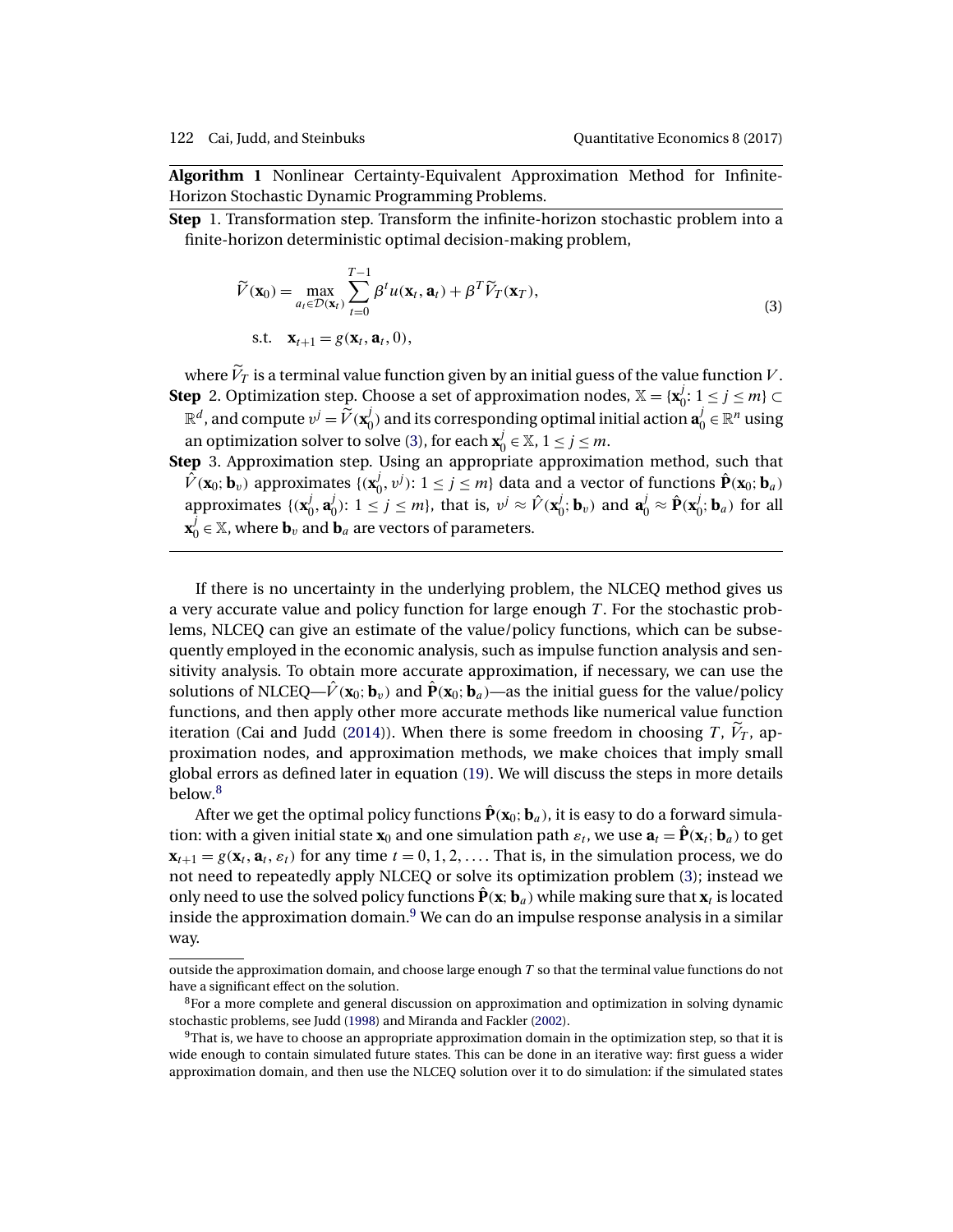### 2.1 *Transformation*

<span id="page-6-0"></span>In the transformation step of the NLCEQ method, it is usually straightforward to obtain deterministic transition laws for continuous state variables. For example, if an exogenous state  $\theta_t$  has a transition law ln( $\theta_{t+1}$ ) =  $\rho \ln(\theta_t) + \sigma \epsilon_{t+1}$ , where  $\epsilon_{t+1} \sim \mathcal{N}(0, 1)$ enters linearly into the law of motion of the exogenous state, then a simple transformation is to set  $ln(\theta_{t+1}) = \rho ln(\theta_t)$ . A more general choice of the transformation is  $\ln \theta_{t+1} = \rho \ln \theta_t - f(\sigma)$  with function f chosen in such way that the deterministic  $u(\mathbf{x}_t, \mathbf{a}_t)$ is close to the expectation of stochastic utility, that is, the deterministic  $u(\mathbf{x}_t, \mathbf{a}_t)$  is nearly a certainty equivalent of its stochastic version. One example of such transformation is shown in Appendix B, where we obtain a more accurate solution by choosing  $ln(\theta_{t+1}) = \rho ln(\theta_t) - 0.5\sigma^2$  with  $\sigma = 0.05$ . Using this general transformation, we can deal with problems such as stochastic volatility (see, e.g., Caldara, Fernández-Villaverde, Rubio-Ramírez, and Yao [\(2012\)](#page-28-0)).

A typical way to choose the terminal value function is that for each terminal state  $\mathbf{x}_T$ , we find a corresponding action  $\mathbf{a}_T^*(\mathbf{x}_T)$  so that its next state  $\mathbf{x}_{T+1} = g(\mathbf{x}_T, \mathbf{a}_T^*(\mathbf{x}_T), 0) = \mathbf{x}_T$ , and then we let  $\mathbf{x}_t = \mathbf{x}_T$  and  $\mathbf{a}_t^*(\mathbf{x}_t) = \mathbf{a}_T^*(\mathbf{x}_t)$  for all  $t > T$ , implying that the terminal value function  $\widetilde{V}_T(\mathbf{x}_T) = u(\mathbf{x}_T, \mathbf{a}_T^*(\mathbf{x}_T))/(1-\beta)$  is equal to the sum of discounted utilities from  $t = T$  to  $t = \infty$  with the policy function  $\mathbf{a}_t^*(\mathbf{x}_t)$ . We use this in our multicountry RBC examples. Another potential way is to use a second-order perturbation as the terminal value function, but we do not apply it in this paper because we want to focus on NL-CEQ only, without hybrid algorithms. The terminal time,  $T$ , depends on the terminal value function and the discount factor. If the terminal value function is close to the true value function, then T could be small, for example, we choose  $T = 20$  for some largedimensional multicountry RBC examples in Section [4;](#page-10-0) otherwise, T could be chosen such that  $\beta^T < 10^{-4}$  if it is hard to find a terminal value function close to the true value function. For example, we choose  $T = 200$  in the example with  $\beta = 0.95$  $\beta = 0.95$  in Section 5 such that  $\beta^T = 3.5 \times 10^{-5}$ .

We can also apply NLCEQ to problems with a discrete stochastic state  $\theta_t$  by replacing it by its expected value conditional on its initial value, that is,  $\mathbb{E}\{\theta_t | \theta_0\}$ . For example, let  $\theta_t$  be an exogenous Markov chain with k possible values,  $\{\vartheta_1, \ldots, \vartheta_k\}$ , and let P be its  $k \times k$  transition matrix, where its  $(i, j)$  element represents the probability of  $\theta_{t+1} = \vartheta_i$ conditional on  $\theta_t = \vartheta_i$ . If the initial-time value of  $\theta_t$  is  $\vartheta_i$  (i.e.,  $\theta_0 = \vartheta_i$ ), then we know that its unconditional probability vector at time *t* is  $p_{t,i} = P^t \mathbf{e}_i$ , where  $\mathbf{e}_i$  is the column vector with 1 at the ith element and 0 everywhere else. Thus, in the transformation step, we set the transformed deterministic value for  $\theta_t$  as its expected value,  $\sum_{j=1}^k p_{t,i,j} \vartheta_j$ , conditional on its initial value  $\theta_0 = \vartheta_i$ , where  $p_{t,i,j}$  is the jth element of the vector  $p_{t,i}$ . Our example in Section [5](#page-17-0) has a discrete stochastic state and applies this method.

#### 2.2 *Optimization*

In the NLCEQ method, the optimization step will be time-consuming for high-dimensional problems, but they can be naturally parallelized across the approximation nodes,

locate in a much more narrow domain, choose the narrower domain to rerun NLCEQ algorithm for a more accurate solution.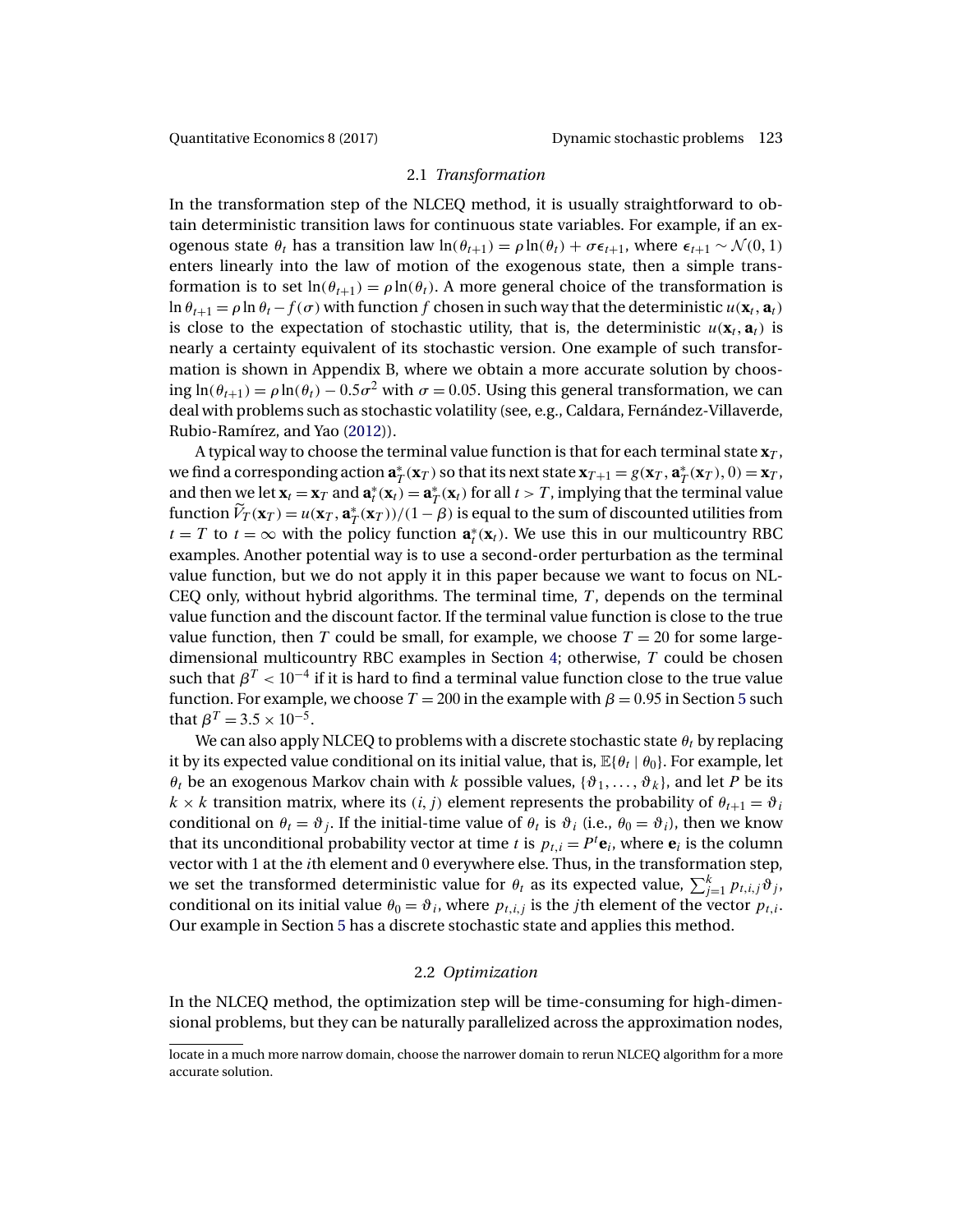<span id="page-7-0"></span>as every node corresponds to one optimization problem, which is independent of the others. Moreover, each optimization problem has a sparsity structure: the action variables and state variables at time t are only connected with the state variables at  $t - 1$ and  $t + 1$ , that is, it has the blockwise tridiagonal pattern in the constraints. We employ this sparsity in optimization solvers like the one we used in our high-dimensional multicountry RBC examples, SNOPT (Gill, Murray, and Saunders [\(2005\)](#page-28-0)), so that each optimization problem can be solved more efficiently.<sup>10</sup>

# 2.3 *Approximation*

For low-dimensional problems, we can use a variety of approximation methods like, for example, multidimensional Chebyshev polynomial approximation (see Appendix A). However, one advantage of NLCEQ is that it can be applied to large-dimensional problems. For large-dimensional problems, we will use sparse grid approximation methods. For example, in our large-dimensional examples, we employ Smolyak grid points as the approximation nodes and Chebyshev–Smolyak polynomials as the approxima-tion method (Smolyak [\(1963\)](#page-30-0) and Malin, Krueger, and Kubler [\(2011\)](#page-29-0)).<sup>11</sup> Moreover, we can also implement adaptive sparse grid methods (Brumm and Scheidegger [\(2014\)](#page-27-0)) in NLCEQ.

After we get the approximated value/policy functions,  $\hat{V}(\mathbf{x}_0; \mathbf{b}_v)$  and  $\hat{P}(\mathbf{x}_0; \mathbf{b}_a)$ , it is essential to estimate their errors to the "true" solution so we know whether NLCEQ gives an acceptable solution. In our examples below we implement the unit-free Euler error measure. We also compute approximation errors for the approximation functions. That is, we choose a set of out-of-sample points,  $\widehat{\mathbb{X}} = {\widehat{\mathbf{x}}_0}^j : 1 \le j \le \widehat{m} \} \subset \mathbb{R}^d$ , and compute  $\widehat{v}^j = \widetilde{v}^j$  $\widetilde{V}(\widehat{\mathbf{x}}_0^j)$  and its corresponding optimal initial action  $\widehat{\mathbf{a}}_0^j \in \mathbb{R}^n$  using an optimization solver to solve [\(3\)](#page-5-0), for each  $\hat{\mathbf{x}}_0^j \in \hat{\mathbb{X}}$ ,  $1 \le j \le \hat{m}$ . Using these  $\hat{v}^j$ , we compute the approximation errors in the  $\mathcal{L}^{\infty}$  or  $\mathcal{L}^{1}$  norm for the value function with the formulas

$$
\widehat{E}_{\mathcal{L}^{\infty}} = \max_{1 \leq j \leq \widehat{m}} \frac{\left| \widehat{v}^{j} - \widehat{V}(\widehat{\mathbf{x}}_{0}^{j}; \mathbf{b}_{v}) \right|}{1 + \left| \widehat{v}^{j} \right|},
$$

$$
\widehat{E}_{\mathcal{L}^{1}} = \frac{1}{\widehat{m}} \sum_{1 \leq j \leq \widehat{m}} \frac{\left| \widehat{v}^{j} - \widehat{V}(\widehat{\mathbf{x}}_{0}^{j}; \mathbf{b}_{v}) \right|}{1 + \left| \widehat{v}^{j} \right|}.
$$

 $10$ The optimization step of the NLCEQ algorithm can be employed with a variety of modern nonlinear optimization solvers, such as, for example, SNOPT (Gill, Murray, and Saunders [\(2005\)](#page-28-0)), CONOPT (Drud [\(1996\)](#page-28-0)), and KNITRO (Byrd, Nocedal, and Waltz [\(2006\)](#page-27-0)). These solvers are also freely available at the NEOS server (Czyzyk, Mesnier, and Moré [\(1998\)](#page-28-0); Gropp and Moré [\(1997\)](#page-28-0)) with two popular high-level modeling languages: GAMS (McCarl et al. [\(2011\)](#page-29-0)) and AMPL (Fourer, Gay, and Kernighan [\(2003\)](#page-28-0)). If the code is written in MATLAB, it can call its internal optimization routine, fmincon, or an external solver such as KNITRO.

 $11$ Smolyak polynomials do not preserve the shape of the value functions, so using them in standard value function iteration can easily make it fail because the optimization problem in the Bellman equation becomes a nonconcave/nonconvex problem; thus it is very challenging to find the global maximizer by a standard optimization solver. See Cai and Judd [\(2013,](#page-27-0) [2015\)](#page-27-0) for discussion about the importance of shape preservation in numerical DP. However, with the NLCEQ algorithm we do not need to use the approximate value functions in the objective of an optimization problem, so it does not face the shape-preservation challenge while the value function iteration does.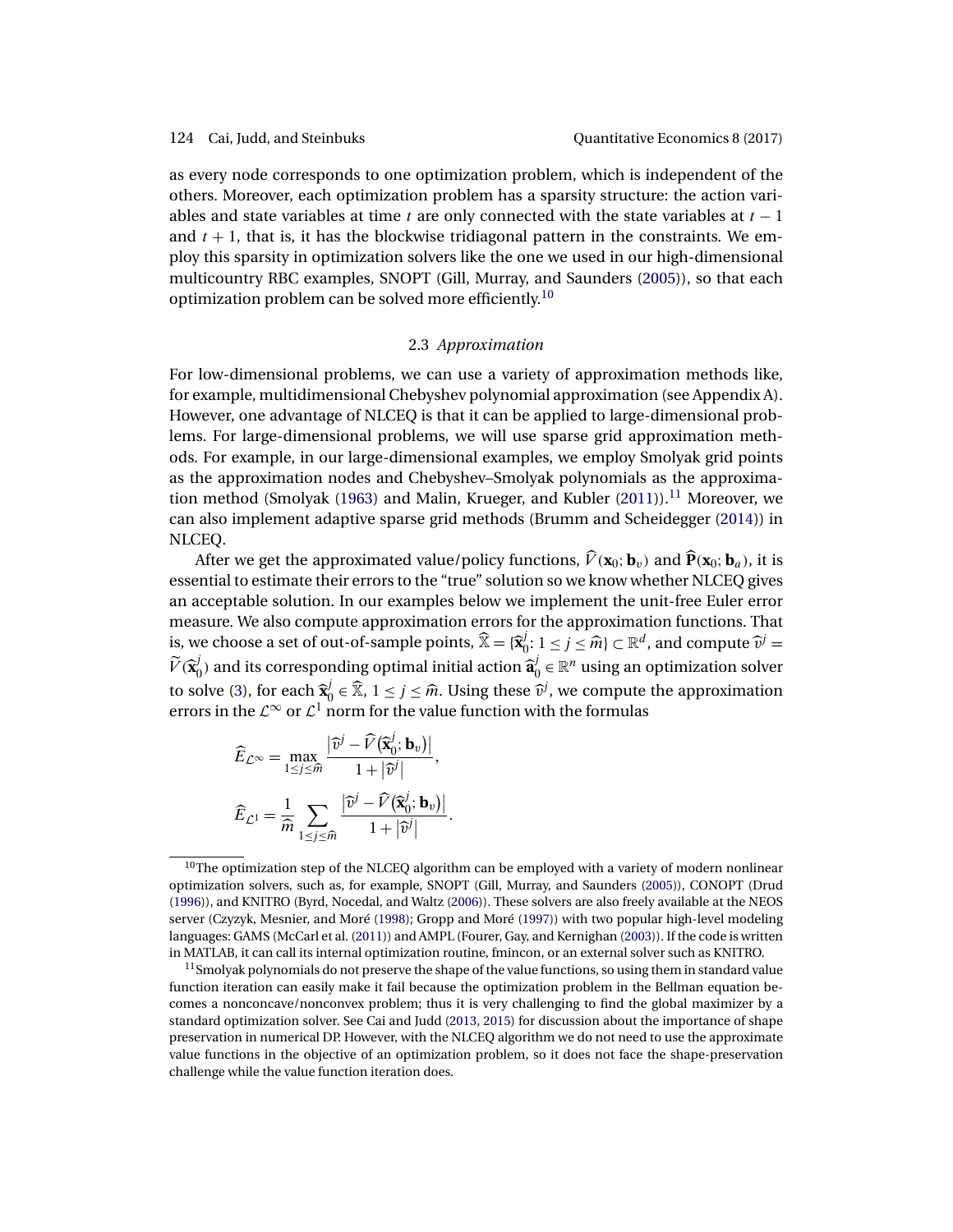<span id="page-8-0"></span>

Similarly, we can compute approximation errors for the policy functions. In our examples, we let  $\hat{\mathbb{X}}$  be a set of 1000 points uniformly and randomly drawn in the approximation domain. Note that the computation of  $\hat{v}^j = \tilde{V}(\hat{x}_0^j)$  and its corresponding  $\hat{a}_0^j$  can be parallelized naturally together with the optimization step of NLCEQ.

# 2.4 *NLCEQ method for competitive equilibrium*

Algorithm [1](#page-5-0) describes the NLCEQ method for social planner's decision-making problems, but it can also be modified for solving competitive equilibrium. Similar to the transformation step of Algorithm [1,](#page-5-0) we first remove the stochasticity of models by replacing those shocks by their mean or median. For the transformed deterministic problem, its equilibrium solution should satisfy a set of equations (including the deterministic version of Euler equations, deterministic transition laws of states, market clearing conditions, and other first-order conditions)

$$
\mathbf{F}(\mathbf{x}_t, \mathbf{a}_t, \mathbf{x}_{t+1}, \mathbf{a}_{t+1}) = 0, \quad t = 0, 1, 2, \dots,
$$
\n(4)

where  $\mathbf{x}_t$  is the state vector and  $\mathbf{a}_t$  is the action vector that should satisfy constraints  $a_t \in \mathcal{D}(\mathbf{x}_t)$ . If there are occasionally binding constraints, then the arguments of **F** should also contain corresponding Lagrange multipliers that we omit below without loss of generality. Moreover, we know that its state and control variables will converge to its steady values  $(\mathbf{x}_{ss}, \mathbf{a}_{ss})$  as time goes to infinity, that is,

$$
\boldsymbol{x}_\infty = \boldsymbol{x}_{ss}, \qquad \boldsymbol{a}_\infty = \boldsymbol{a}_{ss}.
$$

To solve the infinite-horizon system (4), we approximate it as the minimization problem with a finite horizon and a given initial state  $\mathbf{x}_0^j$ ,

$$
\min_{\mathbf{a}_t \in \mathcal{D}(\mathbf{x}_t)} \|\mathbf{x}_T^{\text{Endo}} - \mathbf{x}_{ss}^{\text{Endo}}\| + \|\mathbf{a}_T - \mathbf{a}_{ss}\|
$$
\ns.t.  $\mathbf{F}(\mathbf{x}_t, \mathbf{a}_t, \mathbf{x}_{t+1}, \mathbf{a}_{t+1}) = 0, \quad t = 0, 1, ..., T - 1,$ \n
$$
\mathbf{x}_0 = \mathbf{x}_0^j,
$$
\n(5)

where  $\|\cdot\|$  is a norm and  $\mathbf{x}^{Endo}$  represents the endogenous state variables. By sweeping over the approximation nodes of  $\mathbf{x}_0^j$ , we can construct the approximation of policy functions over the state space. Algorithm [2](#page-9-0) summarizes the NLCEQ method for solving competitive equilibrium.

Algorithm [2](#page-9-0) yields a very accurate solution of a deterministic competitive equilibrium problem for large enough T. Similar to Algorithm [1,](#page-5-0) Algorithm [2](#page-9-0) is also stable and efficient, and can be naturally parallelized in its optimization step, so that it can solve large-dimensional problems using sparse grid approximation methods.

Algorithm [2](#page-9-0) can also be applied to solve social planner's stochastic dynamic programming problems, but Algorithm [1](#page-5-0) is easier to implement as it does not require formulating the first-order conditions. Therefore, in the examples of this paper, we will use Algorithm [1](#page-5-0) for solving social planner's problems and Algorithm [2](#page-9-0) for computing competitive equilibrium.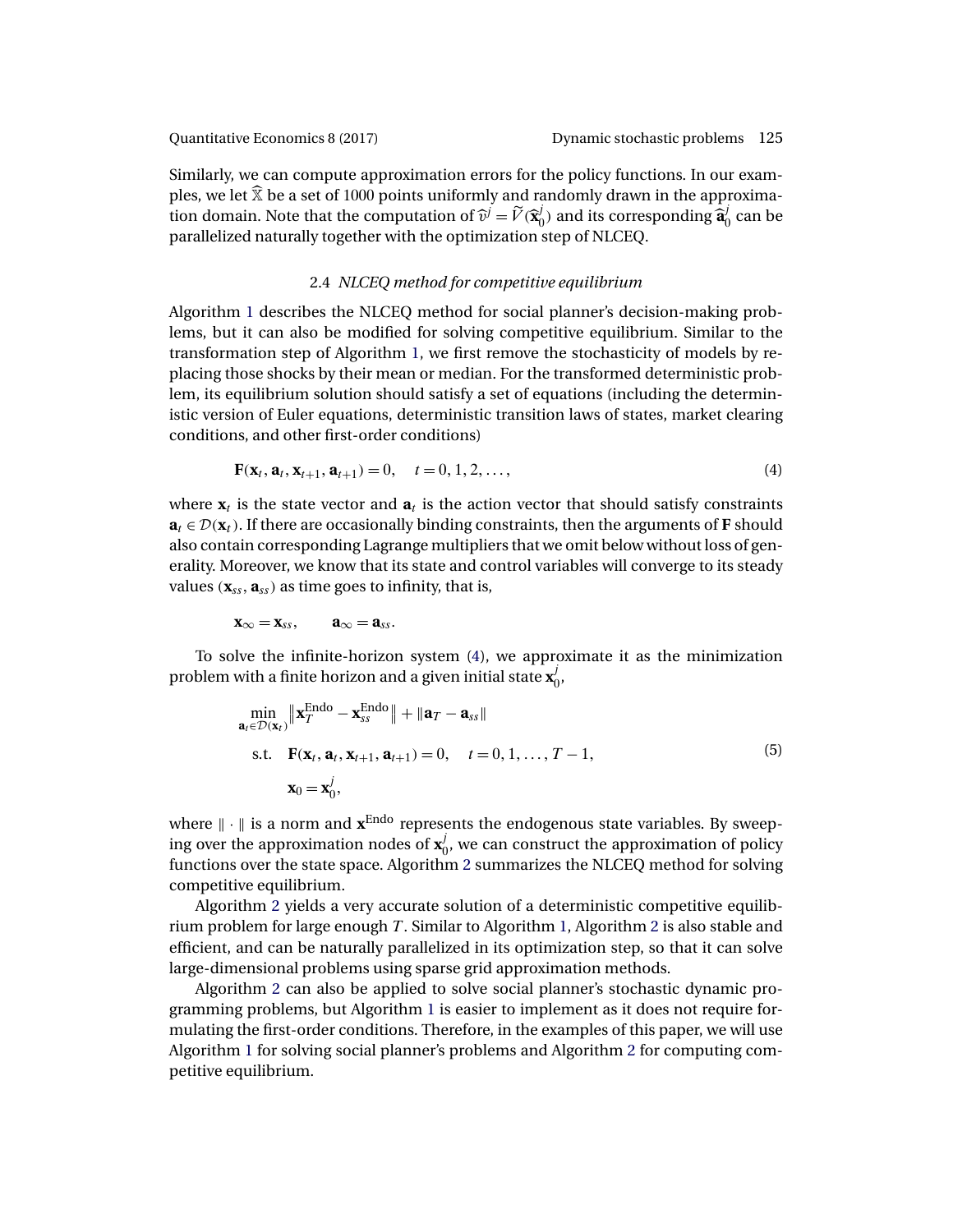<span id="page-9-0"></span>**Algorithm 2** Nonlinear Certainty-Equivalent Approximation Method for Competitive Equilibrium.

**Step** 1. Transformation step. Transform the stochastic problem into a finite-horizon deterministic system [\(5\)](#page-8-0).

**Step** 2. Optimization step. Choose a set of approximation nodes  $\mathbb{X} = \{ \mathbf{x}_0^j : 1 \le j \le m \} \subset$  $\mathbb{R}^d$ . For each  $\mathbf{x}_0^j \in \mathbb{X}$ , solve [\(5\)](#page-8-0) and get its corresponding optimal initial action with  $\mathbf{a}_0^j$ .

**Step** 3. Approximation step. Use an appropriate approximation method, such that  $\hat{\mathbf{P}}(\mathbf{x}_0; \mathbf{b}_a)$  approximates  $\{(\mathbf{x}_0^j, \mathbf{a}_0^j) : 1 \le j \le m\}$ , where  $\mathbf{b}_a$  is a vector of parameters.

#### 3. Guide for numerical illustrations

The previous section introduces NLCEQ with two algorithms: one for social planners' problems; another for competitive equilibrium problems. In the next sections, we illustrate these algorithms with three examples from macroeconomics and environmental economics.<sup>12</sup> The first two examples are the social planners' problems and we employ NLCEQ (Algorithm [1\)](#page-5-0) to solve them. Specifically, we solve a multicountry real business cycle model in Section [4](#page-10-0) and demonstrate that NLCEQ can be applied to solve up to 400 dimensional dynamic stochastic problems. In Section [5](#page-17-0) we solve an optimal resource extraction problem and show that NLCEQ can be applied to solve stochastic problems with kinks (occasionally binding constraints). In the last example (Section [6\)](#page-22-0), we apply NLCEQ (Algorithm 2) to solve a competitive equilibrium problem, which is the New Keynesian DSGE model with zero lower bound. All these examples show that NLCEQ is a powerful tool for solving these complex economic problems.

In our numerical illustrations, we focus on comparison between NLCEQ and (log-) linearization, and we show that NLCEQ is much more accurate for problems with wide state domains and/or kinks. One main reason to choose (log-) linearization for comparison is that it is as easy to apply as NLCEQ and it is the most known and popular tool in economic analysis.

It is important to note several other new tools for solving dynamic stochastic problems that have recently emerged in the economic literature, such as the generalized stochastic simulation method (GSSA) of Judd, Maliar, and Maliar [\(2011\)](#page-29-0), the OccBin method (Guerrieri and Iacoviello [\(2015\)](#page-29-0)), and the method of Maliar and Maliar [\(2015\)](#page-29-0).

The OccBin method is a piecewise linear interpolation method, "linking the firstorder approximation of the model around the same point under each regime" (Guerrieri and Iacoviello [\(2015\)](#page-29-0)), where one region represents that the inequality constraint does not bind, and another region represents that the inequality constraint is binding. In the absence of kinks, the OccBin method becomes the order-1 perturbation method (i.e., (log-) linearization method), so our comparison with (log-) linearization in the multicountry RBC example can also be applied to the OccBin method. That is, the OccBin method will also have the same big errors from the (log-) linearization method on the wide state domain in our examples. Guerrieri and Iacoviello [\(2015\)](#page-29-0) also admit that the OccBin method "is not able to capture precautionary behavior linked to the possibility

 $12$ For an entry-level illustration we also solve a simple real business cycle model in Appendix B.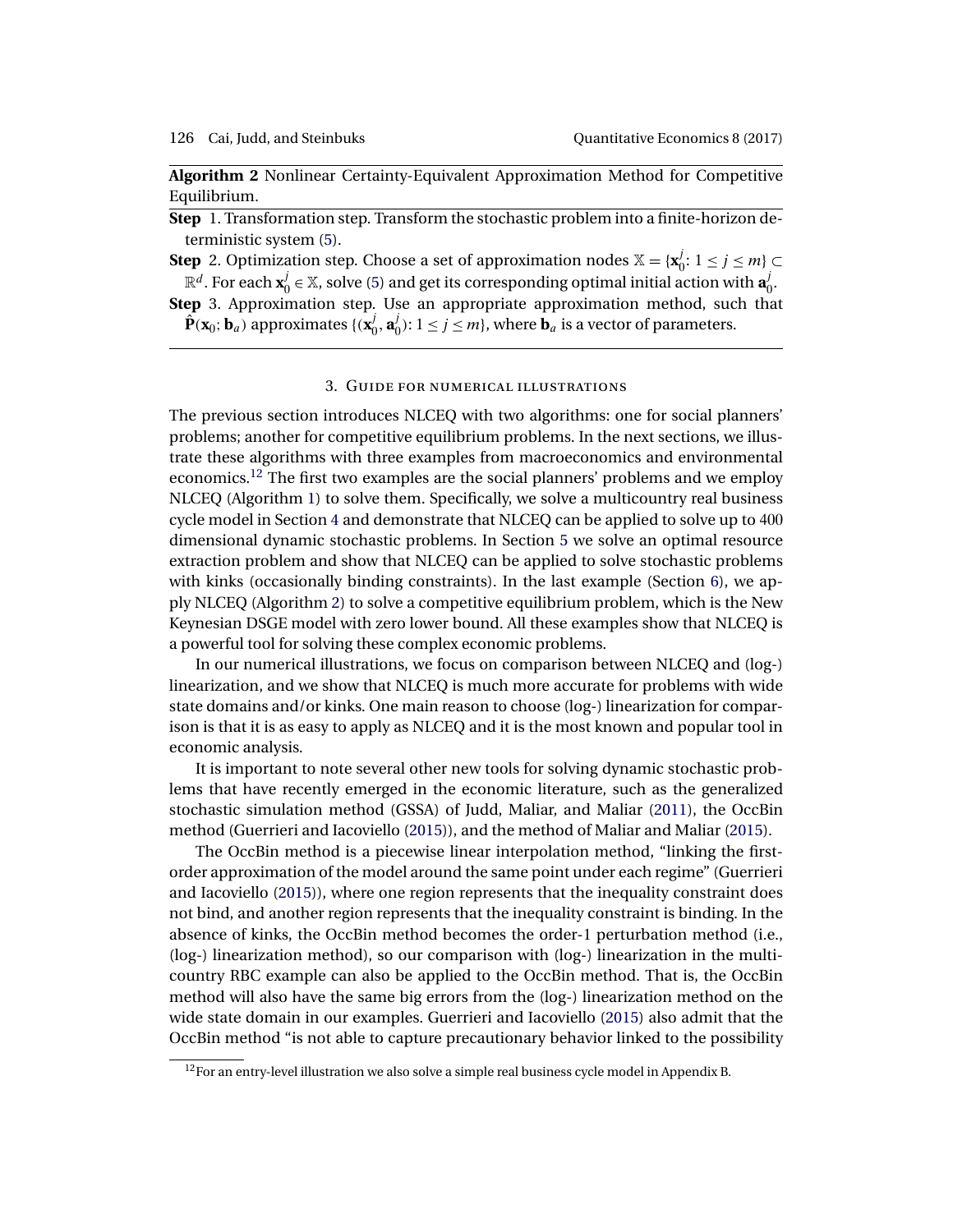<span id="page-10-0"></span>that a constraint may become binding in the future, as a result of shocks yet unrealized," while the NLCEQ method has no such limit.

The GSSA method (Judd, Maliar, and Maliar [\(2011\)](#page-29-0)) is a stochastic simulation method, and the method of Maliar and Maliar [\(2015\)](#page-29-0) combines simulation and projection methods. Both methods solve for the impact of uncertainty on solutions but are not as simple to implement as the NLCEQ method. They can also be unstable as their iteration cannot guarantee convergence, but the NLCEQ method is stable and robust. Moreover, NLCEQ can be naturally and massively parallelized, but efficient parallelism is challenging for both GSSA and the Maliar and Maliar method. In addition, a solution from NLCEQ can also be used as a good initial guess for GSSA or the Maliar and Maliar method that might produce a solution with higher accuracy for some problems.

#### 4. Application to multicountry real business cycle model

We apply NLCEQ to solve a multicountry real business cycle (RBC) model introduced in Den Haan, Judd, and Juillard [\(2011\)](#page-28-0). We assume that there are  $N$  countries with a capital stock state vector  $K_t = (K_{t,1}, \ldots, K_{t,N})$  and a productivity state vector  $\theta_t =$  $(\theta_{t,1},\ldots,\theta_{t,N})$  at the beginning of period t. For the jth country, its production at time t is given by  $\theta_{t,j} f(K_{t,j}, \ell_{t,j})$ , where  $\ell_{t,j}$  is labor supply and f is the Cobb–Douglas production function

$$
f(K_{t,j}, \ell_{t,j}) = A(K_{t,j})^{\alpha} (\ell_{t,j})^{1-\alpha},
$$
\n(6)

where  $\alpha$  is the expenditure share of capital in the production and A is the productivity parameter. The law of motion of capital is

$$
K_{t+1,j} = (1 - \delta)K_{t,j} + I_{t,j},\tag{7}
$$

where  $I_{t,j}$  is investment and  $\delta$  is the depreciation rate of capital. The law of motion of productivity is exogenous,

$$
\ln(\theta_{t+1,j}) = \rho \ln(\theta_{t,j}) + \sigma(\epsilon_{t+1,j} + \epsilon_{t+1}),
$$
\n(8)

where  $\epsilon_{t,i}$ ,  $\varepsilon_t \sim i.i.d.\mathcal{N}(0, 1)$  are a country-specific shock and a worldwide shock, respectively.

The jth country has an instantaneous utility

$$
u_j(c_{t,j}, \ell_{t,j}) = \frac{(c_{t,j})^{1 - \frac{1}{\gamma_j}}}{1 - \frac{1}{\gamma_j}} - B_j \frac{(\ell_{t,j})^{1 + \frac{1}{\eta_j}}}{1 + \frac{1}{\eta_j}},
$$
\n(9)

where  $c_{t,j}$  is consumption,  $\gamma_j$  is the intertemporal elasticity of substitution,  $\eta_j$  is the Frisch elasticity of labor supply, and  $B_i = (1 - \alpha) A^{(\gamma_i - 1)/\gamma_i}$  is the relative weight of consumption and leisure in the welfare.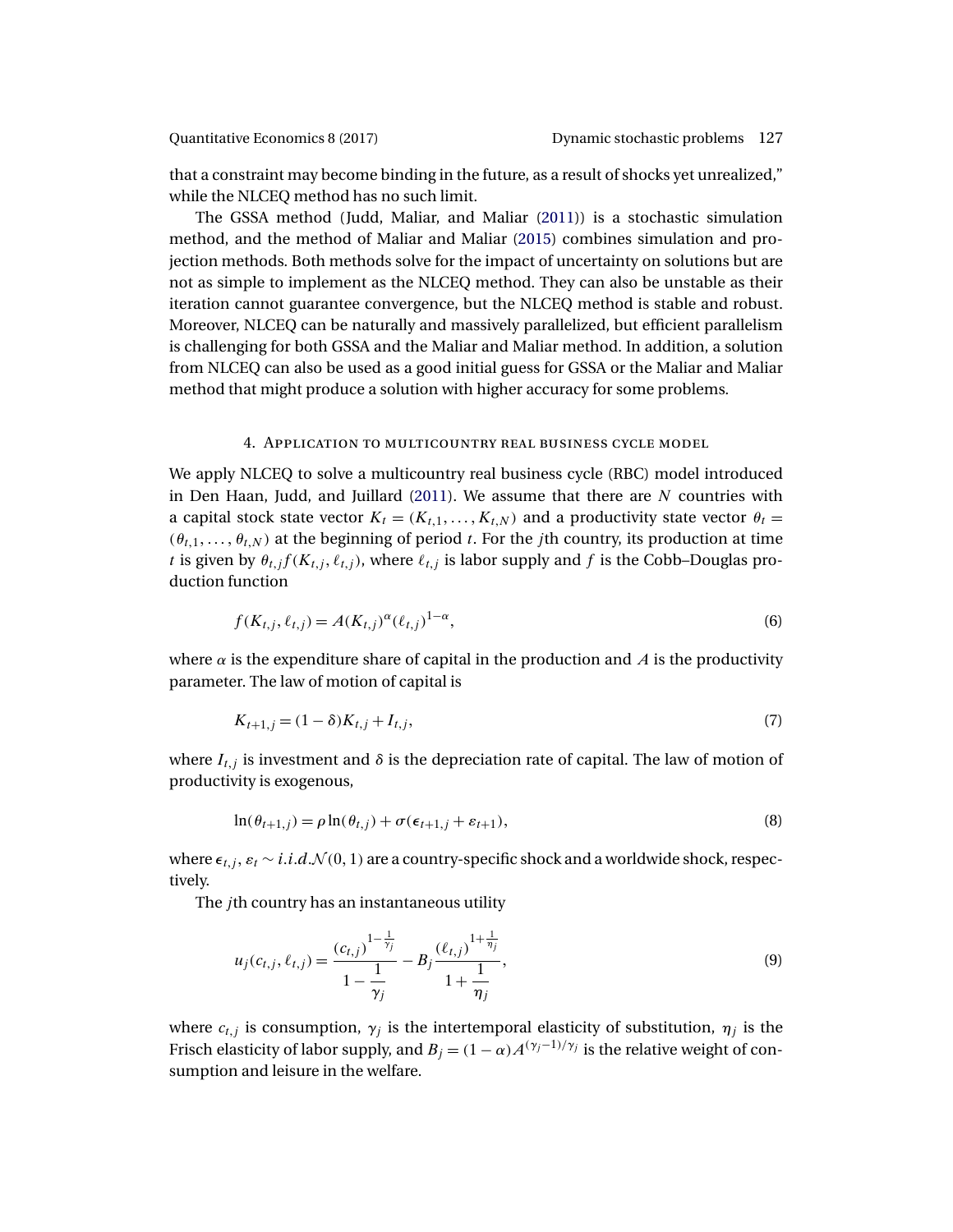#### <span id="page-11-0"></span>128 Cai, Judd, and Steinbuks Quantitative Economics 8 (2017)

We want to solve a social planner's problem with an aggregate utility  $U(c_t, \ell_t)$ , which is the weighted sum of the instantaneous utilities of all countries, that is,

$$
U(c_t, \ell_t) = \sum_{j=1}^{N} \tau_j u_j(c_{t,j}, \ell_{t,j}),
$$

where  $\tau_i = A^{1/\gamma_j}$  are Negishi weights,  $c_t = (c_{t,1}, \ldots, c_{t,N})$ , and  $\ell_t = (\ell_{t,1}, \ldots, \ell_{t,N})$ . Let  $\beta$ be the discount factor, and let  $\Gamma_{t,j}$  be an adjustment cost

$$
\Gamma_{t,j} \equiv \frac{\phi}{2} K_{t,j} \left( \frac{I_{t,j}}{K_{t,j}} - \delta \right)^2,\tag{10}
$$

with  $\phi$  as the intensity of the friction. The social planner problem then becomes

$$
\max_{c,\ell,I} \mathbb{E}\left(\sum_{t=0}^{\infty} \beta^t U(c_t,\ell_t)\right) \tag{11}
$$

subject to [\(7\)](#page-10-0) and the aggregate world resource constraint

$$
\sum_{j=1}^{N} (c_{t,j} + I_{t,j} - \delta K_{t,j}) = \sum_{j=1}^{N} (\theta_{t,j} f(K_{t,j}, \ell_{t,j}) - \Gamma_{t,j}).
$$
\n(12)

Therefore, the problem has 2N state variables,  $K_t$  and  $\theta_t$ , and 3N control variables,  $c_t$ ,  $\ell_t$ , and  $I_t$ .

In our example, we set  $A = (1 - \beta)/(\alpha \beta)$  and use the parameter values in Juillard and Villemot [\(2011\)](#page-29-0) as the default. That is, we set  $\beta = 0.99$ ,  $\alpha = 0.36$ ,  $\delta = 0.025$ ,  $\rho = 0.95$ ,  $\phi =$ 0.5, and  $\sigma = 0.01$  as the default values. Since the optimal solution depends only on the states and not the time t, we use  $(K, \theta)$  to denote current states by omitting the subscript t, and use  $(K^+, \theta^+)$  to denote next-period states. We are interested in the policy solutions over the domain of the state variables  $(K, \theta) \in [0.7, 1.3]^{2N}$ .

### 4.1 *Error measure*

For a given current state vector  $(K, \theta)$ , the first-order conditions of the RBC model (11) tell us that the optimal policy  $(c, \ell, I)$  should satisfy

$$
\frac{\partial u_j}{\partial c}(c_j, \ell_j)\tau_j = \frac{\partial u_{j'}}{\partial c}(c_{j'}, \ell_{j'})\tau_{j'}, \quad j' \neq j,
$$
\n(13)

$$
\frac{\partial u_j}{\partial \ell}(c_j, \ell_j) = -\frac{\partial u_j}{\partial c}(c_j, \ell_j)\theta_j \frac{\partial f}{\partial \ell}(K_j, \ell_j),\tag{14}
$$

and the N Euler equations

$$
\frac{\partial u_j}{\partial c}(c_j, \ell_j) \omega_j = \mathbb{E}\left\{\beta \frac{\partial u_j}{\partial c}(c_j^+, \ell_j^+) \left[\pi_j^+ + \theta_j^+ \frac{\partial f}{\partial K}(K_j^+, \ell_j^+) \right] \right\}
$$
(15)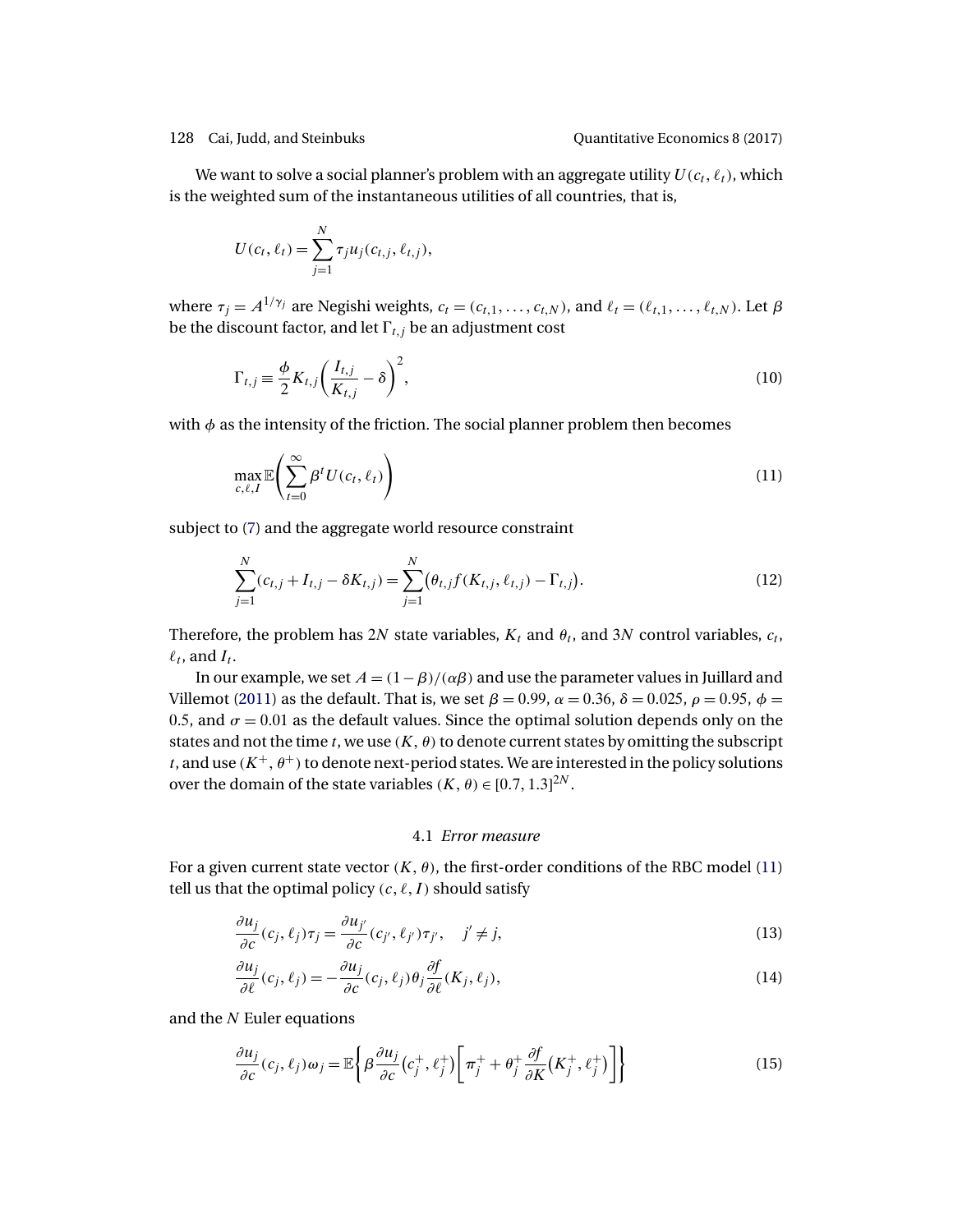<span id="page-12-0"></span>

for  $j = 1, \ldots, N$ . Here

$$
\omega_j \equiv 1 + \phi \left( \frac{I_j}{K_j} - \delta \right),\tag{16}
$$

$$
\pi_j^+ \equiv 1 + \frac{\phi}{2} \left( \frac{I_j^+}{K_j^+} - \delta \right) \left( 2 - \delta + \frac{I_j^+}{K_j^+} \right),\tag{17}
$$

and  $(c^+, \ell^+, I^+)$  is the optimal policy in the next period.

We use NLCEQ to get the estimate of the optimal policy functions of the problem [\(11\)](#page-11-0):  $C_i(K, \theta)$  for consumption,  $L_i(K, \theta)$  for labor supply,  $\mathcal{I}_i(k, \theta)$  for investment, and  $\mathcal{K}_j^+(K, \theta) = (1 - \delta)K + \mathcal{I}_j(K, \theta)$  for the next-period capital. Thus, for any  $(K, \theta)$ , we can compute  $c_j = C_j(K, \theta)$ ,  $\ell_j = L_j(K, \theta)$ ,  $I_j = \mathcal{I}_j(K, \theta)$ ,  $K_j^+ = \mathcal{K}_j^+(K, \theta)$ ,  $c_j^+ = C_j(K^+, \theta^+)$ ,  $\ell_j^+ = L_j(K^+, \theta^+)$ , and  $I_j^+ = \mathcal{I}_j(K^+, \theta^+)$ , and then compute  $\omega_j$  and  $\pi_j^+$  from equations  $(16)$  and  $(17)$ .

Therefore, for a given  $(K, \theta)$ , we can compute the unit-free Euler error

$$
E_1(K,\theta) = \max_{1 \le j \le N} \left| \mathbb{E} \{ F_j(K,\theta,\theta^+) \} - 1 \right|,
$$
 (18)

with

$$
F_j(K, \theta, \theta^+) \equiv \frac{\beta \frac{\partial u_j}{\partial c} (c_j^+, \ell_j^+)}{\frac{\partial u_j}{\partial c} (c_j, \ell_j) \omega_j} \bigg[ \pi_j^+ + \theta_j^+ \frac{\partial f}{\partial K} (K_j^+, \ell_j^+) \bigg].
$$

Moreover, the unit-free errors for the intratemporal-choice conditions [\(13\)](#page-11-0) and [\(14\)](#page-11-0) are also available:

$$
E_2(K, \theta) = \max_{2 \le j \le N} \left| \frac{\frac{\partial u_j}{\partial c}(c_j, \ell_j)\tau_j}{\frac{\partial u_1}{\partial c}(c_1, \ell_1)\tau_1} - 1 \right|,
$$
  

$$
E_3(K, \theta) = \max_{1 \le j \le N} \left| \frac{\frac{\partial u_j}{\partial c}(c_j, \ell_j)\theta_j \frac{\partial f}{\partial \ell}(K_j, \ell_j)}{\frac{\partial u_j}{\partial \ell}(c_j, \ell_j)} + 1 \right|.
$$

The unit-free error for the resource constraint is given by

$$
E_4(K,\theta) = \left| \frac{\sum_{j=1}^N (c_j + I_j - \delta K_j + \Gamma_j)}{\sum_{j=1}^N (\theta_j f(K_j,\ell_j))} - 1 \right|.
$$

Using the above errors for the first-order conditions and the resource constraint, we compute the global  $\mathcal{L}^{\infty}$  error on a domain of  $(K, \theta)$ , denoted  $\mathcal{D}$ , to measure the accuracy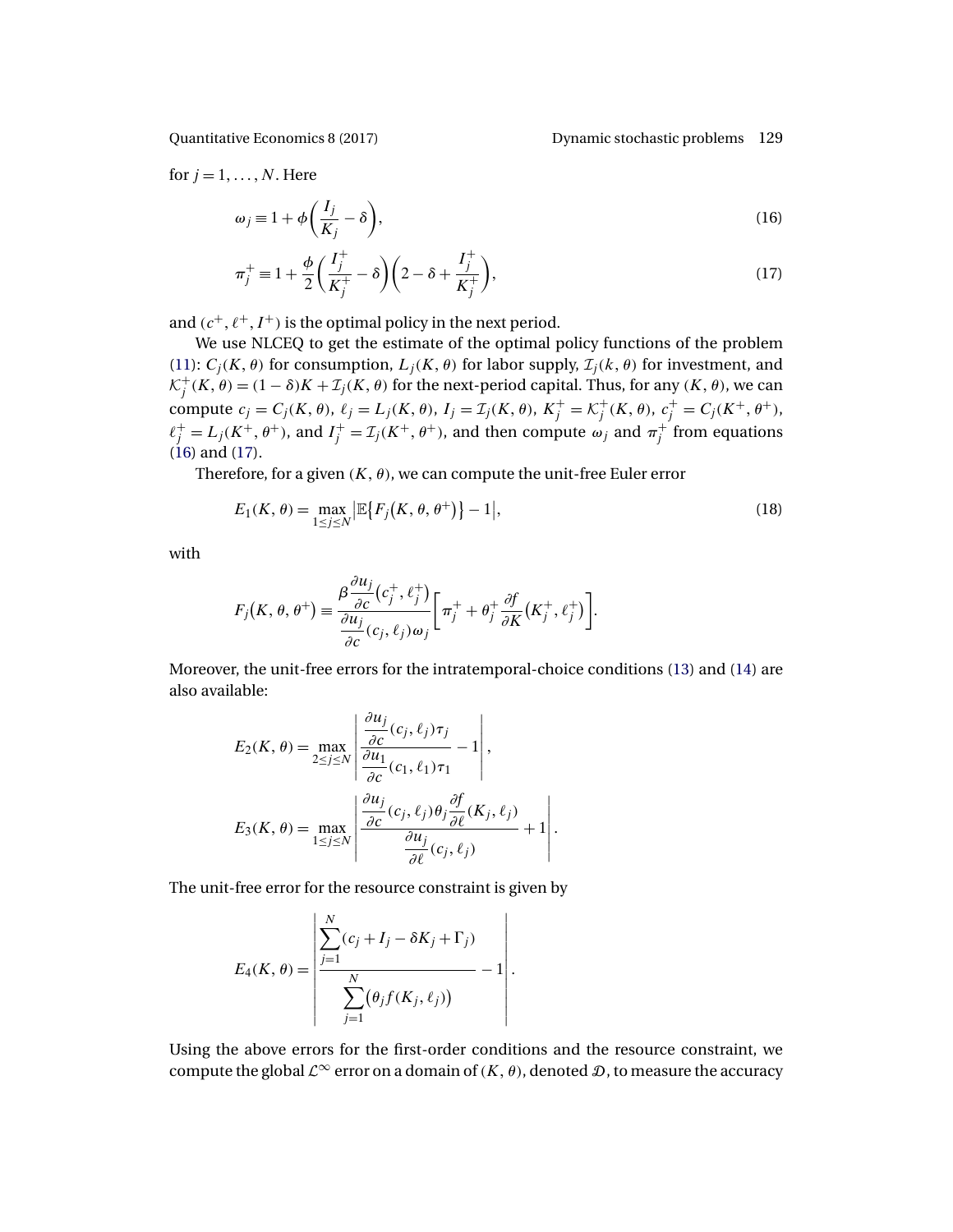<span id="page-13-0"></span>

of our solution:

$$
\mathcal{E} = \max_{(K,\theta)\in\mathcal{D}} \left\{ \max_{1 \le i \le 4} E_i(K,\theta) \right\}.
$$
 (19)

Note that the estimated policy functions  $C_i$ ,  $L_i$ , and  $\mathcal{I}_i$  should be defined not only in the domain of  $(K, \theta) \in \mathcal{D}$  (in our examples, we let  $\mathcal{D} = [0.7, 1.3]^{2N}$ ), but also in a wider domain for  $(K^+, \theta^+)$ . Therefore, so as to get the Euler errors  $E_1$ , we should apply NL-CEQ in a wider domain than we are interested in. In our examples, we choose a domain  $[0.5, 1.5]^{2N}$  for approximating NLCEQ policy functions, and then estimate the global error in [0.7, 1.3]<sup>2N</sup>. In addition, we could have  $E_2$  and  $E_3$  (and even  $E_4$ ) to be zero: for any  $(K, \theta)$ , we let  $c_1 = C_1(K, \theta)$  and compute other  $c_i$  from equation [\(13\)](#page-11-0) instead of letting  $c_i = C_i(K, \theta)$ , and then compute  $\ell_i$  from [\(14\)](#page-11-0) instead of letting  $\ell_i = L_i(K, \theta)$ . This method may obtain a smaller global error as it has smaller approximation errors from  $C_i$ and  $L_i$ . But this method may require solving a complicated system of nonlinear equations, so we do not apply it in this paper for more generality.

To compute the Euler error  $E_1(K, \theta)$  for a given  $(K, \theta)$ , we estimate the integration in [\(18\)](#page-12-0) using a Monte Carlo simulation method with 10,000 points randomly drawn from the distribution of  $\theta^+$  (when  $N \leq 4$ , we can use the Gauss–Hermite quadrature rule with seven quadrature nodes in each dimension for a faster run). Since the standard deviation of  $F_i(k, \theta, \theta^+)$  is around the size of  $\sigma$  in all of our cases, the accuracy of the numerical integration is about  $10^{-4}$ , which is acceptable for measuring the errors of NLCEQ. In our results, the global error  $\mathcal E$  is estimated by the maximal value of max<sub>1≤i≤4</sub>  $E_i(K, \theta)$ among 10,000 randomly and uniformly drawn points  $(K, \theta)$  in the domain [0.7, 1.3]<sup>2N</sup>. This is time-consuming for high-dimensional problems, but it can also be parallelized naturally. For all of our examples, we computed the standard error of the estimated expectation, and found that the standard error is one or two orders of magnitude smaller than the Euler error, so the numerical integration error is negligible in our computation of the Euler error.

### 4.2 *Examples for accuracy test*

We first test NLCEQ for its accuracy for the two-country real business cycle problem (i.e.,  $N = 2$ ), which has four continuous state variables: two capital stocks and two productiv-ity levels. In the transformation step of NLCEQ (Algorithm [1\)](#page-5-0), we choose  $T = 50$  and the problem becomes

$$
\widetilde{V}(K_0, \theta_0) = \max_{c, \ell, I} \sum_{t=0}^{T-1} \beta^t U(c_t, \ell_t) + \beta^T \widetilde{V}_T(K_T, \theta_T), \tag{20}
$$

subject to [\(7\)](#page-10-0) and [\(12\)](#page-11-0) with a deterministic process of  $\theta_t$ :  $\ln(\theta_{t+1,j}) = \rho \ln(\theta_{t,j})$ . The terminal value function  $\widetilde{V}_T(K, \theta)$  is given as  $U(f(K, \ell^*), \ell^*)/(1 - \beta)$  with  $\ell^* = (1, \ldots, 1)$ .

In the NLCEQ method, we first use the tensor grid of Chebyshev nodes  $(D + 1$  nodes in each dimension) over the domain of the state variables,  $[0.5, 1.5]^{2N}$ , and then apply degree-D complete Chebyshev polynomials in the approximation step. Since we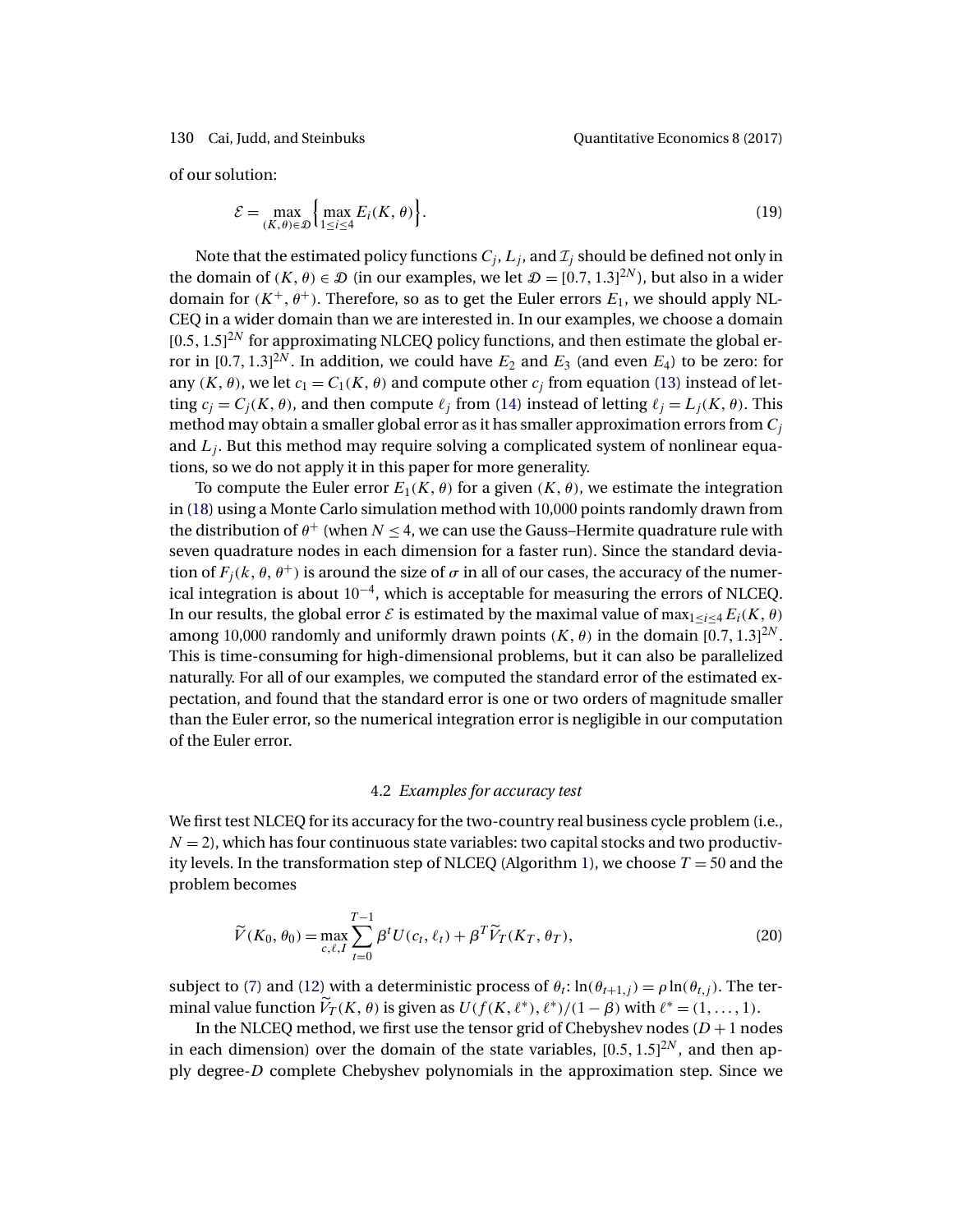<span id="page-14-0"></span>

| $\beta$ |          |            |                        | Global Error $\mathcal E$ |                        |                         |  |  |
|---------|----------|------------|------------------------|---------------------------|------------------------|-------------------------|--|--|
|         |          | η          |                        | Degree- $D$ Chebyshev     |                        | Level- <i>l</i> Smolyak |  |  |
|         | $\gamma$ |            | $D=2$                  | $D=4$                     | $l=1$                  | $l=2$                   |  |  |
| 0.99    | 0.25     | 0.1<br>0.5 | $2.4(-2)$<br>$2.1(-2)$ | $1.7(-3)$<br>$2.0(-3)$    | $5.3(-2)$<br>$6.5(-2)$ | $6.7(-3)$<br>$1.0(-2)$  |  |  |
|         | 0.5      | 0.1<br>0.5 | $2.0(-2)$<br>$2.1(-2)$ | $1.3(-3)$<br>$1.1(-3)$    | $6.1(-2)$<br>$6.5(-2)$ | $5.3(-3)$<br>$6.1(-3)$  |  |  |
| 0.95    | 0.25     | 0.1<br>0.5 | $2.8(-2)$<br>$1.8(-2)$ | $2.6(-3)$<br>$3.7(-3)$    | $5.1(-2)$<br>$7.0(-2)$ | $9.3(-3)$<br>$1.3(-2)$  |  |  |
|         | 0.5      | 0.1<br>0.5 | $2.0(-2)$<br>$1.5(-2)$ | $1.5(-3)$<br>$1.7(-3)$    | $5.7(-2)$<br>$6.2(-2)$ | $5.6(-3)$<br>$8.7(-3)$  |  |  |

|  |  |  |  |  |  |  | TABLE 1. Global errors in the $\mathcal{L}^{\infty}$ norm for two-country problems. |
|--|--|--|--|--|--|--|-------------------------------------------------------------------------------------|
|--|--|--|--|--|--|--|-------------------------------------------------------------------------------------|

*Note*: Note that  $\zeta(-j)$  represents  $\zeta \times 10^{-j}$ .

will apply NLCEQ to high-dimensional problems using the level-*l* Smolyak points and Chebyshev–Smolyak polynomials (a subset of degree- $2^{l}$  complete Chebyshev polynomials) for approximation, we also try them in the low-dimensional problems to check their accuracy.

Our starting examples have a symmetric model specification, that is, we let  $\gamma_i$  be a constant  $\gamma$  and let  $\eta_i$  be a constant  $\eta$ . Table 1 lists the global errors in the  $\mathcal{L}^{\infty}$  norm over [0.7, 1.3]<sup>2N</sup> for the symmetric cases with  $\beta \in \{0.99, 0.95\}$ ,  $\gamma \in \{0.25, 0.5\}$ ,  $\eta \in \{0.1, 0.5\}$ , and  $\sigma = 0.01$ .<sup>13</sup> From Table 1, we see that degree-4 complete Chebyshev polynomials have the smallest global errors at  $O(10^{-3})$ .<sup>14</sup>

We also show that NLCEQ (Algorithm [1\)](#page-5-0) can very accurately solve deterministic dy-namic problems. Table [2](#page-15-0) lists the maximal Euler errors and global errors in the  $\mathcal{L}^{\infty}$ norm over [0.7, 1.3]<sup>2N</sup> for the two-country problem with  $\sigma = 0$  and  $\beta = 0.99$ ,  $\gamma = 0.5$ , and  $\eta = 0.5$  (the results are similar for other values of  $(\beta, \gamma, \eta)$ ). As we seek higher accuracy and the only source of errors for deterministic problems comes from truncation of the infinite horizon and the value/policy function approximation, we use a large  $T = 200$ and high degree approximation. From Table [2,](#page-15-0) we see that the global errors are always larger than Euler errors so it is not good enough to use Euler errors as a criterion. More-

<sup>13</sup>The range for  $\theta$ , [0.7, 1.3]<sup>N</sup>, is narrow: from [\(8\)](#page-10-0), if  $\theta_{t,j}$  is inside the range

$$
\[\exp\left(\frac{-\sqrt{2}\sigma}{1-\rho}\right), \exp\left(\frac{\sqrt{2}\sigma}{1-\rho}\right)\],
$$

which is close to [0.7, 1.3], then only when  $\epsilon_{t+1,j}$  and  $\varepsilon_{t+1}$  are simulated to let  $\epsilon_{t+1,j} + \varepsilon_{t+1}$  be bounded which is close to [0,7, 1,3], then only when  $\epsilon_{t+1,j}$  and  $\epsilon_{t+1}$  are simulated to let  $\epsilon_{t+1,j} + \epsilon_{t+1}$  be bounded<br>in [ $-\sqrt{2}$ ,  $\sqrt{2}$ ], can we make sure that  $\theta_{t+1,j}$  is inside the same range. That is, if  $\theta_{t,j$ range, then it has about 16% probability that  $\theta_{t+1,j}$  is outside of the range. Kollmann, Maliar, Malin, and Pichler [\(2011\)](#page-29-0) also checked the errors of solutions of perturbation methods on the sphere in the state space centered at the steady state with a radius 0.3.

<sup>14</sup>Since our solutions are independent of the value of  $\sigma$  but the Euler errors  $E_1$  depend on  $\sigma$ , we also checked the errors with  $\sigma = 0.02$ . We found that the global errors of  $\sigma = 0.02$  are the same as with those of  $\sigma = 0.01$  although the  $\sigma$ -related maximal Euler errors with  $\sigma = 0.02$  are a bit higher.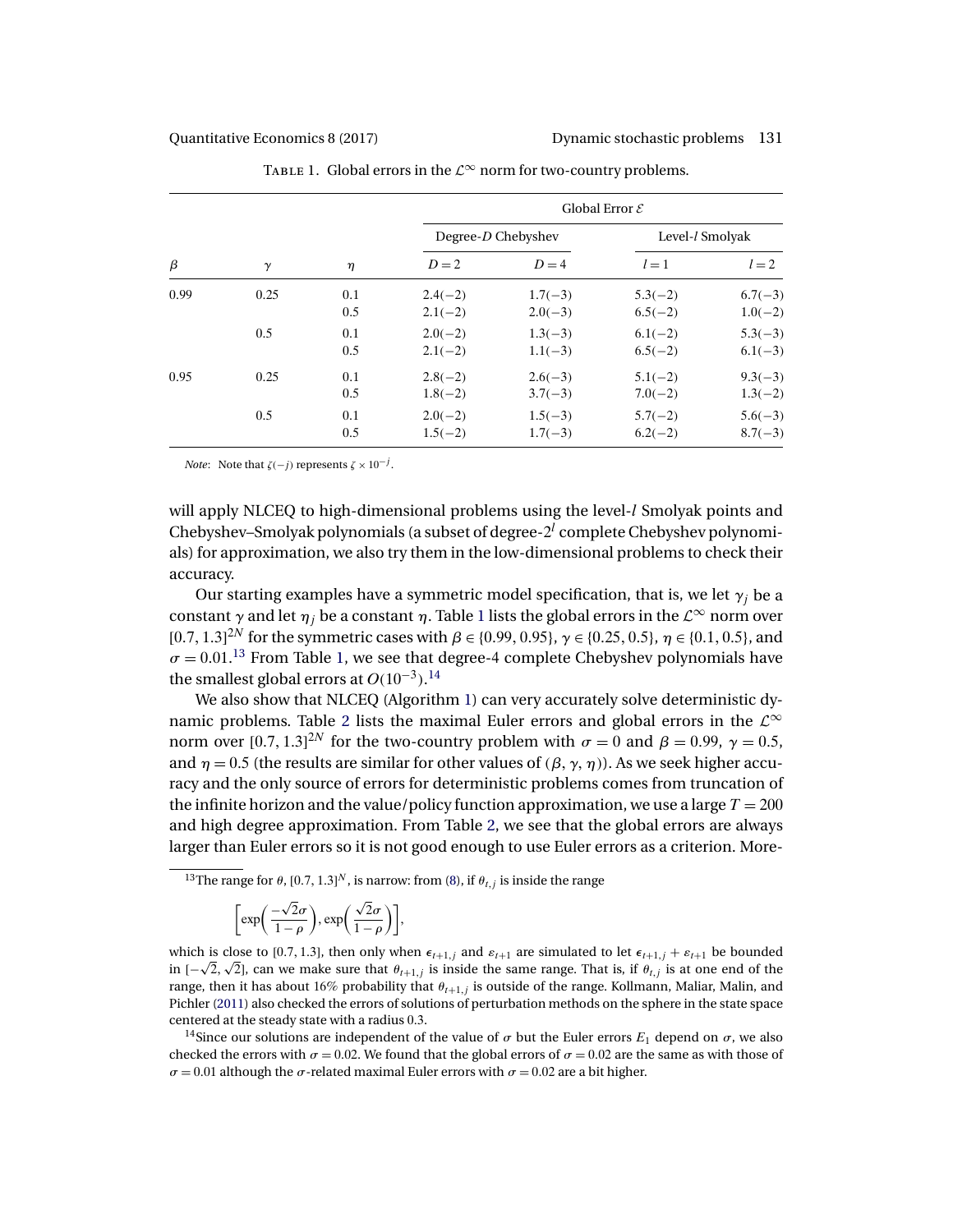<span id="page-15-0"></span>

|                             | Degree-D Chebyshev     |                        |                        | Level- <i>l</i> Smolyak |                        |                        |
|-----------------------------|------------------------|------------------------|------------------------|-------------------------|------------------------|------------------------|
|                             | $D=4$                  | $D=6$                  | $D = 8$                | $l=2$                   | $l=3$                  | $l = 4$                |
| Euler error<br>Global error | $4.2(-5)$<br>$1.1(-3)$ | $2.1(-5)$<br>$5.6(-5)$ | $2.1(-5)$<br>$3.8(-6)$ | $2.6(-4)$<br>$5.9(-3)$  | $2.7(-5)$<br>$6.1(-4)$ | $2.1(-5)$<br>$7.3(-5)$ |

TABLE 2. Errors in the  $\mathcal{L}^{\infty}$  norm for two-country problems with  $\sigma = 0$ .

*Note*: Note that  $\zeta(-j)$  represents  $\zeta \times 10^{-j}$ .

over, we see that our solution can reach five-digit accuracy in  $\mathcal{L}^{\infty}$  for the deterministic problem.

### 4.3 *Comparison with log-linearization*

Log-linearization is the most popular method for solving dynamic stochastic models. It is also a certainty-equivalent approximation method: it computes a log-linear approximation for the policy function of a deterministic problem and uses it in simulations of the stochastic model. While this may be acceptable for states close to the deterministic steady state, it is not likely to be a good approximation beyond a small neighborhood around the steady state. This is particularly relevant if the mean of the stochastic problem is not the deterministic steady state.

We next present one two-country example where we compare NLCEQ with loglinearization. We use an example with asymmetric model specification by assuming  $\gamma_1 = 0.25$  and  $\eta_1 = 0.1$  for the first country, and  $\gamma_2 = 1$  and  $\eta_2 = 1$  for the second country in their utility functions. The other parameters are set as their default values. We use the degree-4 complete Chebyshev polynomials for approximation in NLCEQ.

For NLCEQ, the global  $\mathcal{L}^{\infty}$  error,  $\mathcal{E}$ , is 0.0014, which is similar to the examples in Table [1.](#page-14-0) Kollmann et al. [\(2011\)](#page-29-0) report the errors of solutions from other methods for this asymmetric case (Model II with  $N = 2$  in their Table 4). The perturbation methods (order 1 or order 2) have large errors on the sphere in the state space centered at the steady state with a radius 0.3 (this sphere is inside our domain [0.7, 1.3]<sup>2N</sup>). The  $\mathcal{L}^{\infty}$  error of the log-linear approximation (i.e., the order-1 perturbation, which is linear in  $log(K)$ ) and  $log(\theta)$ ) is 0.51. Even its extended order-2 perturbation method (with quadratic polynomials in  $log(K)$  and  $log(\theta)$ ) has an  $\mathcal{L}^{\infty}$  error equal to 0.21. Thus, NLCEQ is far more accurate, up to two orders of magnitude higher, than log-linearization over the wider and more relevant domain.

### 4.4 *Application to high-dimensional problems*

In this subsection we use NLCEQ to solve the high-dimensional RBC problems with the default parameter values and  $\gamma_j \equiv 0.25$  and  $\eta_j \equiv 0.1$ . We use the same transformed de-terministic model [\(20\)](#page-13-0) with  $T = 20$  or 50 for more countries, and use the level-l Smolyak grid and Chebyshev–Smolyak polynomials for approximation.

Table [3](#page-16-0) lists the Euler errors and global errors in the  $\mathcal{L}^{\infty}$  norm over [0.7, 1.3]<sup>2N</sup> and running times (in wall clock time) in minutes, for cases with the number of countries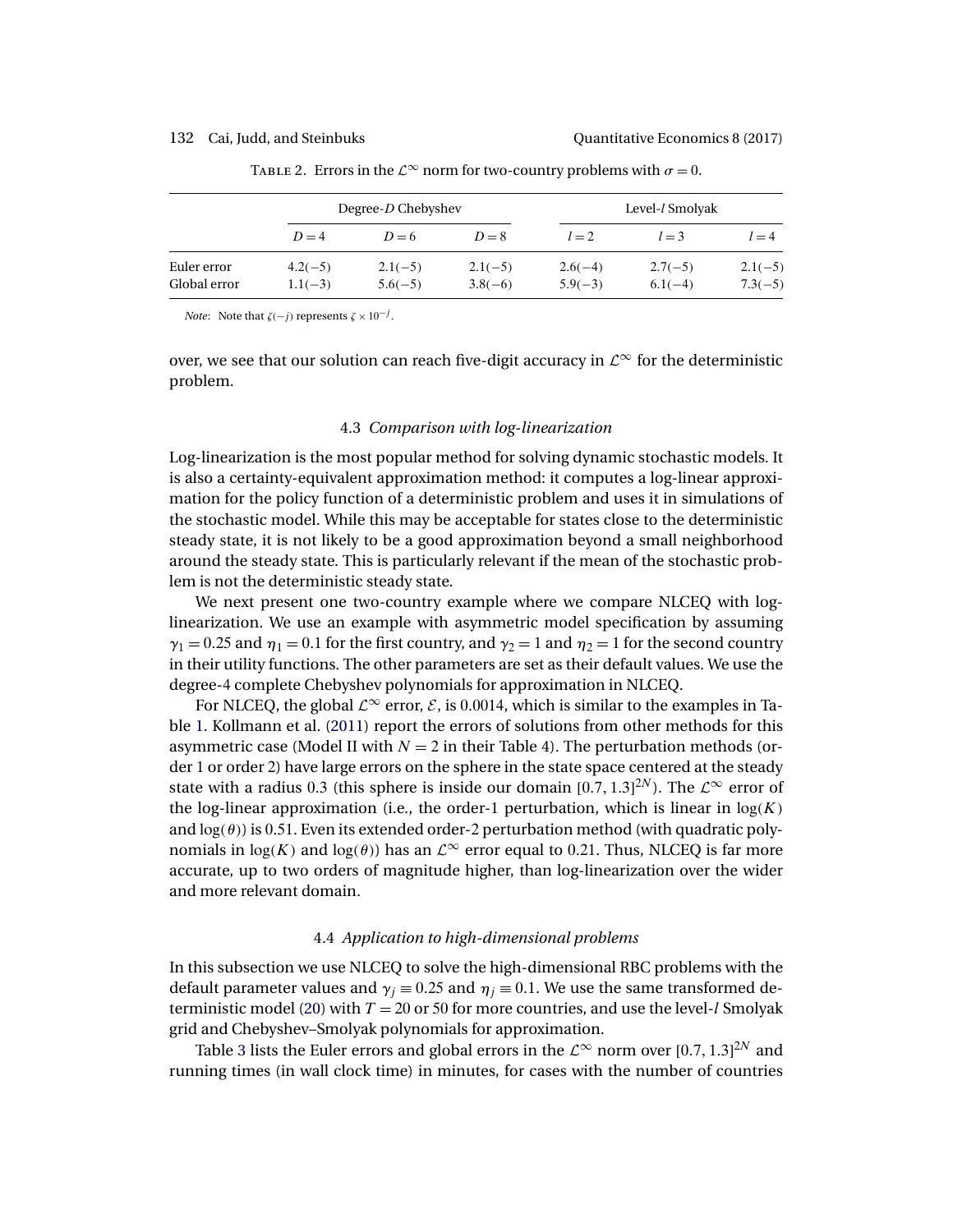<span id="page-16-0"></span>

| $\boldsymbol{N}$ | Level l        | No. of<br>Points | No. of<br>Cores | T  | Max Euler<br>Error | Global<br>Error | Time<br>(minutes) |
|------------------|----------------|------------------|-----------------|----|--------------------|-----------------|-------------------|
| 10               | $\mathbf{1}$   | 41               | 41              | 20 | $3.5(-3)$          | $2.4(-2)$       | 0.5               |
|                  |                |                  |                 | 50 | $3.6(-3)$          | $2.6(-2)$       | 0.4               |
|                  | $\overline{2}$ | 841              | 288             | 20 | $3.2(-3)$          | $4.8(-3)$       | 1.5               |
|                  |                |                  |                 | 50 | $7.1(-4)$          | $4.3(-3)$       | 1.4               |
| 20               | $\mathbf{1}$   | 81               | 81              | 20 | $2.6(-3)$          | $1.9(-2)$       | 0.2               |
|                  |                |                  |                 | 50 | $2.0(-3)$          | $1.9(-2)$       | 1.3               |
|                  | $\overline{2}$ | 3281             | 352             | 20 | $2.1(-3)$          | $3.3(-3)$       | 1.7               |
|                  |                |                  | 352             | 50 | $5.8(-4)$          | $3.1(-3)$       | 13.5              |
|                  |                |                  | 3281            | 50 | $5.8(-4)$          | $3.1(-3)$       | 1.6               |
| 50               | $\mathbf{1}$   | 201              | 201             | 20 | $2.3(-3)$          | $1.8(-2)$       | $\rm 0.8$         |
|                  |                |                  |                 | 50 | $1.9(-3)$          | $1.8(-2)$       | 5.7               |
|                  | $\overline{2}$ | 20,201           | 2048            | 20 | $1.5(-3)$          | $2.7(-3)$       | 8.3               |
|                  |                |                  | 2048            | 50 | $3.5(-4)$          | $2.6(-3)$       | 58.1              |
|                  |                |                  | 20,201          | 50 | $3.5(-4)$          | $2.6(-3)$       | 8.6               |
| 100              | $\mathbf{1}$   | 401              | 401             | 20 | $1.9(-3)$          | $1.8(-2)$       | 2.2               |
| 200              | $\mathbf{1}$   | 801              | 801             | 20 | $1.6(-3)$          | $1.8(-2)$       | $\!\!\!\!\!8.0$   |

Table 3. Errors and running times for high-dimensional RBC problems.

*Note*: Note that  $\zeta(-i)$  means  $\zeta \times 10^{-j}$ .

 $N = 10, 20, 50, 100, 200$  (the dimension of continuous state variables is 2N). For example, for the case with  $N = 200$  countries and  $T = 20$ , its maximal Euler error is 0.0016 and its global error is 0.018, and it is solved in only 8 minutes.

We employ parallelism in a supercomputer. Table 3 lists the numbers of approximation points (level-l Smolyak grid) and compute cores of the supercomputer for all cases. For the level-1 Smolyak grid, the number of cores is chosen to be same as the number of points, so each core runs one approximation node corresponding to one optimization problem of the deterministic model [\(20\)](#page-13-0). For the level-2 Smolyak grid, we see that it will be faster if we use more cores.<sup>15</sup>

From Table 3, we see that the level-2 Chebyshev–Smolyak polynomial approximation obtains about one more digit accuracy than the level-1 Chebyshev–Smolyak polynomial approximation for every case. Moreover,  $T = 50$  does not improve much accuracy in global errors than  $T = 20$  although it decreases the maximal Euler errors, while  $T = 50$  is far more time-consuming. With the parallelism, although our examples have far higher numbers of countries than those in Kollmann et al. [\(2011\)](#page-29-0), we still get the optimal solutions with acceptable accuracy in minutes, much faster than the other methods listed in Table 3 of Kollmann et al. [\(2011\)](#page-29-0), except the perturbation methods, which will have large errors in the wide domain [0.7, 1.3] $^{2N}$ .

<sup>&</sup>lt;sup>15</sup>If we can employ a parallel optimization solver for one approximation point so that we can use more cores, then it could be even faster.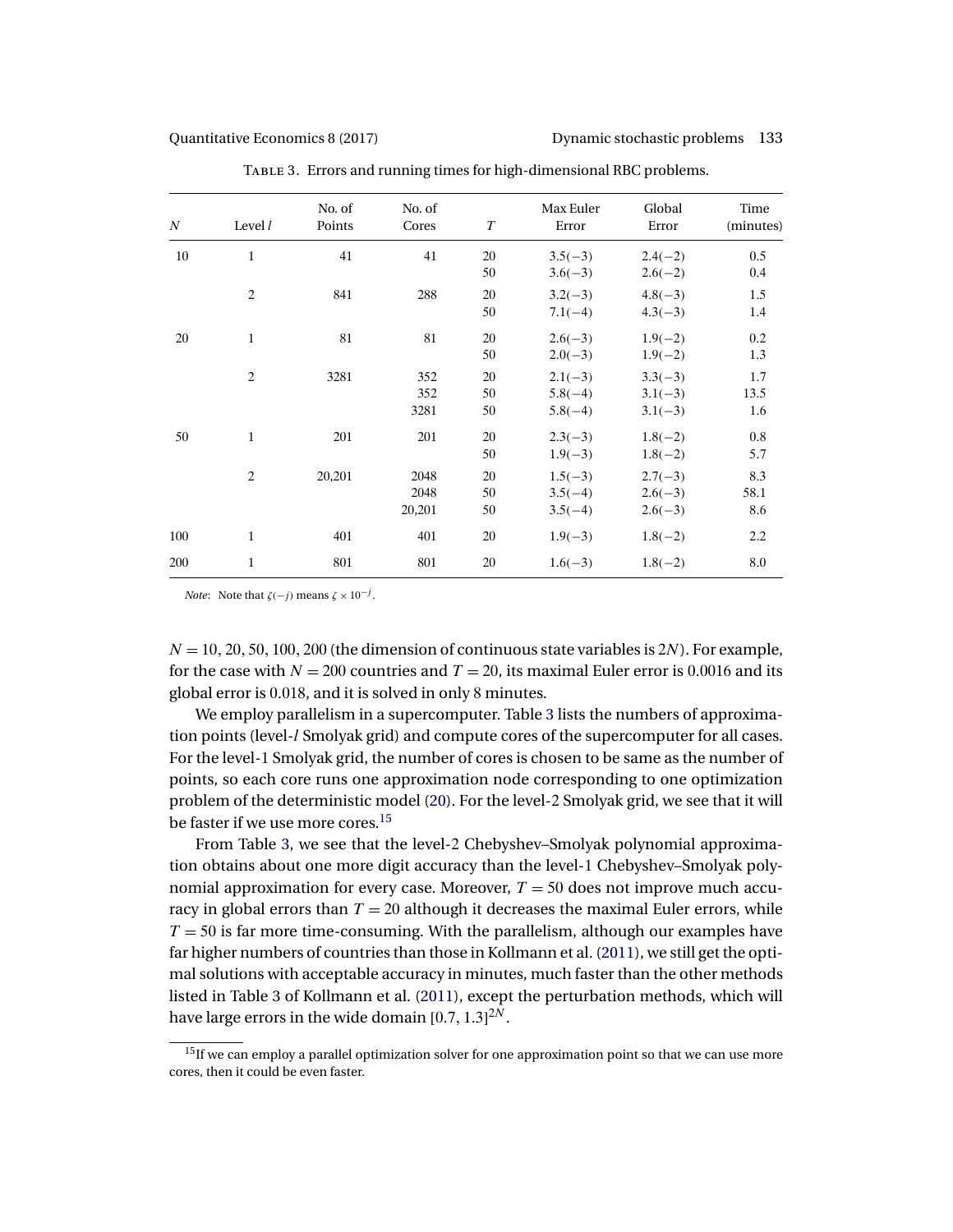#### <span id="page-17-0"></span>5. Application to a dynamic stochastic model of food and clean energy

While high dimensionality is an important computational challenge to solving dynamic stochastic problems, low-dimensional problems may have other challenges of their own. For example, if there are occasionally binding constraints for state and/or control variables, then the kinks in the value/policy functions often make the problem difficult to solve. One advantage of NLCEQ is that it can solve the problems with inequality constraints that occasionally bind. Here we illustrate this by applying NLCEQ to solve a dynamic stochastic model of food and clean energy with a constraint on pollution. In Appendix B, we also illustrate this for a RBC model with a constraint on investment.

In Appendix B we solve problems with occasionally binding constraints and their steady state in the center of their state space. However, in some problems like the one shown below, the steady state is on the boundary of the feasible space of states and is approached from only one side. Moreover, we know that usually the solution at the initial states is the most important, but the initial states could be far away from the steady state. For these problems, log-linearization is not reliable because it can only give good solutions around the steady state. This section applies NLCEQ to solve such a lowdimensional problem, where there are no reachable steady states, its initial states stay in a corner region, and there are inequality constraints that occasionally bind.

### 5.1 *Model setup*

In this example we apply NLCEQ method to solve a stochastic version of a dynamic model of food and clean energy introduced by Chakravorty, Magne, and Moreaux [\(2008\)](#page-28-0). This stylized model serves as a vehicle for developing and solving more complex models aimed at understanding complicated real world economic problems related to biofuels and global land use.<sup>16</sup>

We assume a single-country economy with two primary factors, land and fossil fuels (e.g., oil). The economy has a fixed endowment of land, L, which can be used to produce food or biofuels. Let  $L_{t,f}$  and  $L_{t,b}$  be the amounts of land dedicated to produce food and biofuels crops at time t, respectively. The residual land,  $L - L_{t,f} - L_{t,b}$ , is unused. The total land constraint is

$$
L_{t,f} + L_{t,b} \le L. \tag{21}
$$

The economy has also some stock of extractable fossil fuel resource (e.g., oil), S, with initial stock  $S_0$ . At period t the economy extracts  $s_t$  units of fossil fuel, so we have

$$
S_{t+1} = S_t - s_t. \tag{22}
$$

Production of food employs only the land resource. The production function for food crops is linear in the amount of land used. There is one stochastic tipping event: once

<sup>&</sup>lt;sup>16</sup>For direct model extension, see Chakravorty, Hubert, Moreaux, and Nostbakken [\(2012\)](#page-28-0). Steinbuks and Hertel [\(2014\)](#page-30-0) present a closely related computable partial equilibrium model of land use at the global scale, which incorporates additional sectors and nonhomothetic preferences. While all these works assume perfect foresight, Cai, Steinbuks, Elliott, and Hertel [\(2014\)](#page-27-0) incorporate uncertainty in global land use decision models.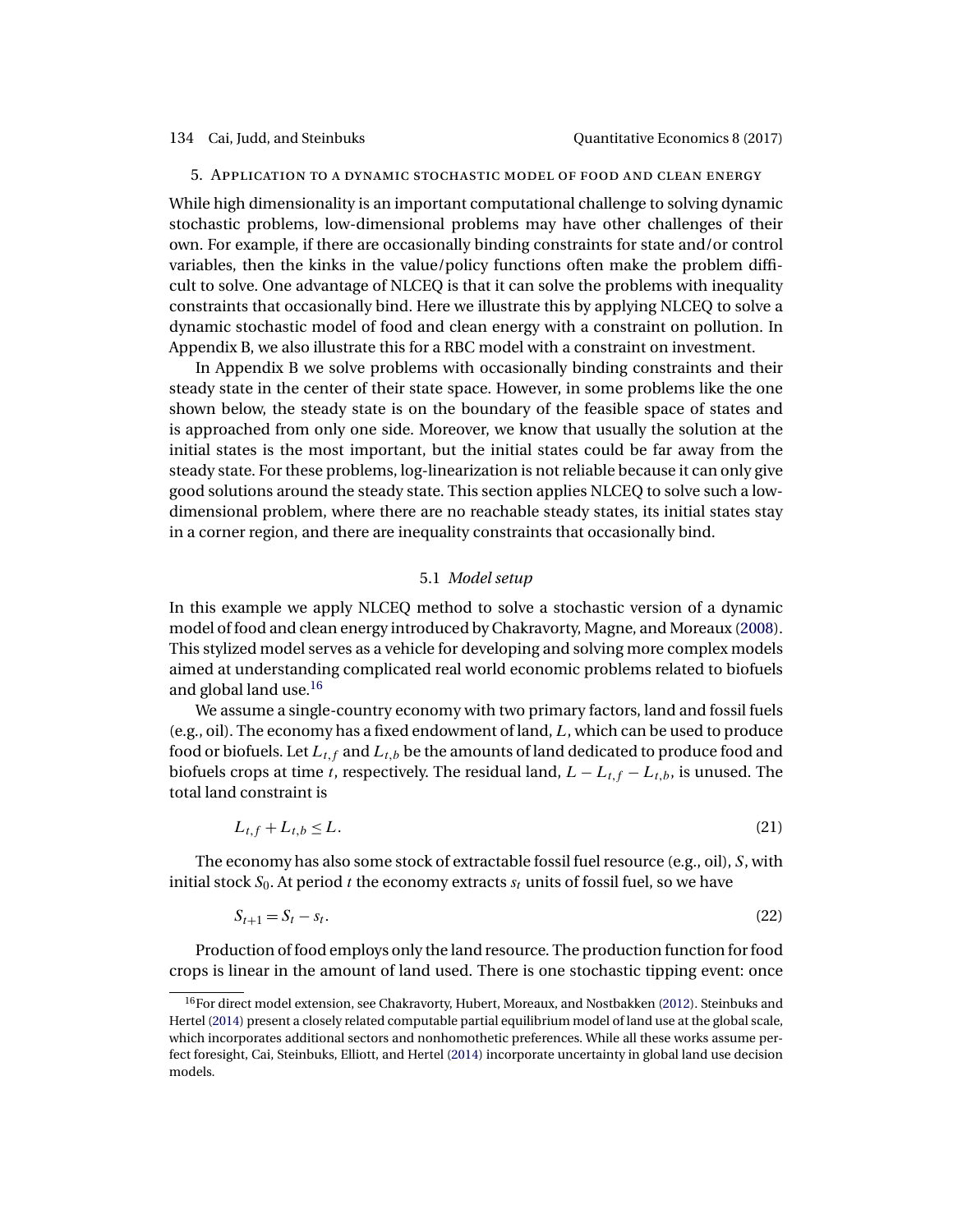<span id="page-18-0"></span>it happens, it adversely affects the production of food crops at a level  $\overline{J}$  < 1, and this damage is irreversible for any later periods. Let the food production per unit of land be  $\theta_{t,f}$  before the tipping event happens (we assume  $\theta_{t,f} = 1$  for simplicity). Thus, the production function for food crops is

$$
y_{t,f} \equiv (1 - J_t)\theta_{t,f}L_{t,f},\tag{23}
$$

where  $J_t$  denotes the stochastic damage level:  $J_t = 0$  if the tipping event has not happened before time t; otherwise  $J_t = \overline{J}$ . We assume that the stochastic process  $J_t$  is a Markov chain with the transition probability matrix

$$
P = \begin{pmatrix} 1 - p_{21} & 0 \\ p_{21} & 1 \end{pmatrix},\tag{24}
$$

where  $p_{21}$  is the probability that the tipping event happens in 1 year, and the (2, 2) element of  $P$  is 1 because of the irreversibility of the tipping damage.<sup>17</sup>

Production of energy employs both fossil fuels and biofuels, and it is a constant elasticity of substitution (CES) function,  $18$ 

$$
y_{t,e} \equiv A \big[ \alpha (\theta_{t,b} L_{t,b})^{\lambda} + (1 - \alpha)(s_t)^{\lambda} \big]^{\frac{1}{\lambda}},\tag{25}
$$

where A is the technology parameter of energy production,  $\theta_{t,b}$  is the return of biofuel crops per unit of land (we assume  $\theta_{t,b} = 1$  for simplicity),  $\alpha$  is the cost share of biofuel feedstocks, and  $\lambda$  is the CES function parameter proportional to the elasticity of substitution of oil for biofuels.

Let M be the mass of pollution (e.g., carbon concentration), with the initial stock  $M_0$ . The law of accumulation of pollution is

$$
M_{t+1} = \mu s_t + (1 - \delta) M_t,\tag{26}
$$

where  $\mu$  is the amount of pollution produced from combustion of 1 unit of fossil fuel (relative to biofuels), and  $\delta$  is the natural rate of pollution absorption by the earth atmosphere and oceans.

The nonland production costs of food and biofuels are linear,

$$
c_{t,j} \equiv \psi_j L_{t,j},\tag{27}
$$

where  $\psi_j$  is the food or biofuels cost per unit of land, for  $j \in \{f, b\}$ . The fossil fuel extraction cost is

$$
c_{t,e} \equiv \psi_{1e} s_t (S_t)^{-\psi_{2e}}, \tag{28}
$$

 $17$ Cai, Judd, and Lontzek [\(2015a\)](#page-27-0) assume a more general tipping process with irreversible damage on production. We use this simpler version for illustrating the application of NLCEQ without loss of generality.

<sup>&</sup>lt;sup>18</sup>Chakravorty, Magne, and Moreaux [\(2008\)](#page-28-0) assume that fossil fuels and biofuels are perfect substitutes. Our modification of the original model makes it more realistic (as biofuels substitute imperfectly for petroleum in final liquid fuel demand), and avoids numerical problems caused by the bang–bang solutions of Chakravorty, Magne, and Moreaux [\(2008\)](#page-28-0).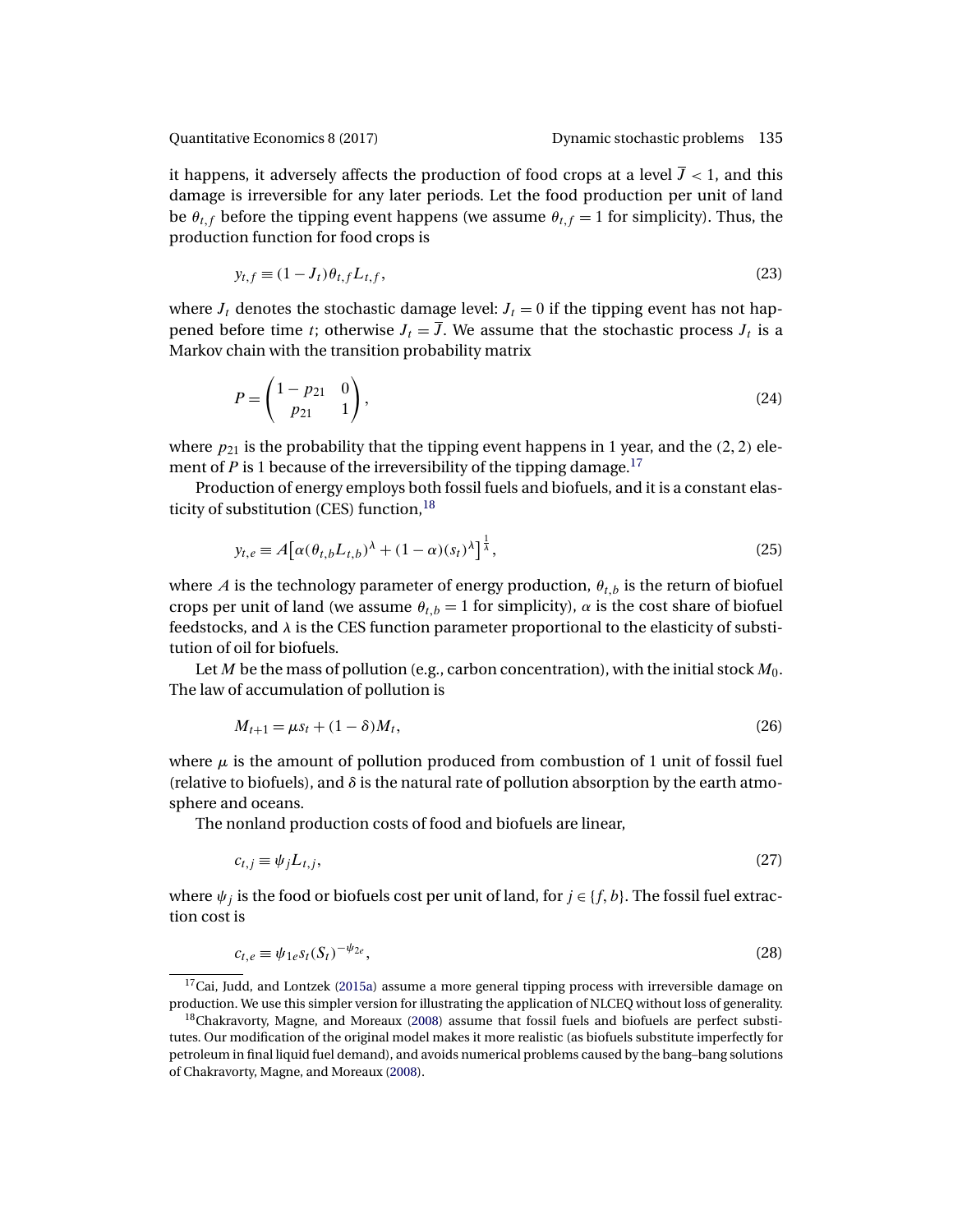<span id="page-19-0"></span>where  $\psi_{1e}$  and  $\psi_{2e}$  are two positive parameters, so that the oil extraction cost increases with depletion of the oil stock  $S_t$ .<sup>19</sup> Following Cai et al. [\(2014\)](#page-27-0) we assume that at each time  $t$  there is an exogenous endowment of other primary resources (e.g., labor, physical and human capital, and materials),  $\Pi_t$ . A part of this endowment is used in food and energy sectors for oil extraction and refining, and production of food and biofuels. The remaining amount of other primary resources is converted to other goods, which are consumed in final demand. The production of other goods is linear in the remaining amount of other primary resources with transformation coefficient  $\theta_{t,o}$  (for simplicity we assume  $\theta_{t,o} = 1$ :

$$
y_{t,o} \equiv \theta_{t,o}(\Pi_t - c_{t,f} - c_{t,b} - c_{t,e}).
$$
\n(29)

We assume a utility function, which is additively separable in food, energy, and other goods (positively), as well as pollution stock (negatively),

$$
u(y_{t,f}, y_{t,e}, y_{t,o}, M_t) = \frac{(y_{t,f})^{1-\frac{1}{\gamma_f}}}{1-\frac{1}{\gamma_f}} + B_e \frac{(y_{t,e})^{1-\frac{1}{\gamma_e}}}{1-\frac{1}{\gamma_e}} + B_o \frac{(y_{t,o})^{1-\frac{1}{\gamma_o}}}{1-\frac{1}{\gamma_o}} - B_M M_t^{\eta}, \quad (30)
$$

where  $\gamma_f$ ,  $\gamma_e$ ,  $\gamma_o$ ,  $B_e$ ,  $B_o$ ,  $B_M$ , and  $\eta$  are positive parameters.<sup>20</sup> In addition, following Chakravorty, Magne, and Moreaux [\(2008\)](#page-28-0) we assume that pollution stock is capped at a certain threshold by an international agreement, which is not necessarily consistent with an unconstrained country pollution optimum. That is, we assume that

$$
M_t \leq \overline{M}
$$

for all t with a given upper bound  $\overline{M}$ .

The objective of the social planner is to maximize the expected sum of the discounted utility with a discount factor  $\beta$ . That is, the social planner's problem is

$$
V(S_0, M_0, J_0) = \max_{L_{t,f}, L_{t,b}, s_t \ge 0} \mathbb{E}\left\{\sum_{t=0}^{\infty} \beta^t \big[u(y_{t,f}, y_{t,e}, y_{t,o}, M_t)\big]\right\}
$$
(31)

subject to [\(21\)](#page-17-0), [\(22\)](#page-17-0), [\(26\)](#page-18-0), and  $M_t \leq \overline{M}$ , with three nonnegative control variables at each time t: land dedicated to food crops  $L_{t,f}$ , land dedicated to biofuels  $L_{t,b}$ , and extracted fossil fuels  $s_t$ .

There are two endogenous state variables: fossil fuel stock,  $S_t$ , governed by equation [\(22\)](#page-17-0), and accumulated pollution,  $M_t$ , governed by equation [\(26\)](#page-18-0), and one exogenous discrete state variable: damage level,  $J_t$ . Note that the steady endogenous states imply

 $19$ This is another modification of Chakravorty, Magne, and Moreaux [\(2008\)](#page-28-0), who assume linear extraction costs for simplicity. Our cost specification is more commonly used in the environmental economics literature (see, e.g., Nordhaus and Boyer [\(2003\)](#page-29-0)).

 $20$ This formulation is different from Chakravorty, Magne, and Moreaux [\(2008\)](#page-28-0), who do not incorporate disutility from pollution in the utility function, but it is broadly consistent with the environmental economics and growth literature; see, for example, Andreoni and Levinson [\(2001\)](#page-27-0) and Xepapadeas [\(2005\)](#page-30-0).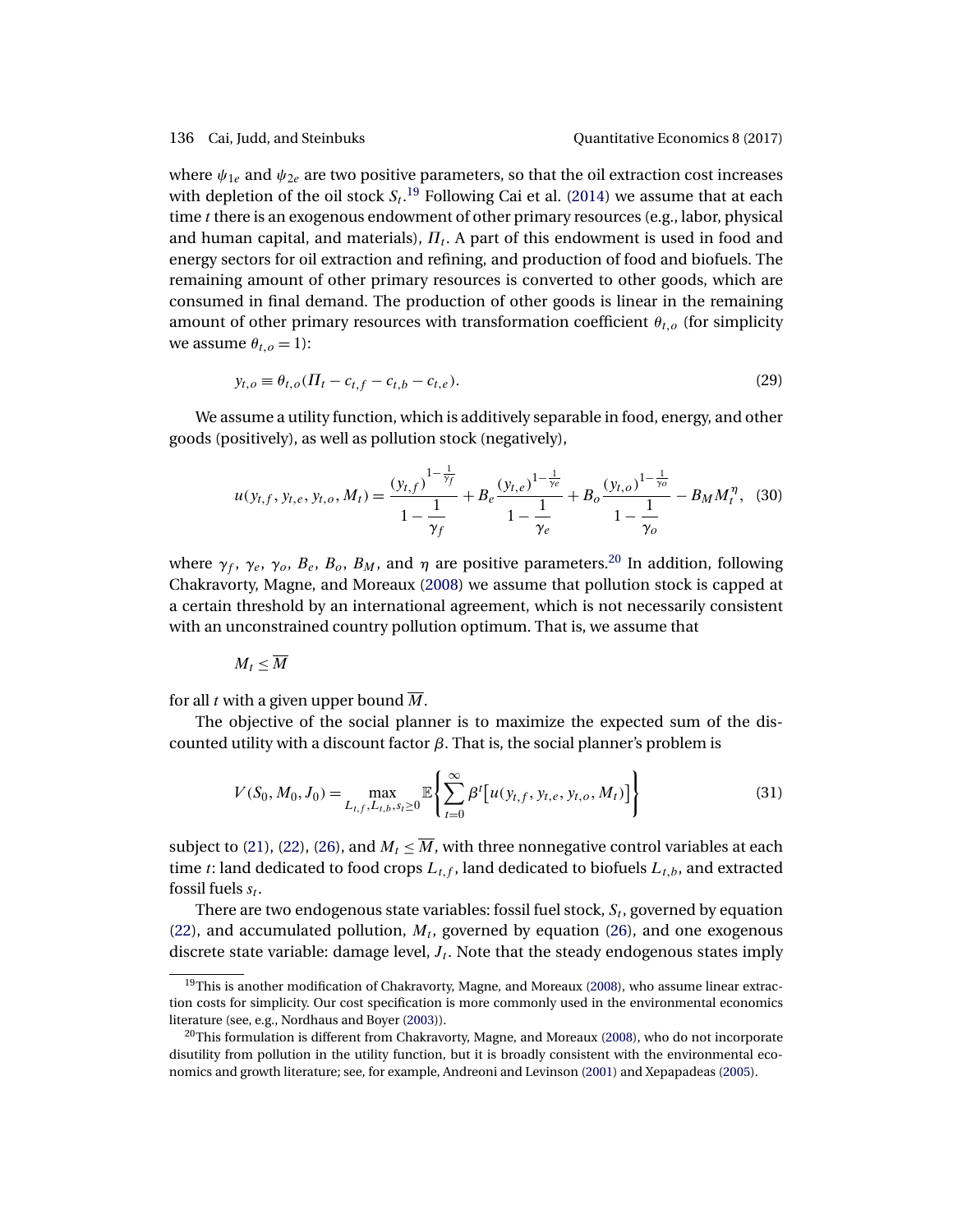zero extraction of fossil fuels and zero pollution from [\(22\)](#page-17-0) and [\(26\)](#page-18-0), that is,  $s_t = 0$  and  $M_t = 0$ . This means that the steady state will not be reached in the optimal path in a finite horizon as  $M_t$  is always greater than 0 in our model (although  $M_t$  converges to 0 as  $t$  goes to infinity).

We set the total amount of land, L, equal to 1. We also assume that the tipping event has not happened at the initial time (i.e.,  $J_0 = 0$ ). In our example, we let  $\overline{J} = 0.1$ ,  $p_{21} =$ 0.0034,  $\beta = 0.95$ ,  $\alpha = 0.5$ ,  $\lambda = 0.5$ ,  $\delta = 0.001$ ,  $\mu = 0.25$ ,  $\gamma_f = \gamma_e = \gamma_o = 0.5$ ,  $B_e = B_o = 0.5$ ,  $B_M = 1$ ,  $\eta = 4$ ,  $\Pi_t \equiv 1$ ,  $A = 1$ ,  $\psi_{1e} = 0.4$ ,  $\psi_{2e} = 1$ ,  $\psi_f = 0.3$ ,  $\psi_b = 0.5$ , and  $\overline{M} = 1.06$ .

# 5.2 *Numerical results*

Since  $S_t$  is always nonincreasing over time and  $M_t$  has an upper bound  $\overline{M} = 1.06$ , we set the approximation domain for the value/policy functions as  $S_0 \in [0.01, 1]$  and  $M_0 \in$ [1, 1.06], for each  $J_0 \in \{0, \overline{J}\}\.$  We set the length of time path equal to  $T = 200$  periods for the dynamic model of food and clean energy in the deterministic model transformed from [\(31\)](#page-19-0) in the transformation step of NLCEQ (Algorithm [1\)](#page-5-0). In the transformation step, if  $J_0 = 0$ , then we change  $J_t$  to its unconditional expectation at time t,  $p_{t,1,2}\overline{J}$ , where  $p_{t,1,2} = 1 - (1 - p_{21})^t$  (the second element of the vector  $P^t(1,0)^\top$  with P given by [\(24\)](#page-18-0)) is the probability that the tipping event happens at a time not later than t; if  $J_0 = \overline{J}$ , then it has been a deterministic model as  $J_t$  will always be  $\overline{J}$  because of the irreversibility of the tipping damage. We assume the terminal value function to be  $u(y_{T,f}, y_{T,e}, y_{T,o}, M_T)/(1-\epsilon)$ β), where  $(y_{T,f}, y_{T,e}, y_{T,o})$  are given by [\(23\)](#page-18-0), [\(25\)](#page-18-0), and [\(29\)](#page-19-0) with terminal extraction  $s_T$  =  $0.01X_T$ .

For this specific problem, we can compute the true value/policy functions of the model [\(31\)](#page-19-0) so as to measure the accuracy of solutions from NLCEQ, so we do not need to test the accuracy using its Euler equations errors like we did for the RBC model [\(11\)](#page-11-0). When  $J_0 = 0$ , the problem can be solved as an optimal control problem by a large-scale optimization solver in the form

$$
V_{J_0=0}(S_0, M_0) = \max_{L_{t,f}, L_{t,b}, s_t \ge 0} \left\{ \sum_{t=0}^T \beta^t \left[ \sum_{j=1}^2 p_{t,1,j} u(y_{t,f,j}, y_{t,e}, y_{t,o}, M_t) \right] \right\}
$$
(32)

subject to [\(21\)](#page-17-0), [\(22\)](#page-17-0), [\(26\)](#page-18-0), and  $M_t \leq \overline{M}$ , where  $p_{t,1,1} = 1 - p_{t,1,2}$ ,  $y_{t,f,1} = \theta_{t,f} L_{t,f}$ , and  $y_{t,f,2} = (1 - \overline{J})\theta_{t,f} L_{t,f}$ . When  $J_0 = \overline{J}$ , the problem is deterministic:

$$
V_{J_0 = \overline{J}}(S_0, M_0) = \max_{L_{t,f}, L_{t,b}, s_t \ge 0} \left\{ \sum_{t=0}^T \beta^t \left[ u(y_{t,f,2}, y_{t,e}, y_{t,o}, M_t) \right] \right\}
$$
(33)

subject to [\(21\)](#page-17-0), [\(22\)](#page-17-0), [\(26\)](#page-18-0), and  $M_t \leq \overline{M}$ .

We use the initial-time solutions for the control variables at approximation nodes of  $S_0$  and  $M_0$  to construct the optimal policy functions for each  $J_0 \in \{0, \overline{J}\}$ . In the NLCEQ method, we use the tensor grid of Chebyshev nodes ( $D + 1$  nodes in each dimension) over the domain of the continuous state variables,  $[0.01, 1] \times [1, 1.06]$ , in the optimization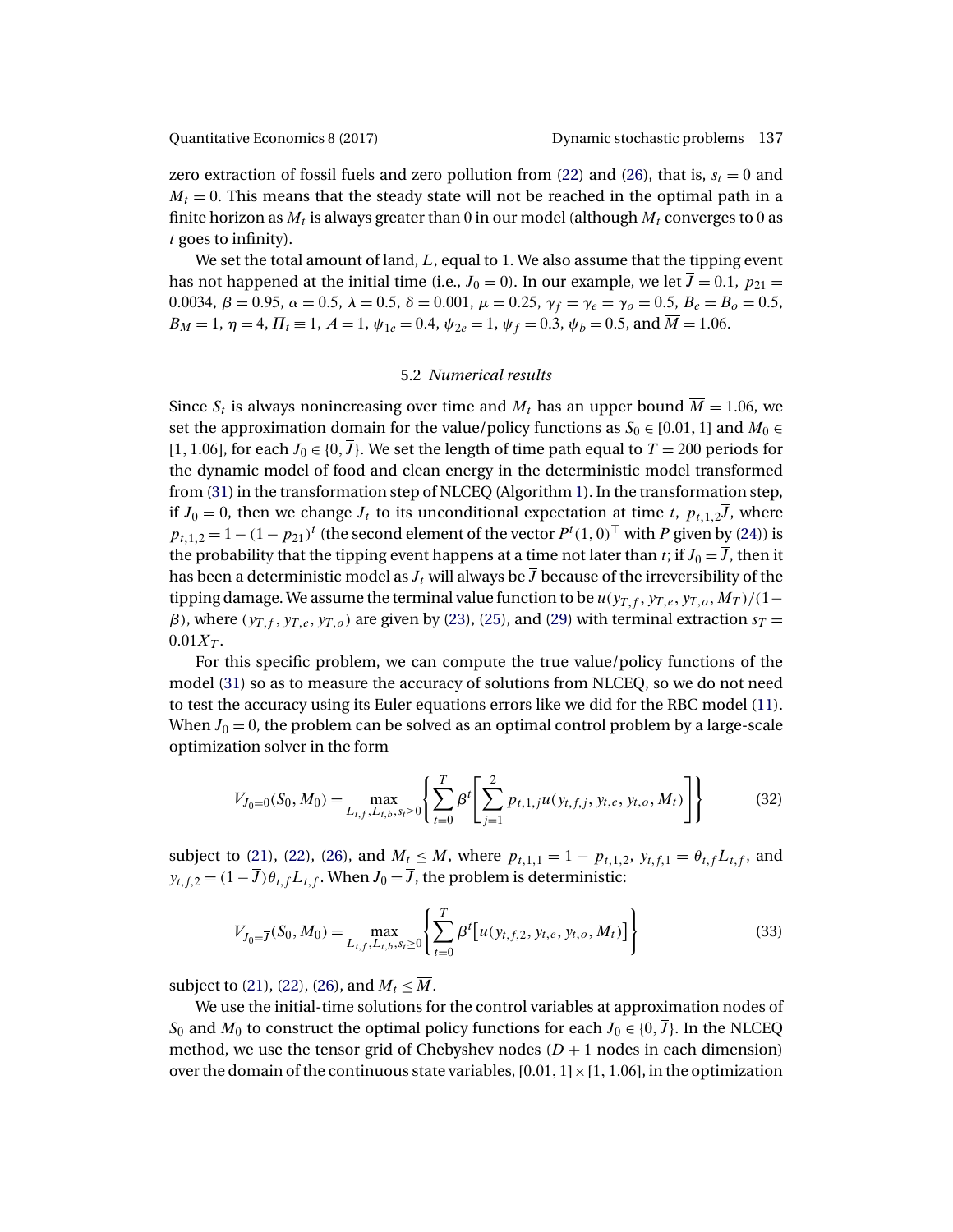138 Cai, Judd, and Steinbuks Quantitative Economics 8 (2017)

|                |                        | Error for $L_f$ | Error for $s$          |                 |  |
|----------------|------------------------|-----------------|------------------------|-----------------|--|
| D              | $\mathcal{L}^{\infty}$ | $\mathcal{L}^1$ | $\mathcal{L}^{\infty}$ | $\mathcal{L}^1$ |  |
| $\overline{4}$ | $9.4(-3)$              | $1.2(-3)$       | $1.8(-3)$              | $2.8(-4)$       |  |
| 6              | $3.7(-3)$              | $5.8(-4)$       | $1.1(-3)$              | $1.6(-4)$       |  |
| 8              | $2.2(-3)$              | $3.0(-4)$       | $7.8(-4)$              | $9.5(-5)$       |  |
| 10             | $2.1(-3)$              | $1.8(-4)$       | $6.0(-4)$              | $6.1(-5)$       |  |
| 20             | $8.4(-4)$              | $4.8(-5)$       | $2.6(-4)$              | $1.9(-5)$       |  |

Table 4. Errors of policy functions from NLCEQ for the model of food and clean energy.

*Note*: Note that  $\zeta(-j)$  means  $\zeta \times 10^{-j}$ .



Figure 1. Pre-tipping state paths for the model of food and clean energy.

step. We apply the degree-D complete Chebyshev polynomials in the approximation step, for each  $J_0 \in \{0, \overline{J}\}.$ 

Table 4 reports absolute  $\arccos^{21}$  of the policy functions computed by NLCEQ over the approximation domain and all discrete state values for various degrees D. We see that NLCEQ gives  $O(10^{-4})$  accuracy for the policy functions, after we use the degree-20 polynomial approximation. Figure 1 shows the pre-tipping paths of the stock of fossil fuel  $X_t$  and pollution  $M_t$ , and we see that our NLCEQ solutions are very close to true solutions, and that  $M_t$  hits its upper bound after 40 periods and sticks on the bound for more than 100 periods.

Note that  $M_{t+1} \leq \overline{M}$  implies that

$$
s_t \leq \frac{1}{\mu} \big( \overline{M} - (1 - \delta) M_t \big)
$$

<sup>&</sup>lt;sup>21</sup>We do not use relative errors because the solution of the fossil fuel extraction s could be nearly 0.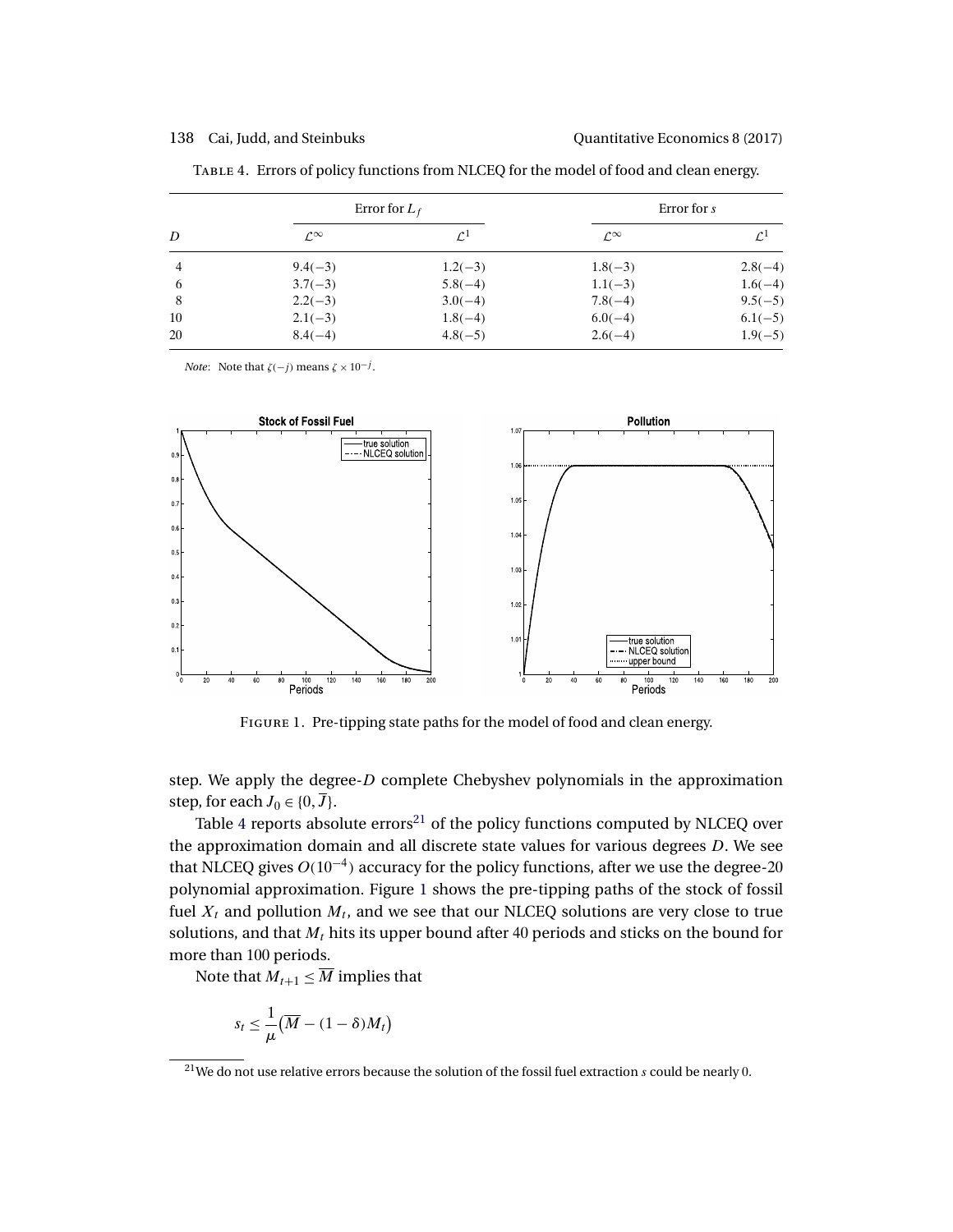<span id="page-22-0"></span>

Figure 2. Pre-tipping path for the optimal fossil fuel extraction.

from the law of transition for  $M_t$  (i.e., equation [\(26\)](#page-18-0)). Thus, if  $M_t$  reaches its upper bound, then  $s_t \leq \delta \overline{M}/\mu = 0.00424$  will also be binding. Figure 2 shows this with the pre-tipping optimal fossil fuel extraction path, and it also shows that our degree-20 complete Chebyshev polynomial from NLCEQ can approximate the true policy function very well, although it has kinks.

# 6. Application to a new Keynesian model with zero lower bound

In this section, we apply NLCEQ for competitive equilibrium (Algorithm [2\)](#page-9-0) to solving a New Keynesian model with zero lower bound (ZLB). We use the New Keynesian model in Guerrieri and Iacoviello [\(2015\)](#page-29-0), a variant of the new Keynesian model with ZLB that is used in Fernández-Villaverde et al. [\(2015\)](#page-28-0) and Maliar and Maliar [\(2015\)](#page-29-0). The values of parameters are also chosen from Guerrieri and Iacoviello [\(2015\)](#page-29-0).

# 6.1 *Model overview*

The model consists of a representative household, a government, a final-good firm, and intermediate firms. At each time t the government issues bonds that expire at  $t + 1$  and the nominal interest rate for the bonds is  $r_t$  (the time unit is a quarter). A representative household consumes  $c_t$  with a price  $p_t$  from the final-good firm, buys newly issued bonds with a total face value  $b_t$  from the government, sells the expired bonds  $b_{t-1}$ , earns wages from labor supply  $\ell_t$  with a wage rate  $w_t$ , and receives a lump-sum transfer  $T_t$ from the government and profit  $\Pi_t$  from all firms. The budget constraint is

$$
p_t c_t + \frac{b_t}{1 + r_t} = w_t \ell_t + b_{t-1} + T_t + \Pi_t.
$$
\n(34)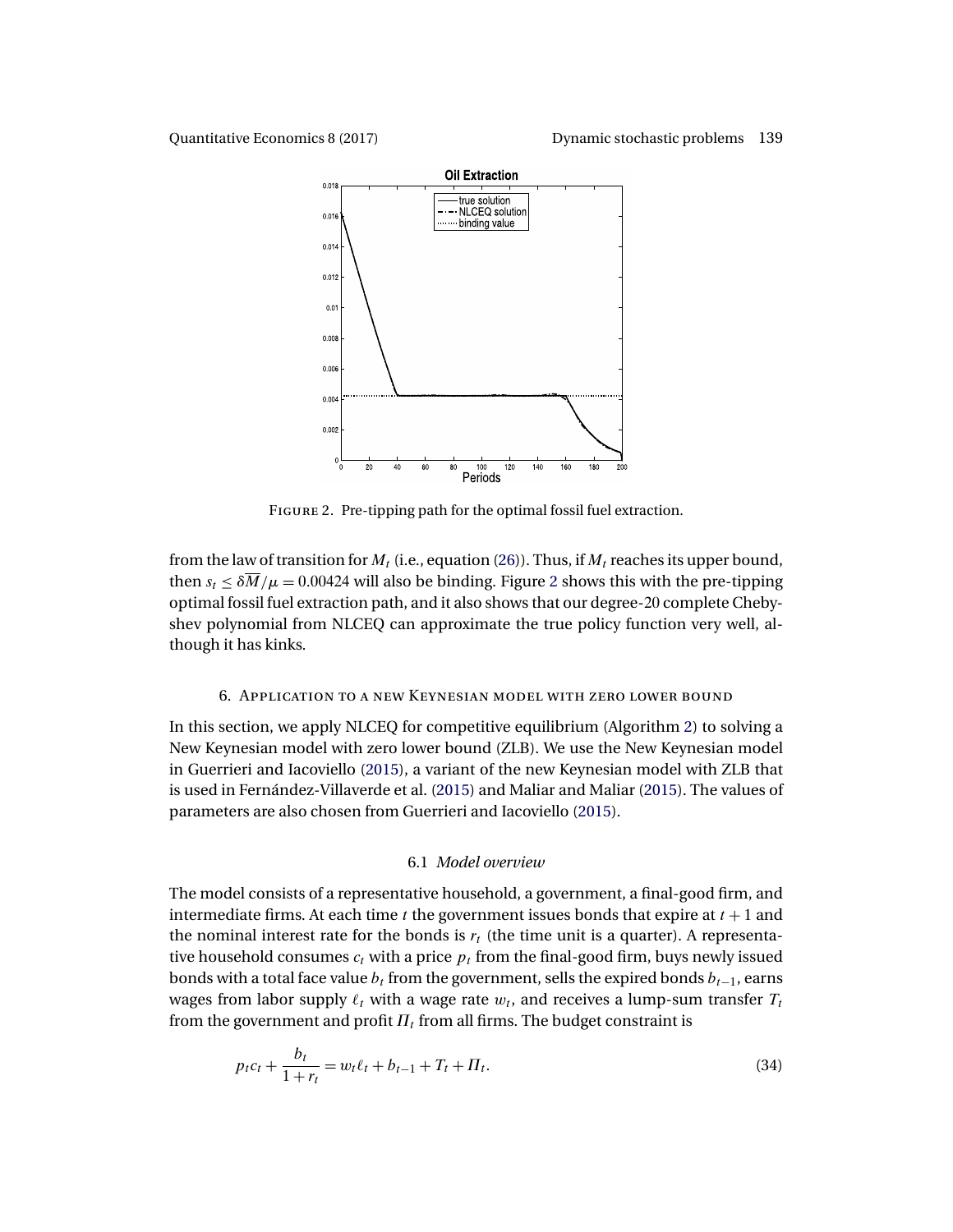<span id="page-23-0"></span>The representative household chooses consumption  $c_t$ , labor supply  $\ell_t$ , and government bonds  $b_t$  to maximize

$$
\max_{c_t, \ell_t, b_t} \mathbb{E}\left\{\sum_{t=0}^{\infty} \left(\prod_{i=0}^t \beta_i\right) U(c_t, \ell_t)\right\}
$$
(35)

subject to the budget constraint [\(34\)](#page-22-0), where

$$
U(c, \ell) = \ln(c) - \frac{\ell^{1+\eta}}{1+\eta}
$$

with  $\eta = 1$ . The discount factor  $\beta_t$  is a stochastic process following

$$
\ln(\beta_{t+1}) = (1 - \rho) \ln(\beta^*) + \rho \ln(\beta_t) + \sigma \epsilon_{t+1},
$$
\n(36)

where  $\epsilon_t \sim i.i.d.\mathcal{N}(0, 1), \beta^* = 0.994, \rho = 0.8$ , and  $\sigma = 0.005$ . The first-order conditions of the household problem imply

$$
1 = \mathbb{E}_{t} \left\{ \beta_{t+1} \frac{1 + r_{t}}{\pi_{t+1}} \frac{c_{t}}{c_{t+1}} \right\}
$$
 (37)

and

$$
w_t = p_t c_t \ell_t^{\eta},\tag{38}
$$

where  $\pi_t \equiv p_t/p_{t-1}$  is the gross inflation rate.

The final-good firm purchases intermediate goods from intermediate firms to produce a final good  $y_t$  and sell it at a price  $p_t$ . The intermediate firms are assumed to have Calvo-type prices: a fraction  $1 - \theta$  of the firms have optimal prices and the remaining fraction  $\theta$  of the firms keep the same price as in the previous period. Here the Calvo parameter  $\theta$  is set as 0.9. In Appendix C we describe the detailed model specification for the final- and intermediate- goods firms and derive the equilibrium conditions

$$
1 = \frac{1}{\chi_{t,1}} \left( y_t \ell_t^{\eta} + \theta \mathbb{E}_t \left\{ \beta_{t+1} \pi_{t+1}^{\alpha} \chi_{t+1,1} \right\} \right),\tag{39}
$$

$$
1 = \frac{1}{\chi_{t,2}} \left( \frac{y_t}{c_t} + \theta \mathbb{E}_t \left\{ \beta_{t+1} \pi_{t+1}^{\alpha - 1} \chi_{t+1,2} \right\} \right),\tag{40}
$$

$$
q_t = \frac{\alpha \chi_{t,1}}{(\alpha - 1)\chi_{t,2}} = \left(\frac{1 - \theta \pi_t^{\alpha - 1}}{1 - \theta}\right)^{\frac{1}{1 - \alpha}},\tag{41}
$$

$$
v_{t+1} = \frac{\ell_t}{y_t} = (1 - \theta)q_t^{-\alpha} + \theta \pi_t^{\alpha} v_t,
$$
\n
$$
(42)
$$

where  $\alpha = 6$ , for any time  $t > 0$ .

Let  $\pi^*$ ,  $r^*$ , and  $y^*$  be the steady-state gross level of inflation, the steady-state nominal interest rate, and the steady-state output, respectively. Let the government spending  $g_t$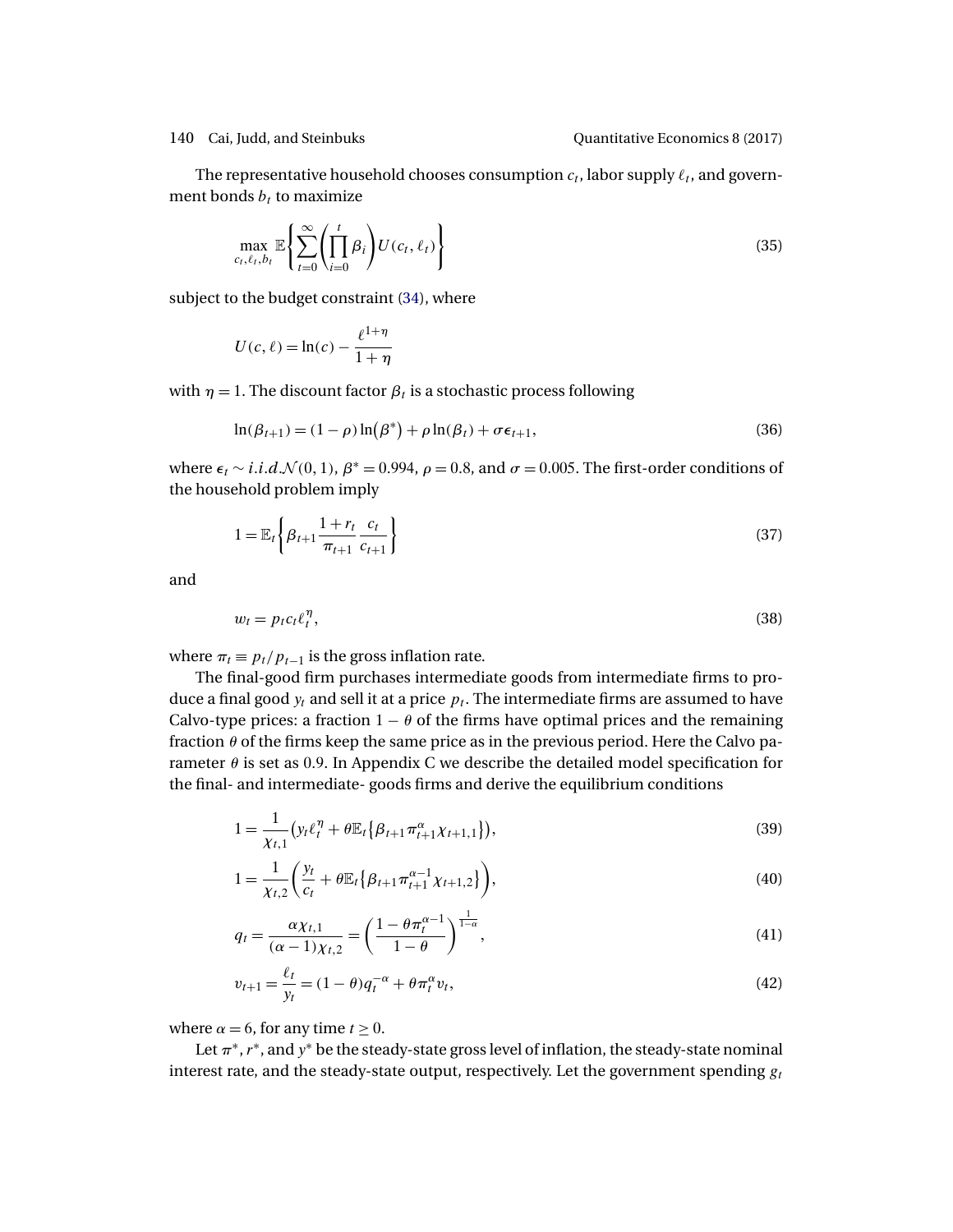<span id="page-24-0"></span>

be always equal to  $s_g y_t$  with  $s_g = 0.2$ . From the market clearing condition  $y_t = c_t + g_t$ , we have

$$
c_t = (1 - s_g)y_t. \tag{43}
$$

Following the Taylor rule (Taylor [\(1993\)](#page-30-0)), we have the nominal interest rate as

$$
r_t = \max(z_t, 0) \tag{44}
$$

with

$$
z_t = \left(1 + r^*\right) \left(\frac{\pi_t}{\pi^*}\right)^{\phi_\pi} \left(\frac{y_t}{y^*}\right)^{\phi_y} - 1,\tag{45}
$$

where we choose  $\phi_{\pi} = 2.5$ ,  $\phi_{v} = 0.25$ , and  $\pi^{*} = 1.005$ . We have  $r^{*} = \pi^{*}/\beta^{*} - 1$  from [\(37\)](#page-23-0), and the formula for  $y^*$  is given in Appendix D. Equation (44) implies that the actual policy rate  $r_t$  must be nonnegative, and this zero lower bound will be binding when the notional policy rate  $z_t$  is smaller than 0.

We now have one endogenous state variable  $v_t$  and one exogenous state variable  $\beta_t$ , the system of equilibrium equations [\(37\)](#page-23-0) and [\(39\)](#page-23-0)–(45), and the exogenous process [\(36\)](#page-23-0). We apply NLCEQ (Algorithm [2\)](#page-9-0) to compute the policy functions for  $(c_t, \chi_{t,1}, \chi_{t,2}, \pi_t, q_t, v_t, \ell_t, y_t, r_t, z_t)$ , and with the NLCEQ solution it follows that the consumption price is computed by  $p_t = \pi_t p_{t-1}$  and then the wage is computed by [\(38\)](#page-23-0).

# 6.2 *Numerical results*

In NLCEQ (Algorithm [2\)](#page-9-0), we transform the stochastic process [\(36\)](#page-23-0) to be deterministic as  $\ln(\beta_{t+1}) = \rho \ln(\beta^*) + (1 - \rho) \ln(\beta_t)$ , and then transform the system of equilibrium equations [\(37\)](#page-23-0) and [\(39\)](#page-23-0)–(45) to be deterministic by canceling their corresponding expectation operator, and choose  $T = 200$  in the transformed system [\(5\)](#page-8-0).

In the approximation step of Algorithm [2,](#page-9-0) since the control variables  $(c_t, \ell_t, r_t, q_t,$  $z_t$ ,  $\pi_t$ ) can be simply substituted, we only need to approximate three control variables  $(\chi_{t,1}, \chi_{t,2}, y_t)$  over two state variables  $(v_t, \beta_t)$ . We use the relative  $\mathcal{L}^1$  norm (relative to the steady-state values given in Appendix D,  $(v^*, \chi_1^*, \chi_2^*, y^*)$ , respectively) in the objective of [\(5\)](#page-8-0). We use the tensor grid of Chebyshev nodes  $(D + 1$  nodes in each dimension) and degree-D complete Chebyshev polynomials to approximate the policy functions. We want to get a solution over the state space  $[1, 1.04] \times [0.96, 1.03]$ , a slightly wider domain than that used in Guerrieri and Iacoviello [\(2015\)](#page-29-0), so it will have a higher chance of a binding ZLB. Thus we choose the approximation domain of  $(v, \beta)$  as  $[1, 1.045] \times [0.936, 1.056]$ so that the next simulated states transited from current states in  $[1, 1.04] \times [0.96, 1.03]$ using [\(42\)](#page-23-0) and [\(36\)](#page-23-0) will be inside the approximation domain.

Table [5](#page-25-0) reports unit-free errors of the NLCEQ solution for various degrees D. The errors are computed on the domain  $[1, 1.04] \times [0.96, 1.03]$ . The global errors are defined in a similar way in Section [4.1,](#page-11-0) while we need to estimate the unit-free errors for the equations [\(37\)](#page-23-0), [\(39\)](#page-23-0), and [\(40\)](#page-23-0), where we use the 15-point Gauss–Hermite quadrature rule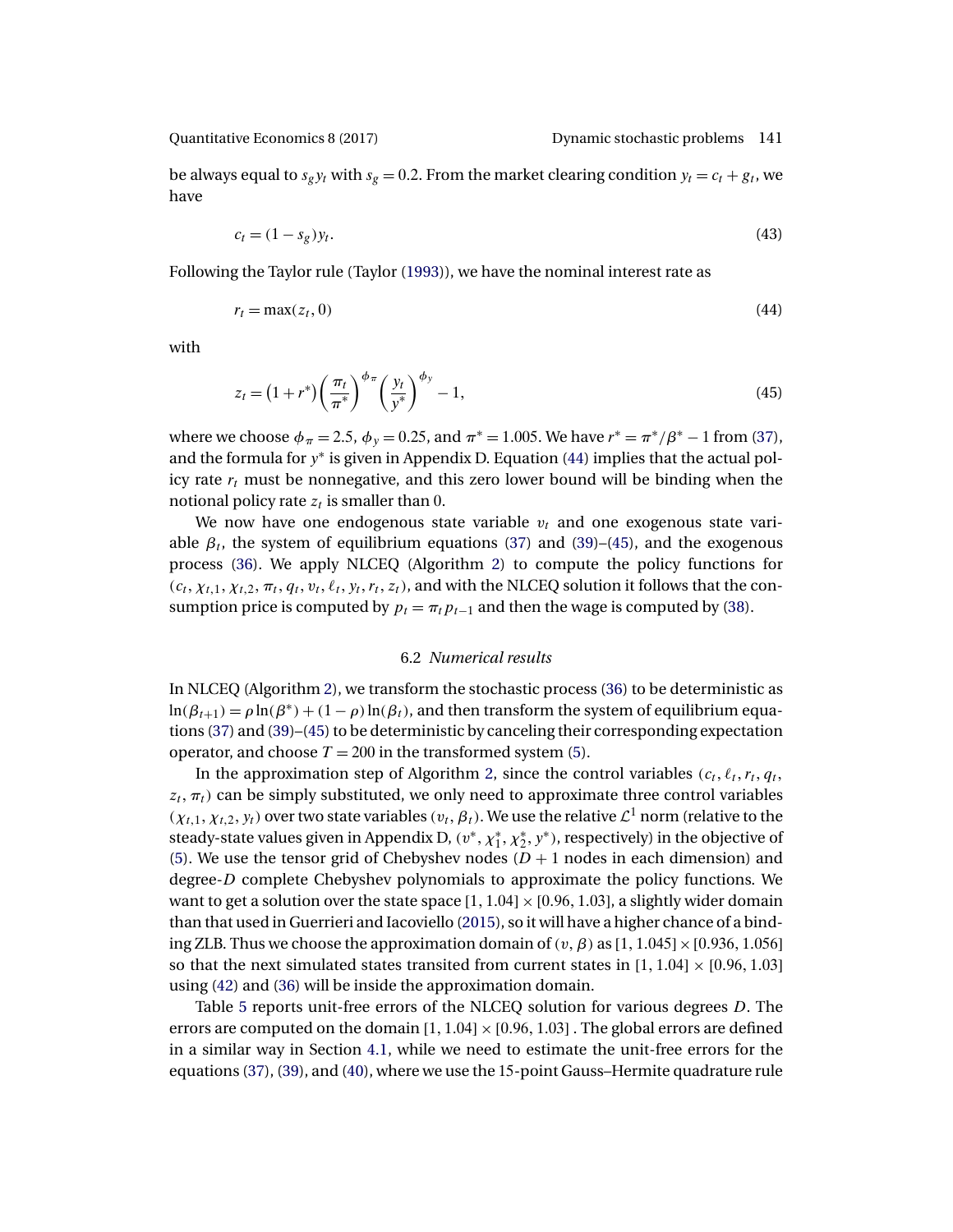<span id="page-25-0"></span>

| TABLE 5. Errors of the NLCEQ solution with degree-D complete Chebyshev polynomials for the |
|--------------------------------------------------------------------------------------------|
| New Keynesian DSGE model with ZLB.                                                         |

|                                     | $D=4$     | $D=6$     | $D=8$     | $D=10$    |
|-------------------------------------|-----------|-----------|-----------|-----------|
| $\mathcal{L}^{\infty}$ global error | $4.4(-3)$ | $3.1(-3)$ | $2.2(-3)$ | $1.8(-3)$ |
| $\mathcal{L}^1$ global error        | $8.1(-4)$ | $6.0(-4)$ | $5.6(-4)$ | $4.6(-4)$ |

*Note*: Note that  $\zeta(-j)$  means  $\zeta \times 10^{-j}$ .



Figure 3. Errors of the NLCEQ solution for the New Keynesian DSGE model with ZLB.

to estimate the integrations. We see that they achieve  $O(10^{-3})$  errors in  $\mathcal{L}^{\infty}$  or  $O(10^{-4})$ errors in  $\mathcal{L}^1$ , and a higher degree approximation improves the accuracy.

We also solve the model with the order-1 (linearization) and order-2 perturbation methods. The order-1 perturbation gives an error 0.011 in  $\mathcal{L}^{\infty}$  and 0.0014 in  $\mathcal{L}^{1}$ . The order-2 perturbation does not improve the accuracy: its error is 0.012 in  $\mathcal{L}^{\infty}$  and 0.0012 in  $\mathcal{L}^1$ . NLCEQ is almost 1 digit more accurate than the perturbation methods.

The comparison between NLCEQ and the linearization method is also shown in Figure 3, which shows the global errors of NLCEQ with degree-10 complete Chebyshev polynomials and of the order-1 perturbation method when  $\beta = 0.96, 0.994, 1.03$ . We see that NLCEQ is always more accurate than the linearization method. The errors are smaller when  $\beta$  is closer to its steady state  $\beta^* = 0.994$ . When  $\beta$  is the largest (i.e.,  $\beta = 1.03$ ), the errors are the largest because a higher  $\beta$  implies a higher chance of a binding ZLB (about 24% state points in  $[1, 1.04] \times [0.96, 1.03]$  have a binding ZLB).

Figure [4](#page-26-0) shows impulse responses of interest rate  $r_t$ , inflation  $\pi_t$  (the figure shows the net inflation rate in percent, i.e.,  $100(\pi_t - 1)\%$ ), and output  $y_t$  (the figure shows deviation of output from the steady state in percent, i.e.,  $100(y_t/y_{ss} - 1)\%)$  to a shock of discount factor  $\beta_1$  (with  $v_1 = v_{ss}$ ). The left panel of the figure shows responses to a shock that brings  $\beta_1$  up to 1.03, and the right panel shows responses to a shock that brings  $\beta_1$  down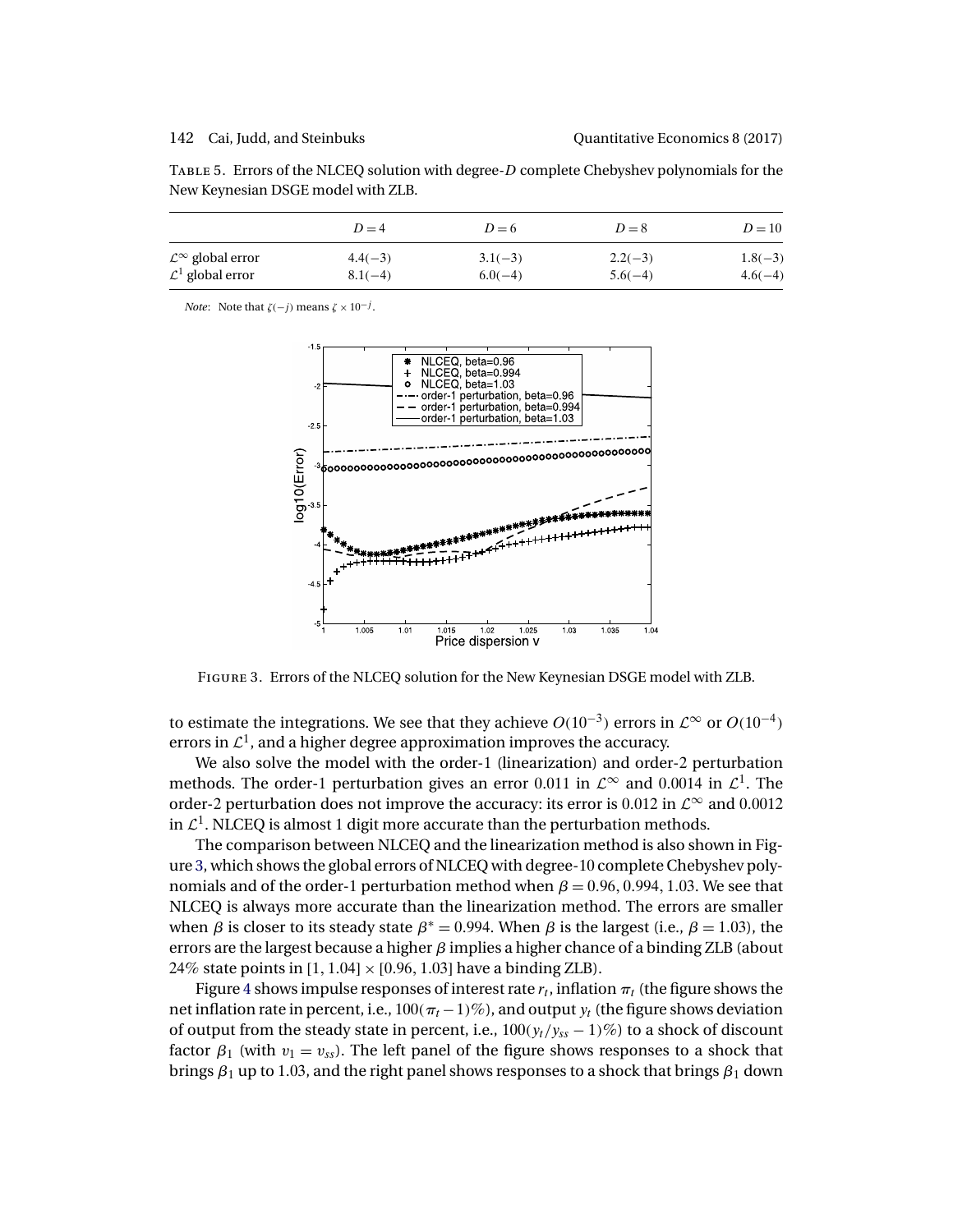<span id="page-26-0"></span>



Figure 4. Impulse responses to a shock of discount factor.

Table 6. Errors of the NLCEQ solution with degree-D complete Chebyshev polynomials for the New Keynesian DSGE model with ZLB and  $\sigma = 0$ .

|                                     | $D=10$    | $D = 20$  | $D = 50$  | $D = 100$ |
|-------------------------------------|-----------|-----------|-----------|-----------|
| $\mathcal{L}^{\infty}$ global error | $1.3(-3)$ | $7.3(-4)$ | $5.2(-4)$ | $1.7(-4)$ |
| $\mathcal{L}^1$ global error        | $2.3(-4)$ | $8.5(-5)$ | $4.6(-5)$ | $1.3(-5)$ |

*Note*: Note that  $\zeta(-i)$  means  $\zeta \times 10^{-j}$ .

to 0.96. We see that the interest rate hits the ZLB in the first four periods in the left panel, and all three responses ( $r_t$ ,  $\pi_t$ ,  $y_t$ ) are decreasing functions of  $\beta$  ( $\beta_t$  decreases along time t in the left panel, and  $\beta_t$  increases along time t in the right panel), and they are almost steady after 20 periods (i.e., 5 years).

We also show that NLCEQ (Algorithm [2\)](#page-9-0) can solve deterministic competitive equilibrium problems very accurately. Table 6 lists global errors in the  $\mathcal{L}^{\infty}$  norm over  $[1, 1.04] \times [0.96, 1.03]$  for the New Keynesian DSGE problem with ZLB and  $\sigma = 0$ . We choose a large  $T = 300$  and a higher degree approximation so as to get higher accuracy. We see that NLCEQ reaches about 4-digit accuracy in  $\mathcal{L}^{\infty}$  for the optimal policy functions to the deterministic competitive equilibrium problem.

# 7. Conclusion

We have shown that NLCEQ can be applied to solve dynamic stochastic problems with acceptable accuracy when we combine modern approximation optimization methods with parallel computing architectures. Examples include high-dimensional optimal stochastic growth problems with up to 400 state variables and three problems with occasionally binding constraints, including a dynamic stochastic model of food and clean energy, and a New Keynesian DSGE model with zero lower bound. This approach greatly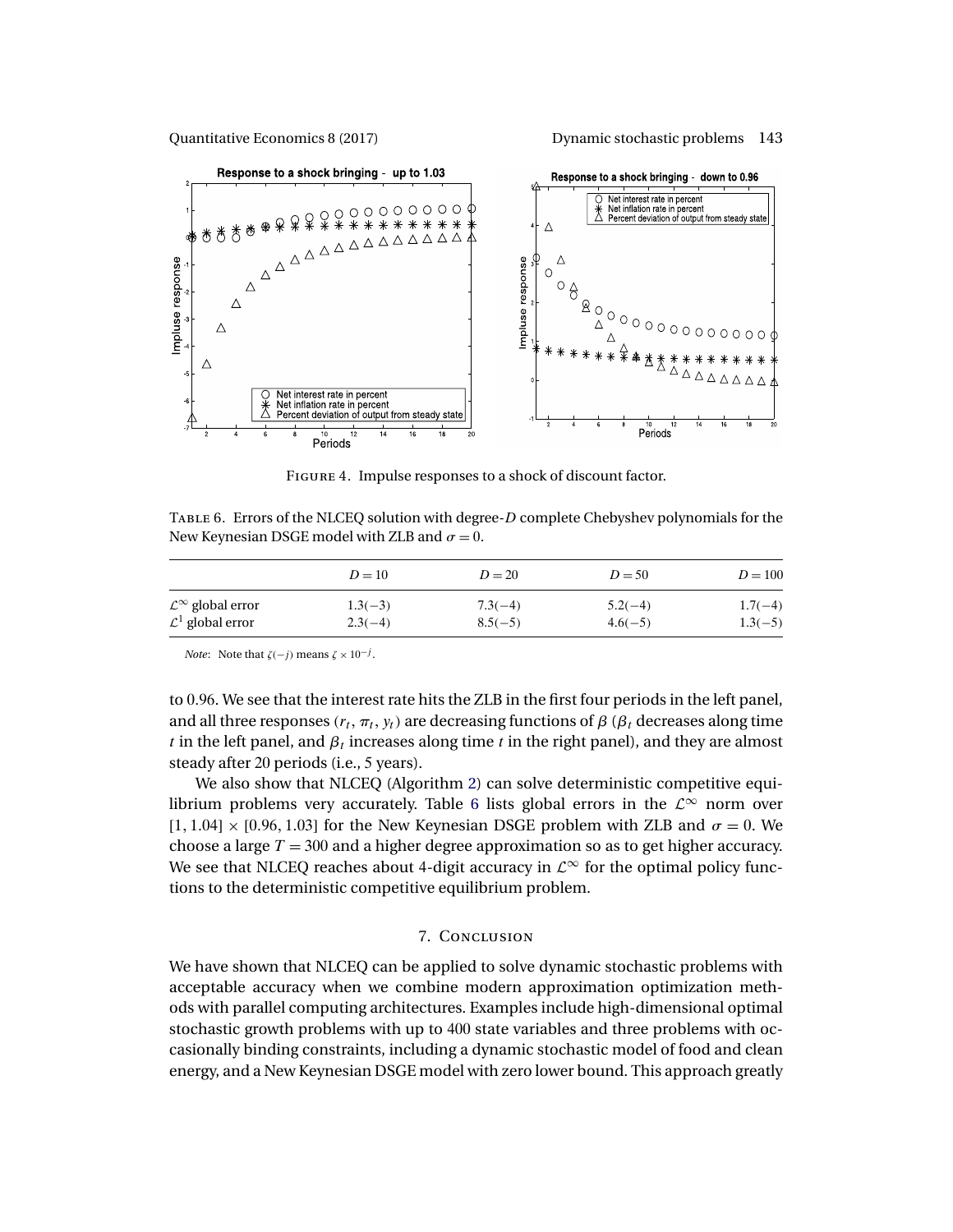<span id="page-27-0"></span>

expands the range of problems that can be solved well globally, and clearly dominates any form of linearization.

# **REFERENCES**

Adjemian, S., H. Bastani, F. Karamé, M. Juillard, J. Maih, F. Mihoubi, G. Perendia, M. Ratto, and S. Villemot (2011). "Dynare: Reference manual version 4." Dynare Working Papers 1, CEPREMAP. Available at [http://www.dynare.org/wp-repo/dynarewp001.](http://www.dynare.org/wp-repo/dynarewp001.pdf) [pdf](http://www.dynare.org/wp-repo/dynarewp001.pdf). [\[120\]](#page-3-0)

[Andreoni, J. and A. Levinson \(2001\), "The simple analytics of the environmental Kuznets](http://www.e-publications.org/srv/qe/linkserver/openurl?rft_dat=bib:2/al01&rfe_id=urn:sici%2F1759-7323%28201703%298%3A1%3C117%3AANCEAM%3E2.0.CO%3B2-I) curve." *[Journal of Public Economics](http://www.e-publications.org/srv/qe/linkserver/openurl?rft_dat=bib:2/al01&rfe_id=urn:sici%2F1759-7323%28201703%298%3A1%3C117%3AANCEAM%3E2.0.CO%3B2-I)*, 80, 269–286. [\[136\]](#page-19-0)

Bellman, R. (1957), *Dynamic Programming*[. Princeton University Press, Princeton.](http://www.e-publications.org/srv/qe/linkserver/openurl?rft_dat=bib:3/be57&rfe_id=urn:sici%2F1759-7323%28201703%298%3A1%3C117%3AANCEAM%3E2.0.CO%3B2-I) [\[118\]](#page-1-0)

Bertsekas, D. (2005), *[Dynamic Programming and Optimal Control](http://www.e-publications.org/srv/qe/linkserver/openurl?rft_dat=bib:4/be05&rfe_id=urn:sici%2F1759-7323%28201703%298%3A1%3C117%3AANCEAM%3E2.0.CO%3B2-I)*, Vol. I. Athena Scien[tific, Nashua.](http://www.e-publications.org/srv/qe/linkserver/openurl?rft_dat=bib:4/be05&rfe_id=urn:sici%2F1759-7323%28201703%298%3A1%3C117%3AANCEAM%3E2.0.CO%3B2-I) [\[118\]](#page-1-0)

Bertsekas, D. (2007), *[Dynamic Programming and Optimal Control](http://www.e-publications.org/srv/qe/linkserver/openurl?rft_dat=bib:5/be07&rfe_id=urn:sici%2F1759-7323%28201703%298%3A1%3C117%3AANCEAM%3E2.0.CO%3B2-I)*, Vol. II. Athena Scien[tific, Nashua.](http://www.e-publications.org/srv/qe/linkserver/openurl?rft_dat=bib:5/be07&rfe_id=urn:sici%2F1759-7323%28201703%298%3A1%3C117%3AANCEAM%3E2.0.CO%3B2-I) [\[118\]](#page-1-0)

Brumm, J. and S. Scheidegger (2014), "Using adaptive sparse grids to solve highdimensional dynamic models." Working Paper 2349281, SSRN. [\[124\]](#page-7-0)

[Byrd, R. H., J. Nocedal, and R. A. Waltz \(2006\), "KNITRO: An integrated package for](http://www.e-publications.org/srv/qe/linkserver/openurl?rft_dat=bib:7/bnw06&rfe_id=urn:sici%2F1759-7323%28201703%298%3A1%3C117%3AANCEAM%3E2.0.CO%3B2-I) [nonlinear optimization." Technical report, Ziena. Available at](http://www.e-publications.org/srv/qe/linkserver/openurl?rft_dat=bib:7/bnw06&rfe_id=urn:sici%2F1759-7323%28201703%298%3A1%3C117%3AANCEAM%3E2.0.CO%3B2-I) [http://www.ziena.com/](http://www.ziena.com/papers/integratedpackage.pdf) [papers/integratedpackage.pdf.](http://www.ziena.com/papers/integratedpackage.pdf) [\[124\]](#page-7-0)

[Cai, Y. and K. L. Judd \(2012\), "Dynamic programming with shape-preserving rational](http://www.e-publications.org/srv/qe/linkserver/openurl?rft_dat=bib:8/cj12&rfe_id=urn:sici%2F1759-7323%28201703%298%3A1%3C117%3AANCEAM%3E2.0.CO%3B2-I) [spline Hermite interpolation."](http://www.e-publications.org/srv/qe/linkserver/openurl?rft_dat=bib:8/cj12&rfe_id=urn:sici%2F1759-7323%28201703%298%3A1%3C117%3AANCEAM%3E2.0.CO%3B2-I) *Economics Letters*, 117 (1), 161–164. [\[121\]](#page-4-0)

[Cai, Y. and K. L. Judd \(2013\), "Shape-preserving dynamic programming."](http://www.e-publications.org/srv/qe/linkserver/openurl?rft_dat=bib:9/cj13&rfe_id=urn:sici%2F1759-7323%28201703%298%3A1%3C117%3AANCEAM%3E2.0.CO%3B2-I) *Mathematical [Methods of Operations Research](http://www.e-publications.org/srv/qe/linkserver/openurl?rft_dat=bib:9/cj13&rfe_id=urn:sici%2F1759-7323%28201703%298%3A1%3C117%3AANCEAM%3E2.0.CO%3B2-I)*, 77 (3), 407–421. [\[118,](#page-1-0) [124\]](#page-7-0)

Cai, Y. and K. L. Judd (2014), "Advances in numerical dynamic programming and new applications." In *Handbook of Computational Economics*, Vol. 3 (K. Schmedders and K. L. Judd, eds.), Chapter 8, Elsevier, Amsterdam. [\[118,](#page-1-0) [122\]](#page-5-0)

[Cai, Y. and K. L. Judd \(2015\), "Dynamic programming with Hermite approximation."](http://www.e-publications.org/srv/qe/linkserver/openurl?rft_dat=bib:11/cj15&rfe_id=urn:sici%2F1759-7323%28201703%298%3A1%3C117%3AANCEAM%3E2.0.CO%3B2-I) *[Mathematical Methods of Operations Research](http://www.e-publications.org/srv/qe/linkserver/openurl?rft_dat=bib:11/cj15&rfe_id=urn:sici%2F1759-7323%28201703%298%3A1%3C117%3AANCEAM%3E2.0.CO%3B2-I)*, 81, 245–267. [\[118,](#page-1-0) [124\]](#page-7-0)

Cai, Y., K. L. Judd, and T. S. Lontzek (2015a), "The social cost of carbon with economic and climate risks." Working paper. Available at [arXiv:1504.06909](http://arxiv.org/abs/arXiv:1504.06909). [\[135\]](#page-18-0)

[Cai, Y., K. L. Judd, G. Thain, and S. Wright \(2015b\), "Solving dynamic programming prob](http://www.e-publications.org/srv/qe/linkserver/openurl?rft_dat=bib:13/caetal15b&rfe_id=urn:sici%2F1759-7323%28201703%298%3A1%3C117%3AANCEAM%3E2.0.CO%3B2-I)[lems on computational grid."](http://www.e-publications.org/srv/qe/linkserver/openurl?rft_dat=bib:13/caetal15b&rfe_id=urn:sici%2F1759-7323%28201703%298%3A1%3C117%3AANCEAM%3E2.0.CO%3B2-I) *Computational Economics*, 45 (2), 261–284. [\[118\]](#page-1-0)

Cai, Y., J. Steinbuks, J. Elliott, and T. W. Hertel (2014), "The effect of climate and technological uncertainty in crop yields on the optimal path of global land use." Policy Research Working Paper Series 7009, The World Bank. [\[134,](#page-17-0) [136\]](#page-19-0)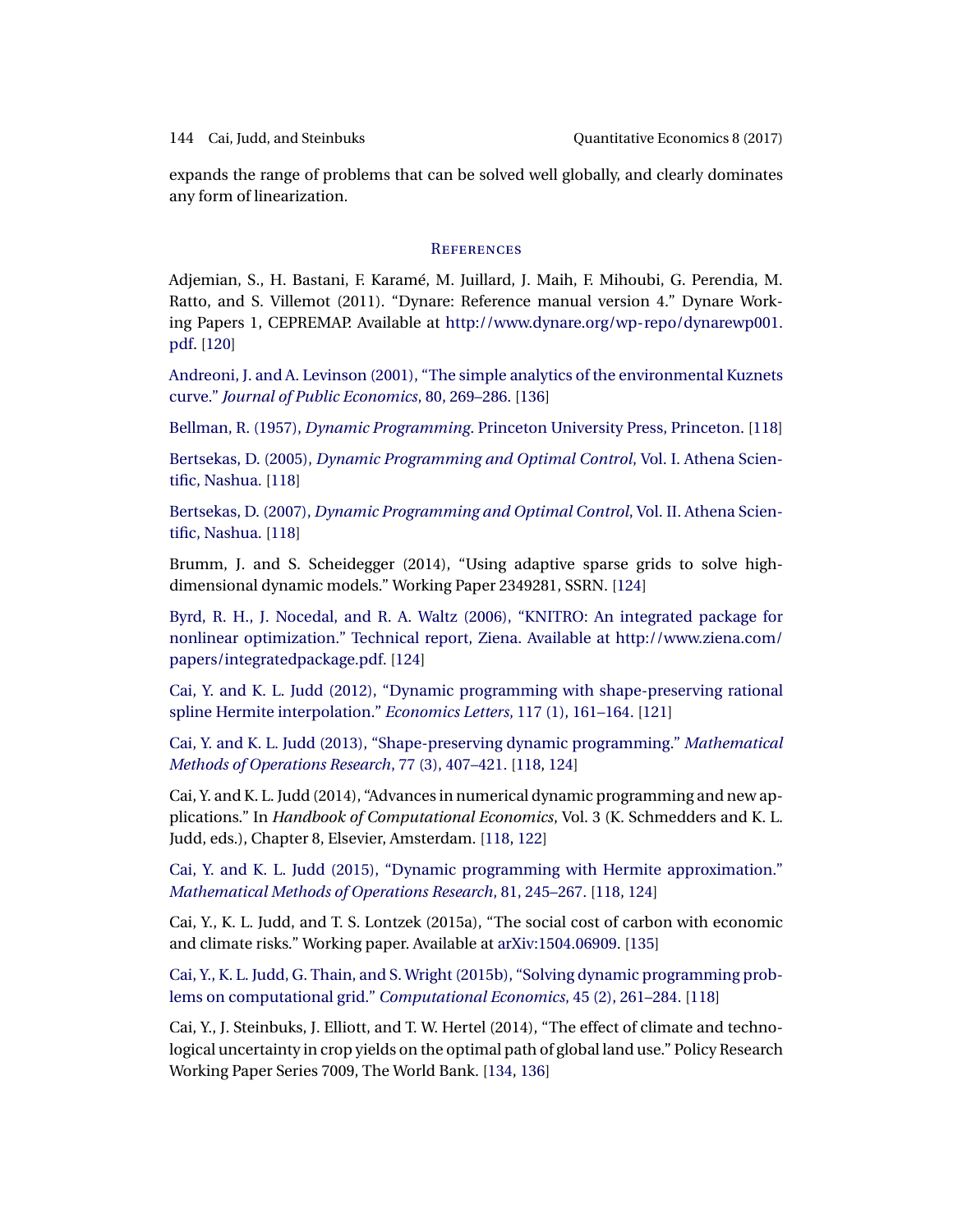<span id="page-28-0"></span>

[Caldara, D., J. Fernández-Villaverde, J. F. Rubio-Ramírez, and W. Yao \(2012\), "Computing](http://www.e-publications.org/srv/qe/linkserver/openurl?rft_dat=bib:15/caetal12&rfe_id=urn:sici%2F1759-7323%28201703%298%3A1%3C117%3AANCEAM%3E2.0.CO%3B2-I) [DSGE models with recursive preferences and stochastic volatility."](http://www.e-publications.org/srv/qe/linkserver/openurl?rft_dat=bib:15/caetal12&rfe_id=urn:sici%2F1759-7323%28201703%298%3A1%3C117%3AANCEAM%3E2.0.CO%3B2-I) *Review of Economic Dynamics*[, 15, 188–206.](http://www.e-publications.org/srv/qe/linkserver/openurl?rft_dat=bib:15/caetal12&rfe_id=urn:sici%2F1759-7323%28201703%298%3A1%3C117%3AANCEAM%3E2.0.CO%3B2-I) [\[123\]](#page-6-0)

Chakravorty, U., M.-H. Hubert, M. Moreaux, and L. Nostbakken (2012), "The long run impact of biofuels on food prices." CESifo Working Paper Series No. 3876. Available at SSRN: <https://ssrn.com/abstract=2104053>. [\[134\]](#page-17-0)

[Chakravorty, U., B. Magne, and M. Moreaux \(2008\), "A dynamic model of food and clean](http://www.e-publications.org/srv/qe/linkserver/openurl?rft_dat=bib:17/cmm08&rfe_id=urn:sici%2F1759-7323%28201703%298%3A1%3C117%3AANCEAM%3E2.0.CO%3B2-I) energy." *[Journal of Economic Dynamics and Control](http://www.e-publications.org/srv/qe/linkserver/openurl?rft_dat=bib:17/cmm08&rfe_id=urn:sici%2F1759-7323%28201703%298%3A1%3C117%3AANCEAM%3E2.0.CO%3B2-I)*, 32 (4), 1181–1203. [\[119,](#page-2-0) [134,](#page-17-0) [135,](#page-18-0) [136\]](#page-19-0)

[Czyzyk, J., M. P. Mesnier, and J. J. Moré \(1998\), "The NEOS server."](http://www.e-publications.org/srv/qe/linkserver/openurl?rft_dat=bib:18/cmm98&rfe_id=urn:sici%2F1759-7323%28201703%298%3A1%3C117%3AANCEAM%3E2.0.CO%3B2-I) *IEEE Computational [Science & Engineering](http://www.e-publications.org/srv/qe/linkserver/openurl?rft_dat=bib:18/cmm98&rfe_id=urn:sici%2F1759-7323%28201703%298%3A1%3C117%3AANCEAM%3E2.0.CO%3B2-I)*, 5, 68–75. [\[124\]](#page-7-0)

[Del Negro, M., F. Schorfheide, F. Smets, and R. Wouters \(2007\), "On the fit of new Keyne](http://www.e-publications.org/srv/qe/linkserver/openurl?rft_dat=bib:19/deetal07&rfe_id=urn:sici%2F1759-7323%28201703%298%3A1%3C117%3AANCEAM%3E2.0.CO%3B2-I)sian models." *[Journal of Business & Economic Statistics](http://www.e-publications.org/srv/qe/linkserver/openurl?rft_dat=bib:19/deetal07&rfe_id=urn:sici%2F1759-7323%28201703%298%3A1%3C117%3AANCEAM%3E2.0.CO%3B2-I)*, 25 (2), 123–143. [\[120\]](#page-3-0)

[Den Haan, W. J. and J. De Wind \(2012\), "Nonlinear and stable perturbation-based ap](http://www.e-publications.org/srv/qe/linkserver/openurl?rft_dat=bib:20/dd12&rfe_id=urn:sici%2F1759-7323%28201703%298%3A1%3C117%3AANCEAM%3E2.0.CO%3B2-I)proximations." *[Journal of Economic Dynamics and Control](http://www.e-publications.org/srv/qe/linkserver/openurl?rft_dat=bib:20/dd12&rfe_id=urn:sici%2F1759-7323%28201703%298%3A1%3C117%3AANCEAM%3E2.0.CO%3B2-I)*, 36 (10), 1477–1497. [\[118\]](#page-1-0)

[Den Haan, W. J., K. L. Judd, and M. Juillard \(2011\), "Computational suite of models with](http://www.e-publications.org/srv/qe/linkserver/openurl?rft_dat=bib:21/djj11&rfe_id=urn:sici%2F1759-7323%28201703%298%3A1%3C117%3AANCEAM%3E2.0.CO%3B2-I) [heterogeneous agents II: Multi-country real business cycle models."](http://www.e-publications.org/srv/qe/linkserver/openurl?rft_dat=bib:21/djj11&rfe_id=urn:sici%2F1759-7323%28201703%298%3A1%3C117%3AANCEAM%3E2.0.CO%3B2-I) *Journal of Economic [Dynamics and Control](http://www.e-publications.org/srv/qe/linkserver/openurl?rft_dat=bib:21/djj11&rfe_id=urn:sici%2F1759-7323%28201703%298%3A1%3C117%3AANCEAM%3E2.0.CO%3B2-I)*, 35, 175–177. [\[119,](#page-2-0) [127\]](#page-10-0)

Drud, A. S. (1996), *CONOPT: A System for Large Scale Nonlinear Optimization*. ARKI Consulting and Development A/S, Bagsvaerd, Denmark. [\[120,](#page-3-0) [124\]](#page-7-0)

[Fernández-Villaverde, J., G. Gordon, P. Guerrón-Quintana, and J. F. Rubio-Ramírez](http://www.e-publications.org/srv/qe/linkserver/openurl?rft_dat=bib:23/feetal15&rfe_id=urn:sici%2F1759-7323%28201703%298%3A1%3C117%3AANCEAM%3E2.0.CO%3B2-I) [\(2015\), "Nonlinear adventures at the zero lower bound."](http://www.e-publications.org/srv/qe/linkserver/openurl?rft_dat=bib:23/feetal15&rfe_id=urn:sici%2F1759-7323%28201703%298%3A1%3C117%3AANCEAM%3E2.0.CO%3B2-I) *Journal of Economic Dynam[ics and Control](http://www.e-publications.org/srv/qe/linkserver/openurl?rft_dat=bib:23/feetal15&rfe_id=urn:sici%2F1759-7323%28201703%298%3A1%3C117%3AANCEAM%3E2.0.CO%3B2-I)*, 57, 182–204. [\[120,](#page-3-0) [139\]](#page-22-0)

[Fernández-Villaverde, J. and J. F. Rubio-Ramírez \(2006\), "Solving DSGE models with per](http://www.e-publications.org/srv/qe/linkserver/openurl?rft_dat=bib:24/fr06&rfe_id=urn:sici%2F1759-7323%28201703%298%3A1%3C117%3AANCEAM%3E2.0.CO%3B2-I)[turbation methods and a change of variables."](http://www.e-publications.org/srv/qe/linkserver/openurl?rft_dat=bib:24/fr06&rfe_id=urn:sici%2F1759-7323%28201703%298%3A1%3C117%3AANCEAM%3E2.0.CO%3B2-I) *Journal of Economic Dynamics and Control*[, 30 \(12\), 2509–2531.](http://www.e-publications.org/srv/qe/linkserver/openurl?rft_dat=bib:24/fr06&rfe_id=urn:sici%2F1759-7323%28201703%298%3A1%3C117%3AANCEAM%3E2.0.CO%3B2-I) [\[118\]](#page-1-0)

Fourer, R., D. M. Gay, and B. W. Kernighan (2003), *AMPL: A Modeling Language for Mathematical Programming*, second edition. Duxbury Press, Pacific Grove, CA. [\[124\]](#page-7-0)

Gali, J. (2008), *Monetary Policy, Inflation, and the Business Cycle: An Introduction to the New Keynesian Framework*. Princeton University Press, Princeton, NJ. [\[120\]](#page-3-0)

[Gaspar, J. and K. L. Judd \(1997\), "Solving large-scale rational-expectations models."](http://www.e-publications.org/srv/qe/linkserver/openurl?rft_dat=bib:27/gj97&rfe_id=urn:sici%2F1759-7323%28201703%298%3A1%3C117%3AANCEAM%3E2.0.CO%3B2-I) *[Macroeconomic Dynamics](http://www.e-publications.org/srv/qe/linkserver/openurl?rft_dat=bib:27/gj97&rfe_id=urn:sici%2F1759-7323%28201703%298%3A1%3C117%3AANCEAM%3E2.0.CO%3B2-I)*, 1 (1), 45–75. [\[118\]](#page-1-0)

[Gill, P., W. Murray, and M. A. Saunders \(2005\), "SNOPT: An SQP algorithm for largescale](http://www.e-publications.org/srv/qe/linkserver/openurl?rft_dat=bib:28/gms05&rfe_id=urn:sici%2F1759-7323%28201703%298%3A1%3C117%3AANCEAM%3E2.0.CO%3B2-I) [constrained optimization."](http://www.e-publications.org/srv/qe/linkserver/openurl?rft_dat=bib:28/gms05&rfe_id=urn:sici%2F1759-7323%28201703%298%3A1%3C117%3AANCEAM%3E2.0.CO%3B2-I) *SIAM Review*, 47 (1), 99–131. [\[120,](#page-3-0) [124\]](#page-7-0)

[Gropp, W. and J. J. Moré \(1997\), "Optimization environments and the NEOS server." In](http://www.e-publications.org/srv/qe/linkserver/openurl?rft_dat=bib:29/gm97&rfe_id=urn:sici%2F1759-7323%28201703%298%3A1%3C117%3AANCEAM%3E2.0.CO%3B2-I) *[Approximation Theory and Optimization: Tributes to M. J. D. Powell](http://www.e-publications.org/srv/qe/linkserver/openurl?rft_dat=bib:29/gm97&rfe_id=urn:sici%2F1759-7323%28201703%298%3A1%3C117%3AANCEAM%3E2.0.CO%3B2-I)* (M. D. Buhmann [and A. Iserles, eds.\), 167–182, Cambridge University Press, Cambridge, UK.](http://www.e-publications.org/srv/qe/linkserver/openurl?rft_dat=bib:29/gm97&rfe_id=urn:sici%2F1759-7323%28201703%298%3A1%3C117%3AANCEAM%3E2.0.CO%3B2-I) [\[124\]](#page-7-0)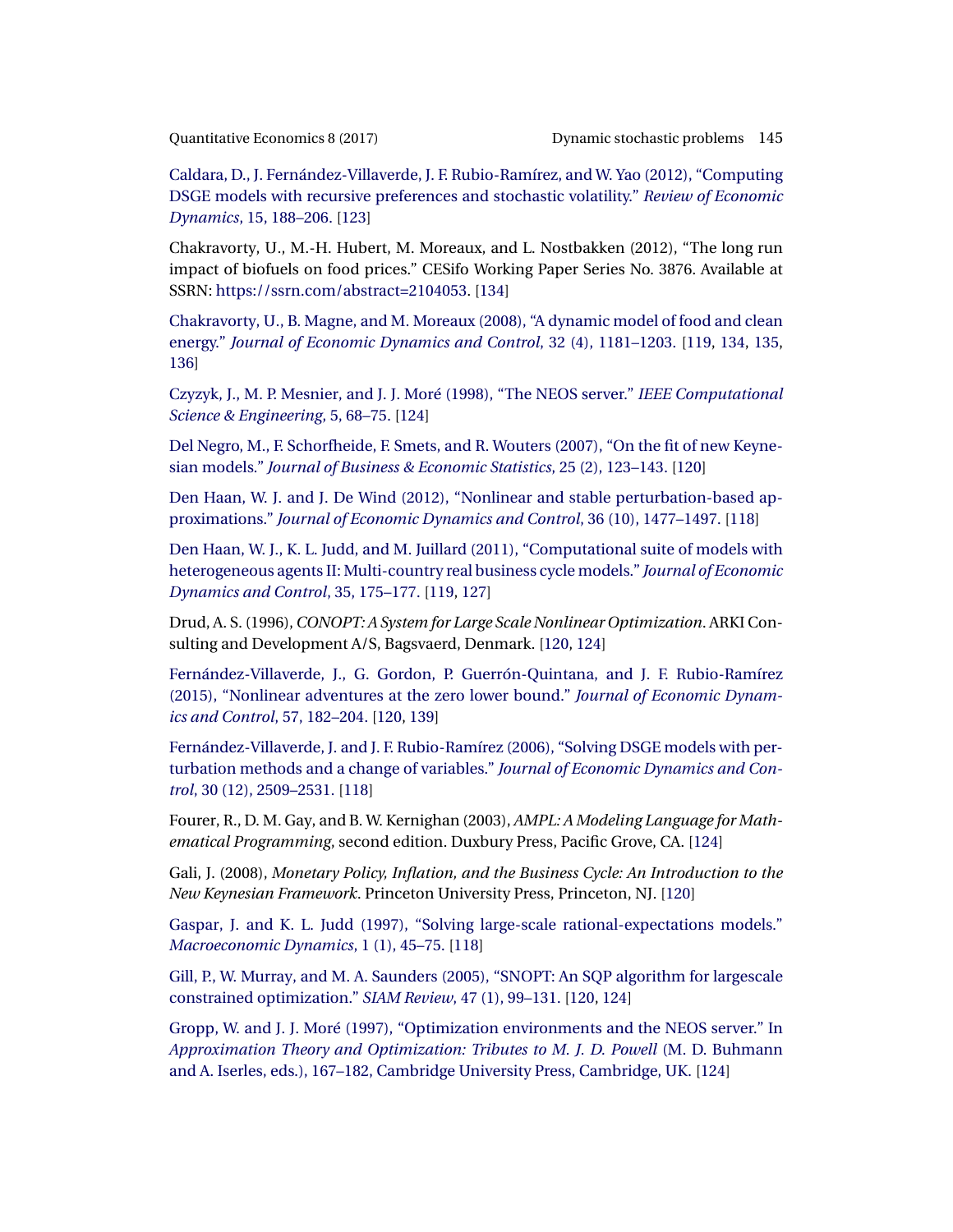<span id="page-29-0"></span>

[Guerrieri, L. and M. Iacoviello \(2015\), "OccBin: A toolkit for solving dynamic models with](http://www.e-publications.org/srv/qe/linkserver/openurl?rft_dat=bib:30/gi15&rfe_id=urn:sici%2F1759-7323%28201703%298%3A1%3C117%3AANCEAM%3E2.0.CO%3B2-I) [occasionally binding constraints easily."](http://www.e-publications.org/srv/qe/linkserver/openurl?rft_dat=bib:30/gi15&rfe_id=urn:sici%2F1759-7323%28201703%298%3A1%3C117%3AANCEAM%3E2.0.CO%3B2-I) *Journal of Monetary Economics*, 70, 22–38. [\[120,](#page-3-0) [126,](#page-9-0) [139,](#page-22-0) [141\]](#page-24-0)

Hansen, L. P. and T. J. Sargent (2005), "Certainty equivalence and model uncertainty." In *Proceedings of the March 2004 Conference "Models & Monetary Policy: Research in the Tradition of Dale Henderson, Porter Richard and Peter Tinsley"*, 17–38, Board of Governors of the Federal Reserve System, Washington. [\[118\]](#page-1-0)

Jin, H.-H. and K. L. Judd (2002), "Perturbation methods for general dynamic stochastic models." Working paper, Stanford University. Available at [http://web.stanford.edu/](http://web.stanford.edu/~judd/papers/PerturbationMethodRatEx.pdf) [~judd/papers/PerturbationMethodRatEx.pdf](http://web.stanford.edu/~judd/papers/PerturbationMethodRatEx.pdf). [\[118,](#page-1-0) [119\]](#page-2-0)

Judd, K. L. (1998), *[Numerical Methods in Economics](http://www.e-publications.org/srv/qe/linkserver/openurl?rft_dat=bib:33/ju98&rfe_id=urn:sici%2F1759-7323%28201703%298%3A1%3C117%3AANCEAM%3E2.0.CO%3B2-I)*. The MIT Press, Cambridge. [\[118,](#page-1-0) [122\]](#page-5-0)

[Judd, K. L., L. Maliar, and S. Maliar \(2011\), "Numerically stable and accurate stochastic](http://www.e-publications.org/srv/qe/linkserver/openurl?rft_dat=bib:34/jmm11&rfe_id=urn:sici%2F1759-7323%28201703%298%3A1%3C117%3AANCEAM%3E2.0.CO%3B2-I) [simulation approaches for solving dynamic economic models."](http://www.e-publications.org/srv/qe/linkserver/openurl?rft_dat=bib:34/jmm11&rfe_id=urn:sici%2F1759-7323%28201703%298%3A1%3C117%3AANCEAM%3E2.0.CO%3B2-I) *Quantitative Economics*, [2, 173–210.](http://www.e-publications.org/srv/qe/linkserver/openurl?rft_dat=bib:34/jmm11&rfe_id=urn:sici%2F1759-7323%28201703%298%3A1%3C117%3AANCEAM%3E2.0.CO%3B2-I) [\[126,](#page-9-0) [127\]](#page-10-0)

[Juillard, M. and S. Villemot \(2011\), "Multi-country real business cycle models: Accuracy](http://www.e-publications.org/srv/qe/linkserver/openurl?rft_dat=bib:35/jv11&rfe_id=urn:sici%2F1759-7323%28201703%298%3A1%3C117%3AANCEAM%3E2.0.CO%3B2-I) tests and test bench." *[Journal of Economic Dynamics and Control](http://www.e-publications.org/srv/qe/linkserver/openurl?rft_dat=bib:35/jv11&rfe_id=urn:sici%2F1759-7323%28201703%298%3A1%3C117%3AANCEAM%3E2.0.CO%3B2-I)*, 35, 178–185. [\[128\]](#page-11-0)

[Kim, J., S. Kim, E. Schaumburg, and C. A. Sims \(2008\), "Calculating and using second](http://www.e-publications.org/srv/qe/linkserver/openurl?rft_dat=bib:36/kietal08&rfe_id=urn:sici%2F1759-7323%28201703%298%3A1%3C117%3AANCEAM%3E2.0.CO%3B2-I)[order accurate solutions of discrete time dynamic equilibrium models."](http://www.e-publications.org/srv/qe/linkserver/openurl?rft_dat=bib:36/kietal08&rfe_id=urn:sici%2F1759-7323%28201703%298%3A1%3C117%3AANCEAM%3E2.0.CO%3B2-I) *Journal of Eco[nomic Dynamics and Control](http://www.e-publications.org/srv/qe/linkserver/openurl?rft_dat=bib:36/kietal08&rfe_id=urn:sici%2F1759-7323%28201703%298%3A1%3C117%3AANCEAM%3E2.0.CO%3B2-I)*, 32 (11), 3397–3414. [\[118\]](#page-1-0)

[Kollmann, R., S. Maliar, B. A. Malin, and P. Pichler \(2011\), "Comparison of solutions to](http://www.e-publications.org/srv/qe/linkserver/openurl?rft_dat=bib:37/koetal11&rfe_id=urn:sici%2F1759-7323%28201703%298%3A1%3C117%3AANCEAM%3E2.0.CO%3B2-I) [the multi-country real business cycle model."](http://www.e-publications.org/srv/qe/linkserver/openurl?rft_dat=bib:37/koetal11&rfe_id=urn:sici%2F1759-7323%28201703%298%3A1%3C117%3AANCEAM%3E2.0.CO%3B2-I) *Journal of Economic Dynamics and Control*[, 35, 186–202.](http://www.e-publications.org/srv/qe/linkserver/openurl?rft_dat=bib:37/koetal11&rfe_id=urn:sici%2F1759-7323%28201703%298%3A1%3C117%3AANCEAM%3E2.0.CO%3B2-I) [\[131,](#page-14-0) [132,](#page-15-0) [133\]](#page-16-0)

[Magill, J. P. M. \(1977\), "A local analysis of N-sector capital accumulation under uncer](http://www.e-publications.org/srv/qe/linkserver/openurl?rft_dat=bib:38/ma77&rfe_id=urn:sici%2F1759-7323%28201703%298%3A1%3C117%3AANCEAM%3E2.0.CO%3B2-I)tainty." *[Journal of Economic Theory](http://www.e-publications.org/srv/qe/linkserver/openurl?rft_dat=bib:38/ma77&rfe_id=urn:sici%2F1759-7323%28201703%298%3A1%3C117%3AANCEAM%3E2.0.CO%3B2-I)*, 15, 211–219. [\[118\]](#page-1-0)

[Maliar, L. and S. Maliar \(2015\), "Merging simulation and projection approaches to solve](http://www.e-publications.org/srv/qe/linkserver/openurl?rft_dat=bib:39/mm15&rfe_id=urn:sici%2F1759-7323%28201703%298%3A1%3C117%3AANCEAM%3E2.0.CO%3B2-I) [high-dimensional problems with an application to a new Keynesian model."](http://www.e-publications.org/srv/qe/linkserver/openurl?rft_dat=bib:39/mm15&rfe_id=urn:sici%2F1759-7323%28201703%298%3A1%3C117%3AANCEAM%3E2.0.CO%3B2-I) *Quantita[tive Economics](http://www.e-publications.org/srv/qe/linkserver/openurl?rft_dat=bib:39/mm15&rfe_id=urn:sici%2F1759-7323%28201703%298%3A1%3C117%3AANCEAM%3E2.0.CO%3B2-I)*, 6, 1–47. [\[120,](#page-3-0) [126,](#page-9-0) [127,](#page-10-0) [139\]](#page-22-0)

[Malin, B. A., D. Krueger, and F. Kubler \(2011\), "Solving the multi-country real business](http://www.e-publications.org/srv/qe/linkserver/openurl?rft_dat=bib:40/mkk11&rfe_id=urn:sici%2F1759-7323%28201703%298%3A1%3C117%3AANCEAM%3E2.0.CO%3B2-I) [cycle model using a Smolyak collocation method."](http://www.e-publications.org/srv/qe/linkserver/openurl?rft_dat=bib:40/mkk11&rfe_id=urn:sici%2F1759-7323%28201703%298%3A1%3C117%3AANCEAM%3E2.0.CO%3B2-I) *Journal of Economic Dynamics and Control*[, 35, 229–239.](http://www.e-publications.org/srv/qe/linkserver/openurl?rft_dat=bib:40/mkk11&rfe_id=urn:sici%2F1759-7323%28201703%298%3A1%3C117%3AANCEAM%3E2.0.CO%3B2-I) [\[124\]](#page-7-0)

McCarl, B. et al. (2011), "McCarl expanded GAMS user guide version 23.6." Available at <http://www.gams.com/mccarl/mccarlhtml/>. Accessed 18 January 2015. [\[120,](#page-3-0) [124\]](#page-7-0)

Miranda, M. J. and P. L. Fackler (2002). *[Applied Computational Economics and Finance](http://www.e-publications.org/srv/qe/linkserver/openurl?rft_dat=bib:42/mf02&rfe_id=urn:sici%2F1759-7323%28201703%298%3A1%3C117%3AANCEAM%3E2.0.CO%3B2-I)*. [MIT Press, Cambridge.](http://www.e-publications.org/srv/qe/linkserver/openurl?rft_dat=bib:42/mf02&rfe_id=urn:sici%2F1759-7323%28201703%298%3A1%3C117%3AANCEAM%3E2.0.CO%3B2-I) [\[122\]](#page-5-0)

Nordhaus, W. D. and J. Boyer (2003). *Warming the World: Economic Models of Global Warming*. MIT Press, Cambridge. [\[136\]](#page-19-0)